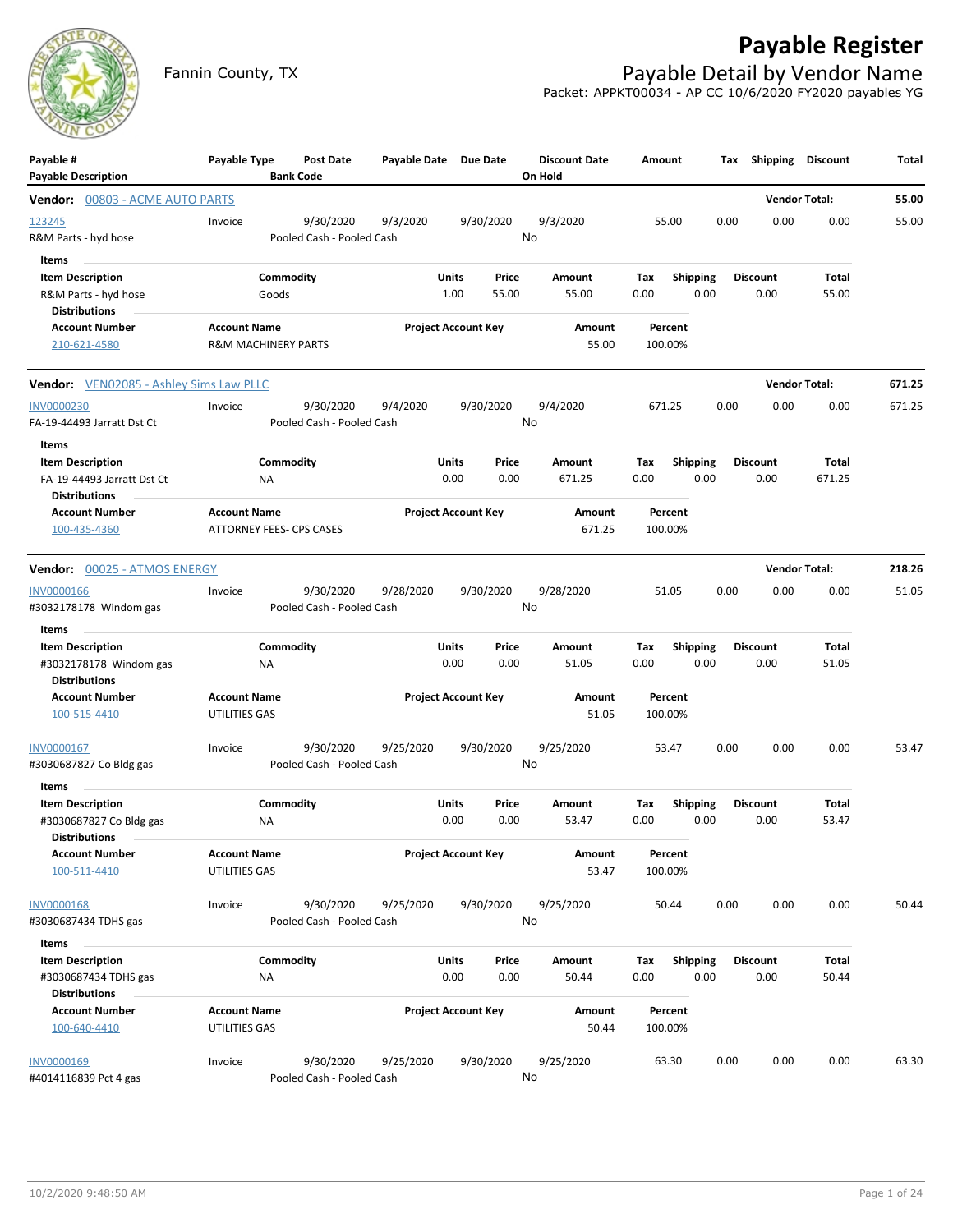| <b>Payable Register</b>                                                              |                                           |                  |                                        |                       |               |                            |                                 |             |                         |      |                         | Packet: APPKT00034 - AP CC 10/6/2020 FY2020 payables YG |          |
|--------------------------------------------------------------------------------------|-------------------------------------------|------------------|----------------------------------------|-----------------------|---------------|----------------------------|---------------------------------|-------------|-------------------------|------|-------------------------|---------------------------------------------------------|----------|
| Payable #<br><b>Payable Description</b>                                              | Payable Type                              | <b>Bank Code</b> | <b>Post Date</b>                       | Payable Date Due Date |               |                            | <b>Discount Date</b><br>On Hold | Amount      |                         |      | Tax Shipping Discount   |                                                         | Total    |
| Items                                                                                |                                           |                  |                                        |                       |               |                            |                                 |             |                         |      |                         |                                                         |          |
| <b>Item Description</b><br>#4014116839 Pct 4 gas                                     |                                           | Commodity<br>ΝA  |                                        |                       | Units<br>0.00 | Price<br>0.00              | Amount<br>63.30                 | Tax<br>0.00 | <b>Shipping</b><br>0.00 |      | <b>Discount</b><br>0.00 | Total<br>63.30                                          |          |
| <b>Distributions</b>                                                                 |                                           |                  |                                        |                       |               |                            |                                 |             |                         |      |                         |                                                         |          |
| <b>Account Number</b><br>240-624-4410                                                | <b>Account Name</b><br><b>UTILITY GAS</b> |                  |                                        |                       |               | <b>Project Account Key</b> | Amount<br>63.30                 |             | Percent<br>100.00%      |      |                         |                                                         |          |
| <b>Vendor: 00658 - BAILEY, DON</b>                                                   |                                           |                  |                                        |                       |               |                            |                                 |             |                         |      | <b>Vendor Total:</b>    |                                                         | 816.67   |
| <b>INV0000200</b>                                                                    | Invoice                                   |                  | 9/30/2020                              | 9/4/2020              |               | 9/30/2020                  | 9/4/2020                        |             | 816.67                  | 0.00 | 0.00                    | 0.00                                                    | 816.67   |
| 20571A Titus Dst Ct                                                                  |                                           |                  | Pooled Cash - Pooled Cash              |                       |               | No                         |                                 |             |                         |      |                         |                                                         |          |
| Items                                                                                |                                           |                  |                                        |                       |               |                            |                                 |             |                         |      |                         |                                                         |          |
| <b>Item Description</b>                                                              |                                           | Commodity        |                                        |                       | Units         | Price                      | Amount                          | Tax         | <b>Shipping</b>         |      | <b>Discount</b>         | Total                                                   |          |
| 20571A Titus Dst Ct<br><b>Distributions</b>                                          |                                           | ΝA               |                                        |                       | 0.00          | 0.00                       | 816.67                          | 0.00        | 0.00                    |      | 0.00                    | 816.67                                                  |          |
| <b>Account Number</b><br>100-435-4350                                                | <b>Account Name</b>                       |                  | ATTORNEYS FEES APPEALS CT              |                       |               | <b>Project Account Key</b> | Amount<br>816.67                |             | Percent<br>100.00%      |      |                         |                                                         |          |
| Vendor: VEN02098 - Bonham Chrysler                                                   |                                           |                  |                                        |                       |               |                            |                                 |             |                         |      | <b>Vendor Total:</b>    |                                                         | 201.77   |
| 4123769                                                                              | Invoice                                   |                  | 9/30/2020                              | 9/25/2020             |               | 9/30/2020                  | 9/25/2020                       |             | 201.77                  | 0.00 | 0.00                    | 0.00                                                    | 201.77   |
| 2008 Dodge Durango key/bulb<br>Items                                                 |                                           |                  | Pooled Cash - Pooled Cash              |                       |               | No                         |                                 |             |                         |      |                         |                                                         |          |
| <b>Item Description</b>                                                              |                                           | Commodity        |                                        |                       | Units         | Price                      | Amount                          | Tax         | <b>Shipping</b>         |      | <b>Discount</b>         | Total                                                   |          |
| 2008 Dodge Durango key/bulb<br><b>Distributions</b>                                  |                                           | ΝA               |                                        |                       | 0.00          | 0.00                       | 201.77                          | 0.00        | 0.00                    |      | 0.00                    | 201.77                                                  |          |
| <b>Account Number</b>                                                                | <b>Account Name</b>                       |                  |                                        |                       |               | <b>Project Account Key</b> | Amount                          |             | Percent                 |      |                         |                                                         |          |
| 100-406-4540                                                                         | R&M AUTO                                  |                  |                                        |                       |               |                            | 201.77                          |             | 100.00%                 |      |                         |                                                         |          |
| Vendor: 00800 - BONHAM QUICK LUBE                                                    |                                           |                  |                                        |                       |               |                            |                                 |             |                         |      | <b>Vendor Total:</b>    |                                                         | 57.00    |
| 94712                                                                                | Invoice                                   |                  | 9/30/2020                              | 9/23/2020             |               | 9/30/2020                  | 9/23/2020                       |             | 10.00                   | 0.00 | 0.00                    | 0.00                                                    | 10.00    |
| 2018 Ford repair flat unit 1068<br>Items                                             |                                           |                  | Pooled Cash - Pooled Cash              |                       |               | No                         |                                 |             |                         |      |                         |                                                         |          |
| <b>Item Description</b>                                                              |                                           | Commodity        |                                        |                       | Units         | Price                      | Amount                          | Tax         | <b>Shipping</b>         |      | Discount                | Total                                                   |          |
| 2018 Ford repair flat unit 1068<br><b>Distributions</b>                              |                                           | NA               |                                        |                       | 0.00          | 0.00                       | 10.00                           | 0.00        | 0.00                    |      | 0.00                    | 10.00                                                   |          |
| <b>Account Number</b><br>100-560-4540                                                | <b>Account Name</b><br>R & M AUTOMOBILES  |                  |                                        |                       |               | <b>Project Account Key</b> | Amount<br>10.00                 |             | Percent<br>100.00%      |      |                         |                                                         |          |
| 94735<br>2019 Ford oil change unit 5299                                              | Invoice                                   |                  | 9/30/2020<br>Pooled Cash - Pooled Cash | 9/23/2020             |               | 9/30/2020<br>No            | 9/23/2020                       |             | 47.00                   | 0.00 | 0.00                    | 0.00                                                    | 47.00    |
| Items                                                                                |                                           |                  |                                        |                       |               |                            |                                 |             |                         |      |                         |                                                         |          |
| <b>Item Description</b><br>2019 Ford oil change unit 5299                            |                                           | Commodity<br>NA  |                                        |                       | Units<br>0.00 | Price<br>0.00              | Amount<br>47.00                 | Tax<br>0.00 | <b>Shipping</b><br>0.00 |      | <b>Discount</b><br>0.00 | Total<br>47.00                                          |          |
| <b>Distributions</b>                                                                 |                                           |                  |                                        |                       |               |                            |                                 |             |                         |      |                         |                                                         |          |
| <b>Account Number</b><br>100-560-4540                                                | <b>Account Name</b><br>R & M AUTOMOBILES  |                  |                                        |                       |               | <b>Project Account Key</b> | Amount<br>47.00                 |             | Percent<br>100.00%      |      |                         |                                                         |          |
| <b>Vendor:</b> 00046 - BONHAM, CITY OF                                               |                                           |                  |                                        |                       |               |                            |                                 |             |                         |      | <b>Vendor Total:</b>    |                                                         | 1,462.25 |
| <b>INV0000206</b>                                                                    | Invoice                                   |                  | 9/30/2020                              | 9/28/2020             |               | 9/30/2020<br>No            | 9/28/2020                       |             | 384.92                  | 0.00 | 0.00                    | 0.00                                                    | 384.92   |
| #209-0092739-001 TDHS                                                                |                                           |                  | Pooled Cash - Pooled Cash              |                       |               |                            |                                 |             |                         |      |                         |                                                         |          |
| Items                                                                                |                                           | Commodity        |                                        |                       | Units         | Price                      | Amount                          | Tax         | <b>Shipping</b>         |      | <b>Discount</b>         | Total                                                   |          |
| <b>Item Description</b><br>#209-0092739-001 TDHS water/sewer<br><b>Distributions</b> |                                           | NA               |                                        |                       | 0.00          | 0.00                       | 300.66                          | 0.00        | 0.00                    |      | 0.00                    | 300.66                                                  |          |
| <b>Account Number</b><br>100-640-4420                                                | <b>Account Name</b><br>UTILITIES WATER    |                  |                                        |                       |               | <b>Project Account Key</b> | Amount<br>300.66                |             | Percent<br>100.00%      |      |                         |                                                         |          |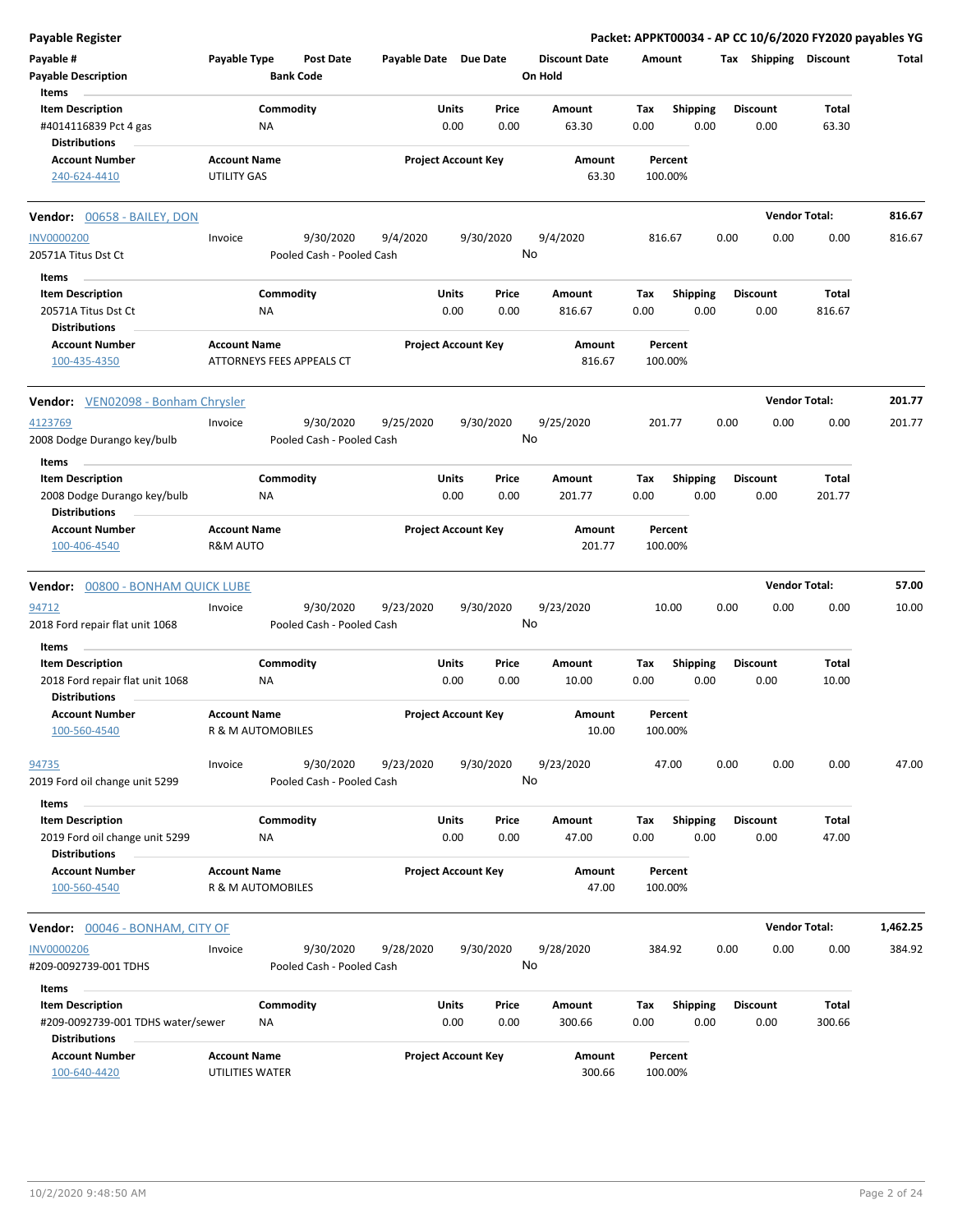| <b>Payable Register</b>                                                                  |                                                    |                 |                                        |                       |                            |               |                      |             |                         |      |                         | Packet: APPKT00034 - AP CC 10/6/2020 FY2020 payables YG |              |
|------------------------------------------------------------------------------------------|----------------------------------------------------|-----------------|----------------------------------------|-----------------------|----------------------------|---------------|----------------------|-------------|-------------------------|------|-------------------------|---------------------------------------------------------|--------------|
| Payable #                                                                                | Payable Type                                       |                 | <b>Post Date</b>                       | Payable Date Due Date |                            |               | <b>Discount Date</b> | Amount      |                         |      |                         | Tax Shipping Discount                                   | <b>Total</b> |
| <b>Payable Description</b>                                                               |                                                    |                 | <b>Bank Code</b>                       |                       |                            |               | On Hold              |             |                         |      |                         |                                                         |              |
| Items                                                                                    |                                                    |                 |                                        |                       |                            |               |                      |             |                         |      |                         |                                                         |              |
| <b>Item Description</b>                                                                  |                                                    | Commodity       |                                        |                       | Units                      | Price         | Amount               | Tax         | <b>Shipping</b>         |      | <b>Discount</b>         | Total                                                   |              |
| #209-0092739-001 TDHS trash<br><b>Distributions</b>                                      |                                                    | NA              |                                        |                       | 0.00                       | 0.00          | 42.13                | 0.00        | 0.00                    |      | 0.00                    | 42.13                                                   |              |
| <b>Account Number</b>                                                                    | <b>Account Name</b>                                |                 |                                        |                       | <b>Project Account Key</b> |               | Amount               |             | Percent                 |      |                         |                                                         |              |
| 100-640-4430<br>Items                                                                    | <b>TRASH PICK-UP</b>                               |                 |                                        |                       |                            |               | 42.13                |             | 100.00%                 |      |                         |                                                         |              |
| <b>Item Description</b>                                                                  |                                                    | Commodity       |                                        |                       | Units                      | Price         | Amount               | Tax         | <b>Shipping</b>         |      | <b>Discount</b>         | Total                                                   |              |
| #209-0092739-001 TDHS/Co Bldg trash<br><b>Distributions</b>                              |                                                    | ΝA              |                                        |                       | 0.00                       | 0.00          | 42.13                | 0.00        | 0.00                    |      | 0.00                    | 42.13                                                   |              |
| <b>Account Number</b>                                                                    | <b>Account Name</b>                                |                 |                                        |                       | <b>Project Account Key</b> |               | Amount               |             | Percent                 |      |                         |                                                         |              |
| 100-511-4430                                                                             | <b>TRASH PICK-UP SERVICE</b>                       |                 |                                        |                       |                            |               | 42.13                |             | 100.00%                 |      |                         |                                                         |              |
| INV0000207                                                                               | Invoice                                            |                 | 9/30/2020                              | 9/28/2020             |                            | 9/30/2020     | 9/28/2020            |             | 84.26                   | 0.00 | 0.00                    | 0.00                                                    | 84.26        |
| #204-0041367-001 Courthouse trash                                                        |                                                    |                 | Pooled Cash - Pooled Cash              |                       |                            |               | No                   |             |                         |      |                         |                                                         |              |
| Items<br><b>Item Description</b>                                                         |                                                    | Commodity       |                                        |                       | Units                      | Price         | Amount               | Tax         | <b>Shipping</b>         |      | <b>Discount</b>         | Total                                                   |              |
| #204-0041367-001 Courthouse trash<br><b>Distributions</b>                                |                                                    | ΝA              |                                        |                       | 0.00                       | 0.00          | 84.26                | 0.00        | 0.00                    |      | 0.00                    | 84.26                                                   |              |
| <b>Account Number</b><br>100-510-4430                                                    | <b>Account Name</b><br>TRASH PICK-UP               |                 |                                        |                       | <b>Project Account Key</b> |               | Amount<br>84.26      |             | Percent<br>100.00%      |      |                         |                                                         |              |
| <b>INV0000208</b>                                                                        | Invoice                                            |                 | 9/30/2020                              | 9/28/2020             |                            | 9/30/2020     | 9/28/2020            |             | 161.91                  | 0.00 | 0.00                    | 0.00                                                    | 161.91       |
| #205-0050150-001 S Annex                                                                 |                                                    |                 | Pooled Cash - Pooled Cash              |                       |                            |               | No                   |             |                         |      |                         |                                                         |              |
| Items                                                                                    |                                                    |                 |                                        |                       |                            |               |                      |             |                         |      |                         |                                                         |              |
| <b>Item Description</b><br>#205-0050150-001 S Annex water/sewer<br><b>Distributions</b>  |                                                    | Commodity<br>ΝA |                                        |                       | Units<br>0.00              | Price<br>0.00 | Amount<br>77.65      | Tax<br>0.00 | <b>Shipping</b><br>0.00 |      | <b>Discount</b><br>0.00 | Total<br>77.65                                          |              |
| <b>Account Number</b><br>100-513-4420                                                    | <b>Account Name</b><br>UTILITIES WATER             |                 |                                        |                       | <b>Project Account Key</b> |               | Amount<br>77.65      |             | Percent<br>100.00%      |      |                         |                                                         |              |
| Items                                                                                    |                                                    |                 |                                        |                       |                            |               |                      |             |                         |      |                         |                                                         |              |
| <b>Item Description</b>                                                                  |                                                    | Commodity       |                                        |                       | Units                      | Price         | Amount               | Tax         | <b>Shipping</b>         |      | <b>Discount</b>         | Total                                                   |              |
| #205-0050150-001 S Annex trash<br><b>Distributions</b>                                   |                                                    | NA              |                                        |                       | 0.00                       | 0.00          | 84.26                | 0.00        | 0.00                    |      | 0.00                    | 84.26                                                   |              |
| <b>Account Number</b><br>100-513-4430                                                    | <b>Account Name</b><br><b>TRASH PICKUP SERVICE</b> |                 |                                        |                       | <b>Project Account Key</b> |               | Amount<br>84.26      |             | Percent<br>100.00%      |      |                         |                                                         |              |
| INV0000209<br>#209-0092863-001 800 E 2nd trash                                           | Invoice                                            |                 | 9/30/2020<br>Pooled Cash - Pooled Cash | 9/28/2020             |                            | 9/30/2020     | 9/28/2020<br>No      |             | 65.43                   | 0.00 | 0.00                    | 0.00                                                    | 65.43        |
| Items                                                                                    |                                                    |                 |                                        |                       |                            |               |                      |             |                         |      |                         |                                                         |              |
| <b>Item Description</b><br>#209-0092863-001 800 E 2nd trash                              |                                                    | Commodity<br>ΝA |                                        |                       | Units<br>0.00              | Price<br>0.00 | Amount<br>65.43      | Tax<br>0.00 | <b>Shipping</b><br>0.00 |      | <b>Discount</b><br>0.00 | Total<br>65.43                                          |              |
| <b>Distributions</b>                                                                     |                                                    |                 |                                        |                       |                            |               |                      |             |                         |      |                         |                                                         |              |
| <b>Account Number</b><br>100-518-4430                                                    | <b>Account Name</b><br><b>TRASH PICKUP SERVICE</b> |                 |                                        |                       | <b>Project Account Key</b> |               | Amount<br>65.43      |             | Percent<br>100.00%      |      |                         |                                                         |              |
| INV0000210                                                                               | Invoice                                            |                 | 9/30/2020                              | 9/28/2020             |                            | 9/30/2020     | 9/28/2020            |             | 57.08                   | 0.00 | 0.00                    | 0.00                                                    | 57.08        |
| #208-0082528-001 Agrilife water/sewer                                                    |                                                    |                 | Pooled Cash - Pooled Cash              |                       |                            |               | No                   |             |                         |      |                         |                                                         |              |
| Items                                                                                    |                                                    |                 |                                        |                       |                            |               |                      |             |                         |      |                         |                                                         |              |
| <b>Item Description</b><br>#208-0082528-001 Agrilife water/sewer<br><b>Distributions</b> |                                                    | Commodity<br>ΝA |                                        |                       | Units<br>0.00              | Price<br>0.00 | Amount<br>57.08      | Tax<br>0.00 | <b>Shipping</b><br>0.00 |      | <b>Discount</b><br>0.00 | Total<br>57.08                                          |              |
| <b>Account Number</b>                                                                    | <b>Account Name</b>                                |                 |                                        |                       | <b>Project Account Key</b> |               | Amount               |             | Percent                 |      |                         |                                                         |              |
| 100-516-4420                                                                             | UTILITIES WATER                                    |                 |                                        |                       |                            |               | 57.08                |             | 100.00%                 |      |                         |                                                         |              |
| INV0000211                                                                               | Invoice                                            |                 | 9/30/2020                              | 9/28/2020             |                            | 9/30/2020     | 9/28/2020            |             | 57.27                   | 0.00 | 0.00                    | 0.00                                                    | 57.27        |
| #204-0041415-002 Co-Op water/sewer                                                       |                                                    |                 | Pooled Cash - Pooled Cash              |                       |                            |               | No                   |             |                         |      |                         |                                                         |              |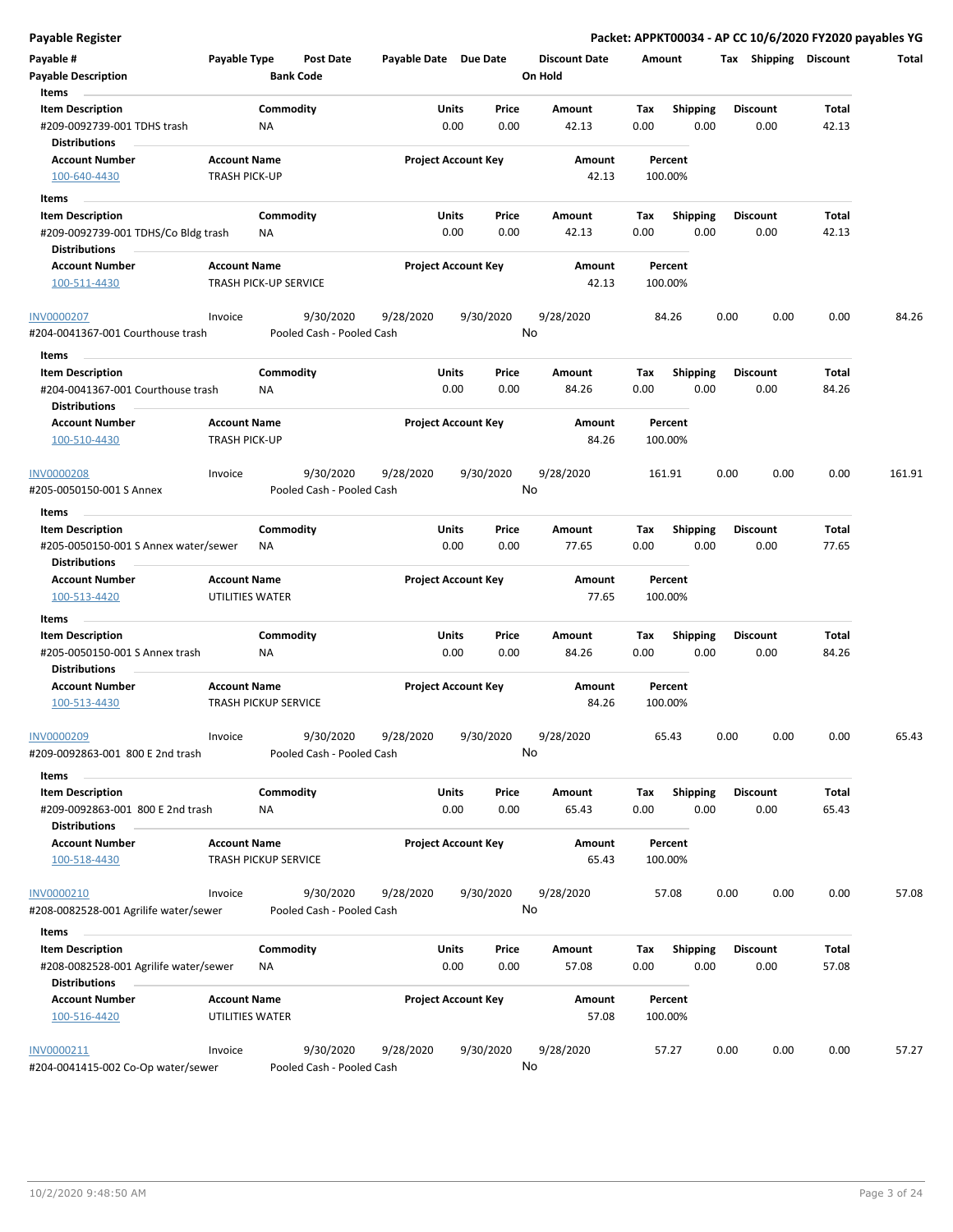| <b>Payable Register</b>                                                               |                                        |                             |                                        |                       |                            |               |                                 |                    |                         |      |                         | Packet: APPKT00034 - AP CC 10/6/2020 FY2020 payables YG |        |
|---------------------------------------------------------------------------------------|----------------------------------------|-----------------------------|----------------------------------------|-----------------------|----------------------------|---------------|---------------------------------|--------------------|-------------------------|------|-------------------------|---------------------------------------------------------|--------|
| Payable #<br><b>Payable Description</b>                                               | Payable Type                           | <b>Bank Code</b>            | <b>Post Date</b>                       | Payable Date Due Date |                            |               | <b>Discount Date</b><br>On Hold | Amount             |                         |      | Tax Shipping Discount   |                                                         | Total  |
| Items<br><b>Item Description</b>                                                      |                                        | Commodity<br>NA             |                                        |                       | Units<br>0.00              | Price<br>0.00 | Amount<br>57.27                 | Tax<br>0.00        | <b>Shipping</b><br>0.00 |      | <b>Discount</b><br>0.00 | Total<br>57.27                                          |        |
| #204-0041415-002 Co-Op water/sewer<br><b>Distributions</b>                            |                                        |                             |                                        |                       |                            |               |                                 |                    |                         |      |                         |                                                         |        |
| <b>Account Number</b><br>100-512-4420                                                 | <b>Account Name</b><br>UTILITIES WATER |                             |                                        |                       | <b>Project Account Key</b> |               | Amount<br>57.27                 | Percent<br>100.00% |                         |      |                         |                                                         |        |
| INV0000212                                                                            | Invoice                                |                             | 9/30/2020                              | 9/28/2020             |                            | 9/30/2020     | 9/28/2020                       | 104.13             |                         | 0.00 | 0.00                    | 0.00                                                    | 104.13 |
| #204-0041265-003 108 E Sam Rayburn                                                    |                                        |                             | Pooled Cash - Pooled Cash              |                       |                            |               | No                              |                    |                         |      |                         |                                                         |        |
| Items                                                                                 |                                        |                             |                                        |                       |                            |               |                                 |                    |                         |      |                         |                                                         |        |
| <b>Item Description</b><br>#204-0041265-003 108 E Sam Rayburn w NA                    |                                        | Commodity                   |                                        |                       | <b>Units</b><br>0.00       | Price<br>0.00 | Amount<br>85.75                 | Tax<br>0.00        | <b>Shipping</b><br>0.00 |      | <b>Discount</b><br>0.00 | Total<br>85.75                                          |        |
| <b>Distributions</b>                                                                  |                                        |                             |                                        |                       |                            |               |                                 |                    |                         |      |                         |                                                         |        |
| <b>Account Number</b><br>100-518-4420                                                 | <b>Account Name</b><br>UTILITIES WATER |                             |                                        |                       | <b>Project Account Key</b> |               | Amount<br>85.75                 | Percent<br>100.00% |                         |      |                         |                                                         |        |
| Items                                                                                 |                                        |                             |                                        |                       |                            |               |                                 |                    |                         |      |                         |                                                         |        |
| <b>Item Description</b><br>#204-0041265-003 108 E Sam Rayburn tr NA                   |                                        | Commodity                   |                                        |                       | <b>Units</b><br>0.00       | Price<br>0.00 | Amount<br>18.38                 | Tax<br>0.00        | <b>Shipping</b><br>0.00 |      | <b>Discount</b><br>0.00 | Total<br>18.38                                          |        |
| <b>Distributions</b><br><b>Account Number</b><br>100-518-4430                         | <b>Account Name</b>                    | <b>TRASH PICKUP SERVICE</b> |                                        |                       | <b>Project Account Key</b> |               | Amount<br>18.38                 | Percent<br>100.00% |                         |      |                         |                                                         |        |
|                                                                                       |                                        |                             |                                        |                       |                            |               |                                 |                    |                         |      |                         |                                                         |        |
| INV0000213<br>#209-0092782-001 Pct 4 water/sewer                                      | Invoice                                |                             | 9/30/2020<br>Pooled Cash - Pooled Cash | 9/28/2020             |                            | 9/30/2020     | 9/28/2020<br>No                 | 93.28              |                         | 0.00 | 0.00                    | 0.00                                                    | 93.28  |
| Items                                                                                 |                                        |                             |                                        |                       |                            |               |                                 |                    |                         |      |                         |                                                         |        |
| <b>Item Description</b><br>#209-0092782-001 Pct 4 water/sewer<br><b>Distributions</b> |                                        | Commodity<br>NA             |                                        |                       | Units<br>0.00              | Price<br>0.00 | Amount<br>93.28                 | Tax<br>0.00        | <b>Shipping</b><br>0.00 |      | <b>Discount</b><br>0.00 | Total<br>93.28                                          |        |
| <b>Account Number</b><br>240-624-4420                                                 | <b>Account Name</b><br>UTILITY WATER   |                             |                                        |                       | <b>Project Account Key</b> |               | Amount<br>93.28                 | Percent<br>100.00% |                         |      |                         |                                                         |        |
| INV0000214<br>#209-0092738-001 Co Bldg water/sewer                                    | Invoice                                |                             | 9/30/2020<br>Pooled Cash - Pooled Cash | 9/28/2020             |                            | 9/30/2020     | 9/28/2020<br>No                 | 57.08              |                         | 0.00 | 0.00                    | 0.00                                                    | 57.08  |
| Items                                                                                 |                                        |                             |                                        |                       |                            |               |                                 |                    |                         |      |                         |                                                         |        |
| <b>Item Description</b><br>#209-0092738-001 Co Bldg water/sewer                       |                                        | Commodity<br><b>NA</b>      |                                        |                       | Units<br>0.00              | Price<br>0.00 | Amount<br>57.08                 | Tax<br>0.00        | <b>Shipping</b><br>0.00 |      | <b>Discount</b><br>0.00 | Total<br>57.08                                          |        |
| <b>Distributions</b><br><b>Account Number</b><br>100-511-4420                         | <b>Account Name</b><br>UTILITIES WATER |                             |                                        |                       | <b>Project Account Key</b> |               | Amount<br>57.08                 | Percent<br>100.00% |                         |      |                         |                                                         |        |
|                                                                                       |                                        |                             |                                        |                       |                            |               |                                 |                    |                         |      |                         |                                                         |        |
| INV0000215<br>#209-0093037-002 200 E 1st                                              | Invoice                                |                             | 9/30/2020<br>Pooled Cash - Pooled Cash | 9/28/2020             |                            | 9/30/2020     | 9/28/2020<br>No                 | 153.90             |                         | 0.00 | 0.00                    | 0.00                                                    | 153.90 |
| Items                                                                                 |                                        |                             |                                        |                       |                            |               |                                 |                    |                         |      |                         |                                                         |        |
| <b>Item Description</b>                                                               |                                        | Commodity                   |                                        |                       | <b>Units</b>               | Price         | Amount                          | Tax                | <b>Shipping</b>         |      | <b>Discount</b>         | Total                                                   |        |
| #209-0093037-002 200 E 1st water/sewer NA<br><b>Distributions</b>                     |                                        |                             |                                        |                       | 0.00                       | 0.00          | 135.52                          | 0.00               | 0.00                    |      | 0.00                    | 135.52                                                  |        |
| <b>Account Number</b><br>100-518-4420                                                 | <b>Account Name</b><br>UTILITIES WATER |                             |                                        |                       | <b>Project Account Key</b> |               | Amount<br>135.52                | Percent<br>100.00% |                         |      |                         |                                                         |        |
| Items                                                                                 |                                        |                             |                                        |                       |                            |               |                                 |                    |                         |      |                         |                                                         |        |
| <b>Item Description</b><br>#209-0093037-002 200 E 1st trash                           |                                        | Commodity<br>NA             |                                        |                       | <b>Units</b><br>0.00       | Price<br>0.00 | Amount<br>18.38                 | Tax<br>0.00        | <b>Shipping</b><br>0.00 |      | Discount<br>0.00        | Total<br>18.38                                          |        |
| <b>Distributions</b>                                                                  |                                        |                             |                                        |                       |                            |               |                                 |                    |                         |      |                         |                                                         |        |
| <b>Account Number</b><br>100-518-4430                                                 | <b>Account Name</b>                    | <b>TRASH PICKUP SERVICE</b> |                                        |                       | <b>Project Account Key</b> |               | Amount<br>18.38                 | Percent<br>100.00% |                         |      |                         |                                                         |        |
| <b>INV0000216</b><br>#214-0043011-001 Sheriff                                         | Invoice                                |                             | 9/30/2020<br>Pooled Cash - Pooled Cash | 9/28/2020             |                            | 9/30/2020     | 9/28/2020<br>No                 | 242.99             |                         | 0.00 | 0.00                    | 0.00                                                    | 242.99 |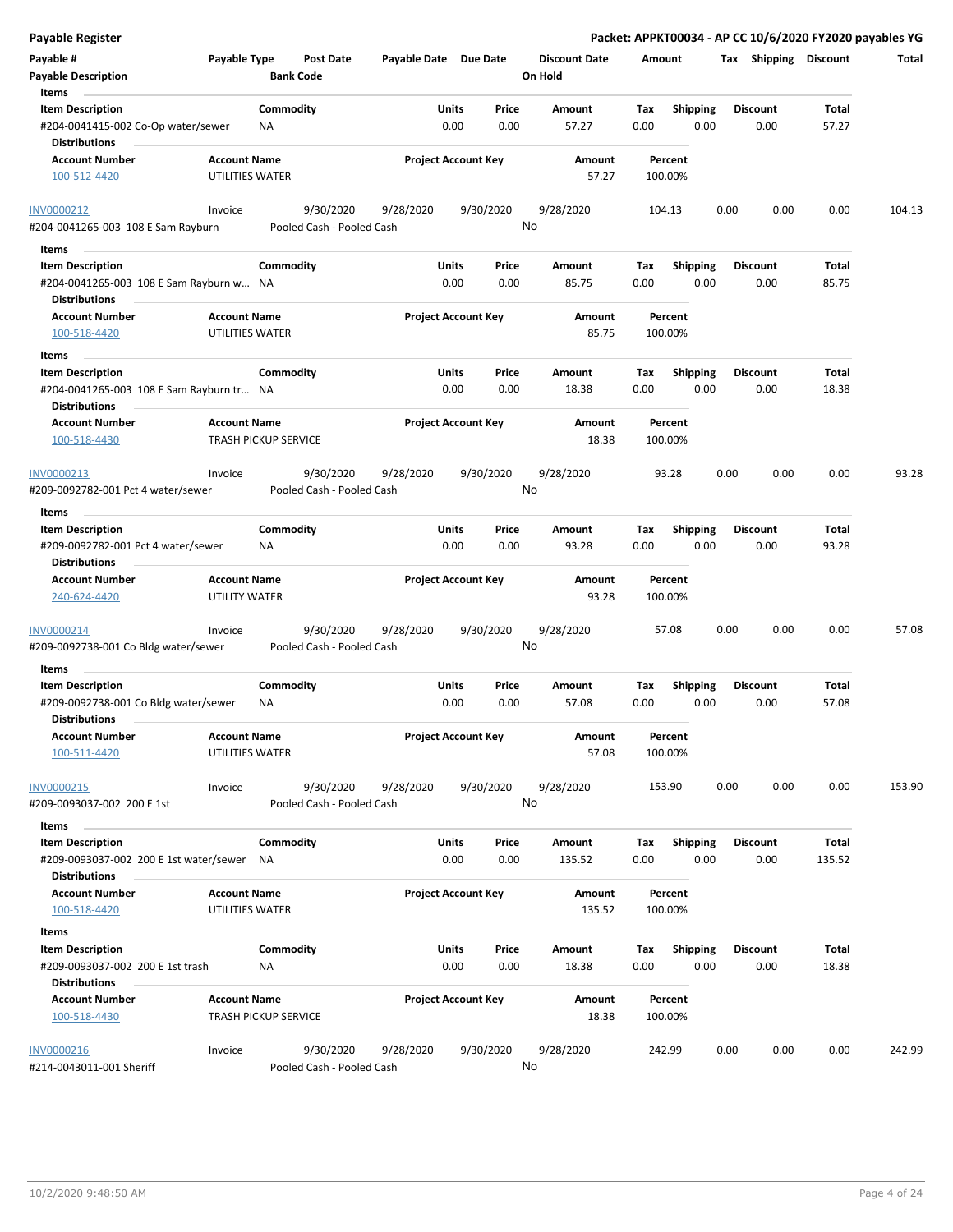| <b>Payable Register</b>                                         |                      |                                 |                                        |                       |               |                            |         |                      |             |                         |      |                         | Packet: APPKT00034 - AP CC 10/6/2020 FY2020 payables YG |          |
|-----------------------------------------------------------------|----------------------|---------------------------------|----------------------------------------|-----------------------|---------------|----------------------------|---------|----------------------|-------------|-------------------------|------|-------------------------|---------------------------------------------------------|----------|
| Payable #<br><b>Payable Description</b>                         | Payable Type         | <b>Bank Code</b>                | Post Date                              | Payable Date Due Date |               |                            | On Hold | <b>Discount Date</b> | Amount      |                         |      | Tax Shipping Discount   |                                                         | Total    |
| Items                                                           |                      |                                 |                                        |                       |               |                            |         |                      |             |                         |      |                         |                                                         |          |
| <b>Item Description</b><br>#214-0043011-001 Sheriff water/sewer |                      | Commodity<br>ΝA                 |                                        |                       | Units<br>0.00 | Price<br>0.00              |         | Amount<br>126.45     | Tax<br>0.00 | <b>Shipping</b><br>0.00 |      | <b>Discount</b><br>0.00 | Total<br>126.45                                         |          |
| <b>Distributions</b><br><b>Account Number</b>                   | <b>Account Name</b>  |                                 |                                        |                       |               | <b>Project Account Key</b> |         | Amount               |             | Percent                 |      |                         |                                                         |          |
| 100-560-4420                                                    | UTILITIES WATER      |                                 |                                        |                       |               |                            |         | 126.45               |             | 100.00%                 |      |                         |                                                         |          |
| Items                                                           |                      |                                 |                                        |                       |               |                            |         |                      |             |                         |      |                         |                                                         |          |
| <b>Item Description</b>                                         |                      | Commodity                       |                                        |                       | Units         | Price                      |         | Amount               | Tax         | <b>Shipping</b>         |      | Discount                | Total                                                   |          |
| #214-0043011-001 Sheriff trasj<br><b>Distributions</b>          |                      | ΝA                              |                                        |                       | 0.00          | 0.00                       |         | 116.54               | 0.00        | 0.00                    |      | 0.00                    | 116.54                                                  |          |
| <b>Account Number</b><br>100-560-4430                           | <b>Account Name</b>  | SHERIFF TRASH PICKUP            |                                        |                       |               | <b>Project Account Key</b> |         | Amount<br>116.54     |             | Percent<br>100.00%      |      |                         |                                                         |          |
| Vendor: 00443 - BORSERINE LAW                                   |                      |                                 |                                        |                       |               |                            |         |                      |             |                         |      |                         | <b>Vendor Total:</b>                                    | 2,250.00 |
| INV0000223                                                      | Invoice              |                                 | 9/30/2020                              | 9/7/2020              |               | 9/30/2020                  |         | 9/7/2020             |             | 460.00                  | 0.00 | 0.00                    | 0.00                                                    | 460.00   |
| FA-18-43619 Gordon Mack Dst Ct                                  |                      |                                 | Pooled Cash - Pooled Cash              |                       |               |                            | No      |                      |             |                         |      |                         |                                                         |          |
| Items<br><b>Item Description</b>                                |                      | Commodity                       |                                        |                       | Units         | Price                      |         | Amount               | Tax         | <b>Shipping</b>         |      | <b>Discount</b>         | Total                                                   |          |
| FA-18-43619 Gordon Mack Dst Ct<br><b>Distributions</b>          |                      | <b>NA</b>                       |                                        |                       | 0.00          | 0.00                       |         | 460.00               | 0.00        | 0.00                    |      | 0.00                    | 460.00                                                  |          |
| <b>Account Number</b>                                           | <b>Account Name</b>  |                                 |                                        |                       |               | <b>Project Account Key</b> |         | Amount               |             | Percent                 |      |                         |                                                         |          |
| 100-435-4360                                                    |                      | <b>ATTORNEY FEES- CPS CASES</b> |                                        |                       |               |                            |         | 460.00               |             | 100.00%                 |      |                         |                                                         |          |
| <b>INV0000224</b>                                               | Invoice              |                                 | 9/30/2020                              | 9/7/2020              |               | 9/30/2020                  |         | 9/7/2020             |             | 590.00                  | 0.00 | 0.00                    | 0.00                                                    | 590.00   |
| FA-20-44571 Castillo Dst Ct                                     |                      |                                 | Pooled Cash - Pooled Cash              |                       |               |                            | No      |                      |             |                         |      |                         |                                                         |          |
| Items                                                           |                      |                                 |                                        |                       |               |                            |         |                      |             |                         |      |                         |                                                         |          |
| <b>Item Description</b>                                         |                      | Commodity                       |                                        |                       | Units         | Price                      |         | Amount               | Tax         | <b>Shipping</b>         |      | <b>Discount</b>         | Total                                                   |          |
| FA-20-44571 Castillo Dst Ct                                     |                      | ΝA                              |                                        |                       | 0.00          | 0.00                       |         | 590.00               | 0.00        | 0.00                    |      | 0.00                    | 590.00                                                  |          |
| <b>Distributions</b><br><b>Account Number</b>                   | <b>Account Name</b>  |                                 |                                        |                       |               | <b>Project Account Key</b> |         | Amount               |             | Percent                 |      |                         |                                                         |          |
| 100-435-4360                                                    |                      | ATTORNEY FEES- CPS CASES        |                                        |                       |               |                            |         | 590.00               |             | 100.00%                 |      |                         |                                                         |          |
| <b>INV0000225</b>                                               | Invoice              |                                 | 9/30/2020                              | 9/7/2020              |               | 9/30/2020                  |         | 9/7/2020             | 1,200.00    |                         | 0.00 | 0.00                    | 0.00                                                    | 1,200.00 |
| FA-20-44915 KE/AW Dst Ct                                        |                      |                                 | Pooled Cash - Pooled Cash              |                       |               |                            | No      |                      |             |                         |      |                         |                                                         |          |
| Items                                                           |                      |                                 |                                        |                       |               |                            |         |                      |             |                         |      |                         |                                                         |          |
| <b>Item Description</b>                                         |                      | Commodity                       |                                        |                       | Units         | Price                      |         | Amount               | Tax         | <b>Shipping</b>         |      | <b>Discount</b>         | Total                                                   |          |
| FA-20-44915 KE/AW Dst Ct<br><b>Distributions</b>                |                      | ΝA                              |                                        |                       | 0.00          | 0.00                       |         | 1,200.00             | 0.00        | 0.00                    |      | 0.00                    | 1,200.00                                                |          |
| <b>Account Number</b><br>100-435-4360                           | <b>Account Name</b>  | ATTORNEY FEES- CPS CASES        |                                        |                       |               | <b>Project Account Key</b> |         | Amount<br>1,200.00   |             | Percent<br>100.00%      |      |                         |                                                         |          |
| Vendor: 00725 - BRANNAN, QUIENCY SMITH                          |                      |                                 |                                        |                       |               |                            |         |                      |             |                         |      |                         | <b>Vendor Total:</b>                                    | 1,552.00 |
| INV0000191                                                      | Invoice              |                                 | 9/30/2020                              | 9/17/2020             |               | 9/30/2020                  |         | 9/17/2020            |             | 168.00                  | 0.00 | 0.00                    | 0.00                                                    | 168.00   |
| FA-20-44888 Vanhooser Dst Ct                                    |                      |                                 | Pooled Cash - Pooled Cash              |                       |               |                            | No      |                      |             |                         |      |                         |                                                         |          |
| Items                                                           |                      |                                 |                                        |                       |               |                            |         |                      |             |                         |      |                         |                                                         |          |
| <b>Item Description</b><br>FA-20-44888 Vanhooser Dst Ct         |                      | Commodity<br>NA                 |                                        |                       | Units<br>0.00 | Price<br>0.00              |         | Amount<br>168.00     | Tax<br>0.00 | <b>Shipping</b><br>0.00 |      | <b>Discount</b><br>0.00 | Total<br>168.00                                         |          |
| <b>Distributions</b><br><b>Account Number</b>                   | <b>Account Name</b>  |                                 |                                        |                       |               | <b>Project Account Key</b> |         | Amount               |             | Percent                 |      |                         |                                                         |          |
| 100-435-4360                                                    |                      | ATTORNEY FEES- CPS CASES        |                                        |                       |               |                            |         | 168.00               |             | 100.00%                 |      |                         |                                                         |          |
| INV0000192<br>CR-19-27199 Stephens Dst Ct                       | Invoice              |                                 | 9/30/2020<br>Pooled Cash - Pooled Cash | 9/13/2020             |               | 9/30/2020                  | No      | 9/13/2020            |             | 192.00                  | 0.00 | 0.00                    | 0.00                                                    | 192.00   |
| Items                                                           |                      |                                 |                                        |                       |               |                            |         |                      |             |                         |      |                         |                                                         |          |
| <b>Item Description</b>                                         |                      | Commodity                       |                                        |                       | Units         | Price                      |         | Amount               | Tax         | <b>Shipping</b>         |      | <b>Discount</b>         | Total                                                   |          |
| CR-19-27199 Stephens Dst Ct<br><b>Distributions</b>             |                      | NA                              |                                        |                       | 0.00          | 0.00                       |         | 192.00               | 0.00        | 0.00                    |      | 0.00                    | 192.00                                                  |          |
| <b>Account Number</b>                                           | <b>Account Name</b>  |                                 |                                        |                       |               | <b>Project Account Key</b> |         | Amount               |             | Percent                 |      |                         |                                                         |          |
| 100-435-4370                                                    | <b>ATTORNEY FEES</b> |                                 |                                        |                       |               |                            |         | 192.00               |             | 100.00%                 |      |                         |                                                         |          |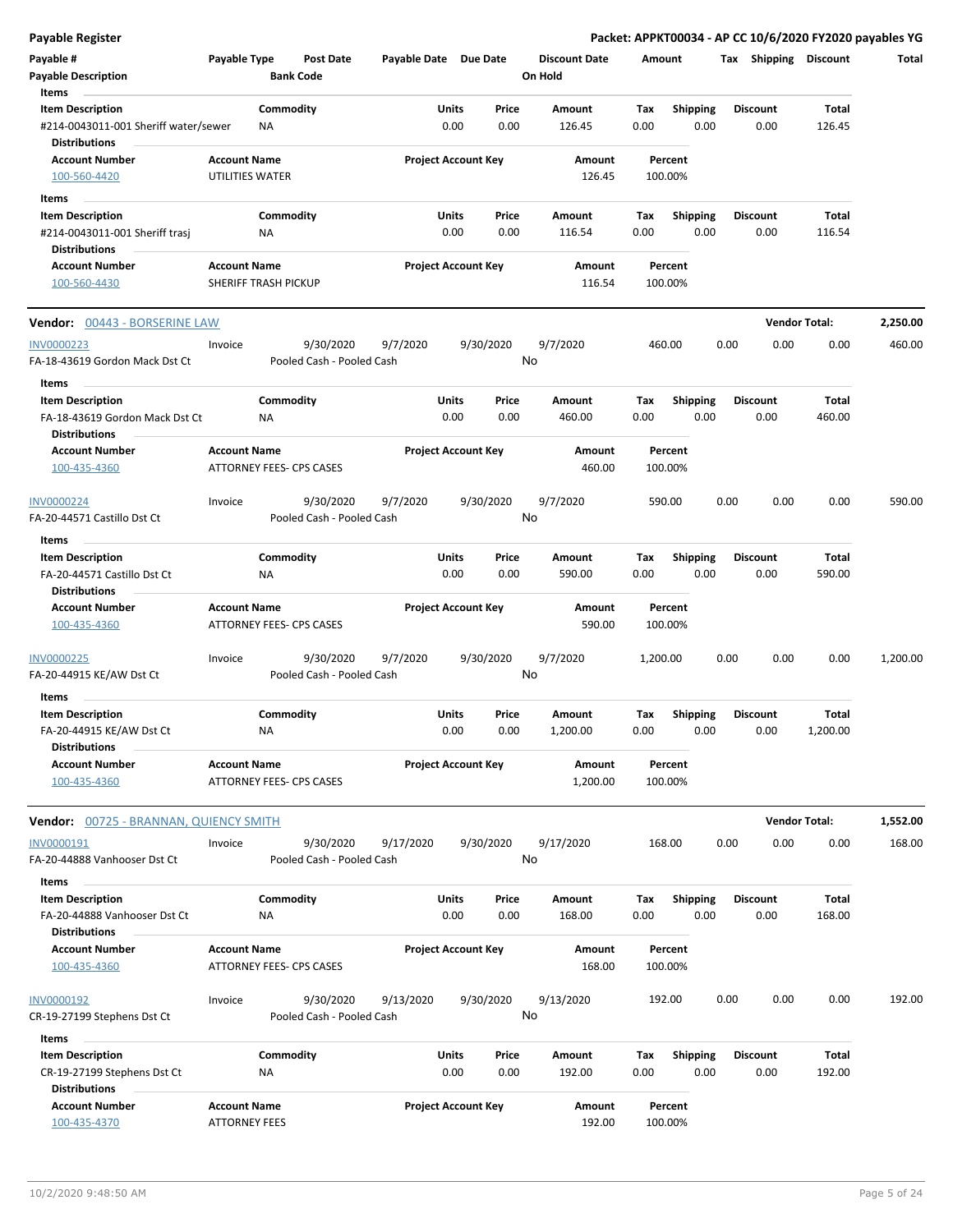| <b>Payable Register</b>                                                                    |                                                 |                                        |                       |                            |                                 |                    |                         |      |                         |                       | Packet: APPKT00034 - AP CC 10/6/2020 FY2020 payables YG |
|--------------------------------------------------------------------------------------------|-------------------------------------------------|----------------------------------------|-----------------------|----------------------------|---------------------------------|--------------------|-------------------------|------|-------------------------|-----------------------|---------------------------------------------------------|
| Payable #<br><b>Payable Description</b>                                                    | Payable Type                                    | <b>Post Date</b><br><b>Bank Code</b>   | Payable Date Due Date |                            | <b>Discount Date</b><br>On Hold | Amount             |                         |      |                         | Tax Shipping Discount | Total                                                   |
| INV0000193<br>FA-20-44709 Rodriguez Dst Ct                                                 | Invoice                                         | 9/30/2020<br>Pooled Cash - Pooled Cash | 8/30/2020             | 9/30/2020                  | 8/30/2020<br>No                 | 240.00             |                         | 0.00 | 0.00                    | 0.00                  | 240.00                                                  |
| Items<br><b>Item Description</b><br>FA-20-44709 Rodriguez Dst Ct                           |                                                 | Commodity<br>ΝA                        | Units                 | Price<br>0.00<br>0.00      | Amount<br>240.00                | Tax<br>0.00        | <b>Shipping</b><br>0.00 |      | <b>Discount</b><br>0.00 | Total<br>240.00       |                                                         |
| <b>Distributions</b><br><b>Account Number</b><br>100-435-4360                              | <b>Account Name</b>                             | ATTORNEY FEES- CPS CASES               |                       | <b>Project Account Key</b> | Amount<br>240.00                | Percent<br>100.00% |                         |      |                         |                       |                                                         |
| INV0000194<br>FA-19-44526 Wright Dst Ct                                                    | Invoice                                         | 9/30/2020<br>Pooled Cash - Pooled Cash | 9/13/2020             | 9/30/2020                  | 9/13/2020<br>No                 | 512.00             |                         | 0.00 | 0.00                    | 0.00                  | 512.00                                                  |
| Items<br><b>Item Description</b><br>FA-19-44526 Wright Dst Ct<br><b>Distributions</b>      |                                                 | Commodity<br>NA                        | Units                 | Price<br>0.00<br>0.00      | Amount<br>512.00                | Tax<br>0.00        | <b>Shipping</b><br>0.00 |      | <b>Discount</b><br>0.00 | Total<br>512.00       |                                                         |
| <b>Account Number</b><br>100-435-4360                                                      | <b>Account Name</b>                             | ATTORNEY FEES- CPS CASES               |                       | <b>Project Account Key</b> | Amount<br>512.00                | Percent<br>100.00% |                         |      |                         |                       |                                                         |
| INV0000195<br>FA-20-44888 Van Hooser Dst Ct                                                | Invoice                                         | 9/30/2020<br>Pooled Cash - Pooled Cash | 9/23/2020             | 9/30/2020                  | 9/23/2020<br>No                 | 440.00             |                         | 0.00 | 0.00                    | 0.00                  | 440.00                                                  |
| Items<br><b>Item Description</b><br>FA-20-44888 Van Hooser Dst Ct<br><b>Distributions</b>  |                                                 | Commodity<br><b>NA</b>                 | Units                 | Price<br>0.00<br>0.00      | Amount<br>440.00                | Tax<br>0.00        | <b>Shipping</b><br>0.00 |      | <b>Discount</b><br>0.00 | Total<br>440.00       |                                                         |
| <b>Account Number</b><br>100-435-4360                                                      | <b>Account Name</b>                             | ATTORNEY FEES- CPS CASES               |                       | <b>Project Account Key</b> | Amount<br>440.00                | Percent<br>100.00% |                         |      |                         |                       |                                                         |
| Vendor: 00449 - BRESE-LEBRON LAW, PLLC                                                     |                                                 |                                        |                       |                            |                                 |                    |                         |      |                         | <b>Vendor Total:</b>  | 467.50                                                  |
| <b>INV0000226</b><br>FA-19-44013 Rupert Dst Ct                                             | Invoice                                         | 9/30/2020<br>Pooled Cash - Pooled Cash | 9/21/2020             | 9/30/2020                  | 9/21/2020<br>No                 | 467.50             |                         | 0.00 | 0.00                    | 0.00                  | 467.50                                                  |
| Items<br><b>Item Description</b>                                                           |                                                 | Commodity                              | Units                 | Price                      | Amount                          | Tax                | Shipping                |      | <b>Discount</b>         | Total                 |                                                         |
| FA-19-44013 Rupert Dst Ct<br><b>Distributions</b>                                          |                                                 | ΝA                                     |                       | 0.00<br>0.00               | 467.50                          | 0.00               | 0.00                    |      | 0.00                    | 467.50                |                                                         |
| <b>Account Number</b><br>100-435-4360                                                      | <b>Account Name</b>                             | ATTORNEY FEES- CPS CASES               |                       | <b>Project Account Key</b> | Amount<br>467.50                | Percent<br>100.00% |                         |      |                         |                       |                                                         |
| Vendor: 00508 - BRYCO-BRYANT CO                                                            |                                                 |                                        |                       |                            |                                 |                    |                         |      |                         | <b>Vendor Total:</b>  | 152,082.06                                              |
| <u>13</u><br>Courthouse masonry                                                            | Invoice                                         | 9/30/2020<br>Pooled Cash - Pooled Cash | 9/30/2020             | 9/30/2020                  | 9/30/2020<br>No                 | 152,082.06         |                         | 0.00 | 0.00                    | 0.00                  | 152,082.06                                              |
| Items<br><b>Item Description</b><br>Courthouse masonry<br><b>Distributions</b>             |                                                 | Commodity<br>ΝA                        | Units                 | Price<br>0.00<br>0.00      | Amount<br>152,082.06            | Tax<br>0.00        | Shipping<br>0.00        |      | <b>Discount</b><br>0.00 | Total<br>152,082.06   |                                                         |
| <b>Account Number</b><br>680-668-1680                                                      | <b>Account Name</b><br><b>MASONRY AND STONE</b> |                                        |                       | <b>Project Account Key</b> | Amount<br>152,082.06            | Percent<br>100.00% |                         |      |                         |                       |                                                         |
| Vendor: 00516 - CASE, FRED                                                                 |                                                 |                                        |                       |                            |                                 |                    |                         |      |                         | <b>Vendor Total:</b>  | 29.21                                                   |
| INV0000189<br>Sept Janitor travel                                                          | Invoice                                         | 9/30/2020<br>Pooled Cash - Pooled Cash | 9/30/2020             | 9/30/2020                  | 9/30/2020<br>No                 | 29.21              |                         | 0.00 | 0.00                    | 0.00                  | 29.21                                                   |
| Items<br><b>Item Description</b><br>Sept Janitor travel - Agrilife<br><b>Distributions</b> |                                                 | Commodity<br>ΝA                        | Units                 | Price<br>0.00<br>0.00      | Amount<br>16.10                 | Tax<br>0.00        | <b>Shipping</b><br>0.00 |      | Discount<br>0.00        | Total<br>16.10        |                                                         |
| <b>Account Number</b><br>100-516-2251                                                      | <b>Account Name</b><br><b>JANITOR TRAVEL</b>    |                                        |                       | <b>Project Account Key</b> | Amount<br>16.10                 | Percent<br>100.00% |                         |      |                         |                       |                                                         |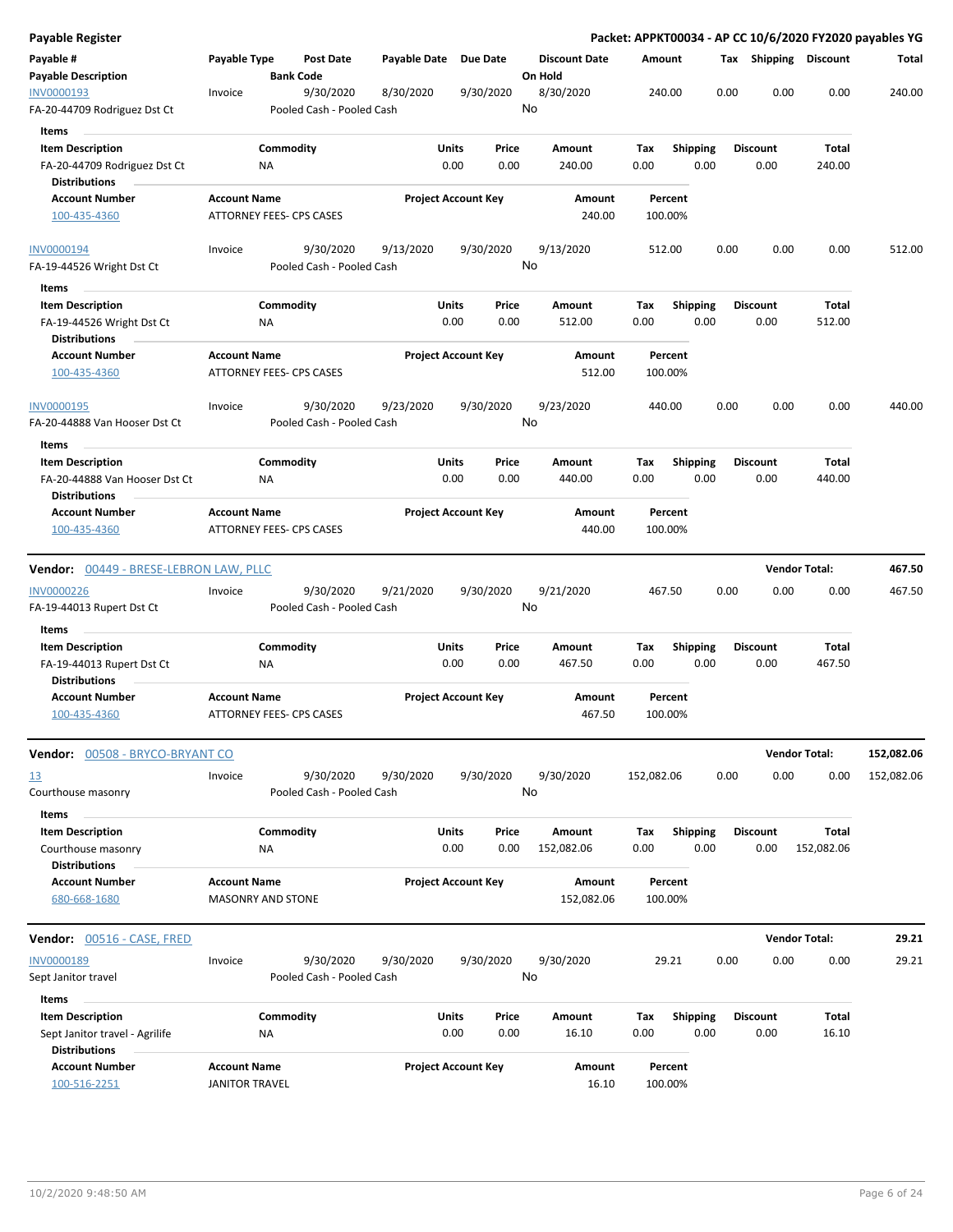| <b>Payable Register</b>                               |                                                       |                                        |                            |       |           |                                 |        |                    |      |                       | Packet: APPKT00034 - AP CC 10/6/2020 FY2020 payables YG |        |
|-------------------------------------------------------|-------------------------------------------------------|----------------------------------------|----------------------------|-------|-----------|---------------------------------|--------|--------------------|------|-----------------------|---------------------------------------------------------|--------|
| Payable #<br><b>Payable Description</b>               | Payable Type                                          | <b>Post Date</b><br><b>Bank Code</b>   | Payable Date Due Date      |       |           | <b>Discount Date</b><br>On Hold | Amount |                    |      | Tax Shipping Discount |                                                         | Total  |
| Items                                                 |                                                       |                                        |                            |       |           |                                 |        |                    |      |                       |                                                         |        |
| <b>Item Description</b>                               | Commodity                                             |                                        |                            | Units | Price     | Amount                          | Tax    | <b>Shipping</b>    |      | <b>Discount</b>       | Total                                                   |        |
| Sept Janitor travel - E Annex<br><b>Distributions</b> | ΝA                                                    |                                        |                            | 0.00  | 0.00      | 13.11                           | 0.00   | 0.00               |      | 0.00                  | 13.11                                                   |        |
| <b>Account Number</b>                                 | <b>Account Name</b>                                   |                                        | <b>Project Account Key</b> |       |           | Amount                          |        | Percent            |      |                       |                                                         |        |
| 100-511-2251                                          | <b>JANITOR TRAVEL</b>                                 |                                        |                            |       |           | 13.11                           |        | 100.00%            |      |                       |                                                         |        |
| <b>Vendor:</b> 00610 - CIRCLE STAR QUICK LUBE & TIRE  |                                                       |                                        |                            |       |           |                                 |        |                    |      |                       | <b>Vendor Total:</b>                                    | 657.21 |
| 11-0171684                                            | Invoice                                               | 9/30/2020                              | 8/24/2020                  |       | 9/30/2020 | 8/24/2020                       |        | 68.00              | 0.00 | 0.00                  | 0.00                                                    | 68.00  |
| Grader tire repair                                    |                                                       | Pooled Cash - Pooled Cash              |                            |       |           | No                              |        |                    |      |                       |                                                         |        |
| Items                                                 |                                                       |                                        |                            |       |           |                                 |        |                    |      |                       |                                                         |        |
| <b>Item Description</b>                               | Commodity                                             |                                        |                            | Units | Price     | Amount                          | Tax    | <b>Shipping</b>    |      | <b>Discount</b>       | Total                                                   |        |
| Grader tire repair                                    | ΝA                                                    |                                        |                            | 0.00  | 0.00      | 68.00                           | 0.00   | 0.00               |      | 0.00                  | 68.00                                                   |        |
| <b>Distributions</b>                                  |                                                       |                                        |                            |       |           |                                 |        |                    |      |                       |                                                         |        |
| <b>Account Number</b>                                 | <b>Account Name</b>                                   |                                        | <b>Project Account Key</b> |       |           | Amount                          |        | Percent            |      |                       |                                                         |        |
| 220-622-4590                                          | R&M MACH. TIRES & TUBES                               |                                        |                            |       |           | 68.00                           |        | 100.00%            |      |                       |                                                         |        |
| 11-0171874                                            | Invoice                                               | 9/30/2020                              | 8/27/2020                  |       | 9/30/2020 | 8/27/2020                       |        | 62.28              | 0.00 | 0.00                  | 0.00                                                    | 62.28  |
| trailer tire repair                                   |                                                       | Pooled Cash - Pooled Cash              |                            |       |           | No                              |        |                    |      |                       |                                                         |        |
| Items                                                 |                                                       |                                        |                            |       |           |                                 |        |                    |      |                       |                                                         |        |
| <b>Item Description</b>                               | Commodity                                             |                                        |                            | Units | Price     | Amount                          | Tax    | <b>Shipping</b>    |      | <b>Discount</b>       | Total                                                   |        |
| trailer tire repair                                   | ΝA                                                    |                                        |                            | 0.00  | 0.00      | 62.28                           | 0.00   | 0.00               |      | 0.00                  | 62.28                                                   |        |
| Distributions                                         |                                                       |                                        |                            |       |           |                                 |        |                    |      |                       |                                                         |        |
| <b>Account Number</b>                                 | <b>Account Name</b>                                   |                                        | <b>Project Account Key</b> |       |           | Amount                          |        | Percent            |      |                       |                                                         |        |
| 220-622-4590                                          | R&M MACH. TIRES & TUBES                               |                                        |                            |       |           | 62.28                           |        | 100.00%            |      |                       |                                                         |        |
| 11-0172203                                            | Invoice                                               | 9/30/2020                              | 9/1/2020                   |       | 9/30/2020 | 9/1/2020                        |        | 7.00               | 0.00 | 0.00                  | 0.00                                                    | 7.00   |
| 2005 Chev-9752 inspection                             |                                                       | Pooled Cash - Pooled Cash              |                            |       |           | No                              |        |                    |      |                       |                                                         |        |
| Items                                                 |                                                       |                                        |                            |       |           |                                 |        |                    |      |                       |                                                         |        |
| <b>Item Description</b>                               | Commodity                                             |                                        |                            | Units | Price     | Amount                          | Tax    | <b>Shipping</b>    |      | <b>Discount</b>       | Total                                                   |        |
| 2005 Chev-9752 inspection                             | ΝA                                                    |                                        |                            | 0.00  | 0.00      | 7.00                            | 0.00   | 0.00               |      | 0.00                  | 7.00                                                    |        |
| <b>Distributions</b>                                  |                                                       |                                        |                            |       |           |                                 |        |                    |      |                       |                                                         |        |
| <b>Account Number</b><br>220-622-4580                 | <b>Account Name</b><br><b>R&amp;M MACHINERY PARTS</b> |                                        | <b>Project Account Key</b> |       |           | Amount<br>7.00                  |        | Percent<br>100.00% |      |                       |                                                         |        |
| 11-0172864                                            | Invoice                                               | 9/30/2020                              | 9/14/2020                  |       | 9/30/2020 | 9/14/2020                       |        | 60.00              | 0.00 | 0.00                  | 0.00                                                    | 60.00  |
| motor grader mount tire                               |                                                       | Pooled Cash - Pooled Cash              |                            |       | No        |                                 |        |                    |      |                       |                                                         |        |
| Items                                                 |                                                       |                                        |                            |       |           |                                 |        |                    |      |                       |                                                         |        |
| <b>Item Description</b>                               | Commodity                                             |                                        |                            | Units | Price     | Amount                          | Tax    | <b>Shipping</b>    |      | <b>Discount</b>       | Total                                                   |        |
| motor grader mount tire                               | NA                                                    |                                        |                            | 0.00  | 0.00      | 60.00                           | 0.00   | 0.00               |      | 0.00                  | 60.00                                                   |        |
| <b>Distributions</b>                                  |                                                       |                                        |                            |       |           |                                 |        |                    |      |                       |                                                         |        |
| <b>Account Number</b><br>220-622-4590                 | <b>Account Name</b><br>R&M MACH. TIRES & TUBES        |                                        | <b>Project Account Key</b> |       |           | Amount<br>60.00                 |        | Percent<br>100.00% |      |                       |                                                         |        |
|                                                       |                                                       |                                        |                            |       |           |                                 |        |                    |      |                       |                                                         |        |
| 11-0173428                                            | Invoice                                               | 9/30/2020                              | 9/24/2020                  |       | 9/30/2020 | 9/24/2020                       |        | 459.93             | 0.00 | 0.00                  | 0.00                                                    | 459.93 |
| 2018 Ford repair Unit 4599                            |                                                       | Pooled Cash - Pooled Cash              |                            |       |           | No                              |        |                    |      |                       |                                                         |        |
| Items                                                 |                                                       |                                        |                            |       |           |                                 |        |                    |      |                       |                                                         |        |
| <b>Item Description</b>                               | Commodity                                             |                                        |                            | Units | Price     | Amount                          | Tax    | <b>Shipping</b>    |      | <b>Discount</b>       | Total                                                   |        |
| 2018 Ford repair Unit 4599                            | NA                                                    |                                        |                            | 0.00  | 0.00      | 459.93                          | 0.00   | 0.00               |      | 0.00                  | 459.93                                                  |        |
| <b>Distributions</b>                                  |                                                       |                                        |                            |       |           |                                 |        |                    |      |                       |                                                         |        |
| <b>Account Number</b><br>100-560-4540                 | <b>Account Name</b><br>R & M AUTOMOBILES              |                                        | <b>Project Account Key</b> |       |           | Amount<br>459.93                |        | Percent<br>100.00% |      |                       |                                                         |        |
| <b>Vendor: 00592 - CITY AUTO PARTS</b>                |                                                       |                                        |                            |       |           |                                 |        |                    |      |                       | <b>Vendor Total:</b>                                    | 698.10 |
|                                                       |                                                       |                                        |                            |       |           |                                 |        |                    |      |                       |                                                         |        |
| 269640<br>R&M Parts - oil/fuel filters                | Invoice                                               | 9/30/2020<br>Pooled Cash - Pooled Cash | 9/1/2020                   |       | 9/30/2020 | 9/1/2020<br>No                  |        | 272.69             | 0.00 | 0.00                  | 0.00                                                    | 272.69 |
|                                                       |                                                       |                                        |                            |       |           |                                 |        |                    |      |                       |                                                         |        |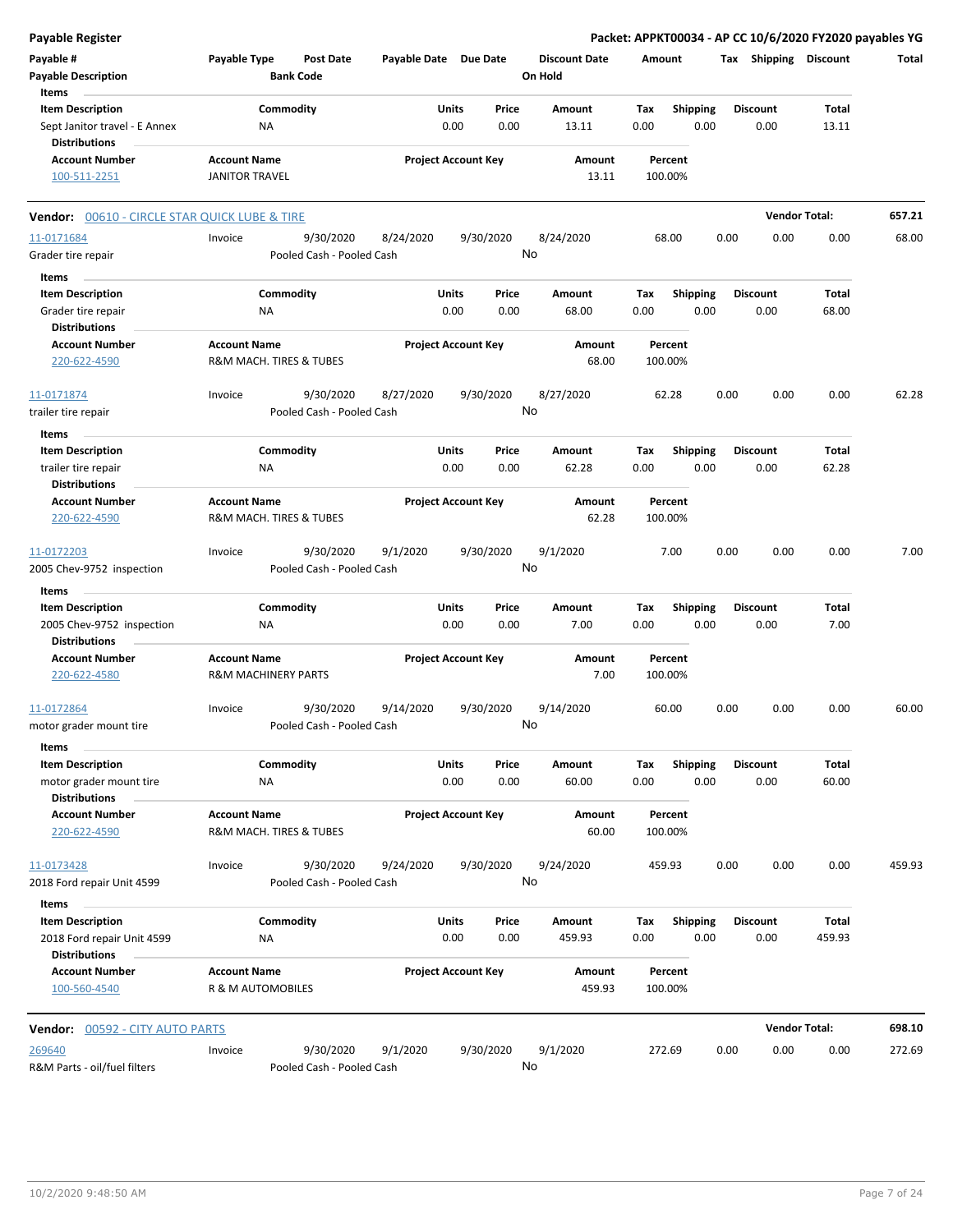| <b>Payable Register</b>                                                         |                                                      |                            |                            |                                 | Packet: APPKT00034 - AP CC 10/6/2020 FY2020 payables YG |                         |                 |        |
|---------------------------------------------------------------------------------|------------------------------------------------------|----------------------------|----------------------------|---------------------------------|---------------------------------------------------------|-------------------------|-----------------|--------|
| Payable #<br><b>Payable Description</b>                                         | Payable Type<br><b>Post Date</b><br><b>Bank Code</b> | Payable Date Due Date      |                            | <b>Discount Date</b><br>On Hold | Amount                                                  | Tax Shipping Discount   |                 | Total  |
| Items                                                                           |                                                      |                            |                            |                                 |                                                         |                         |                 |        |
| <b>Item Description</b><br>R&M Parts - oil/fuel filters<br><b>Distributions</b> | Commodity<br>ΝA                                      | Units<br>0.00              | Price<br>0.00              | <b>Amount</b><br>272.69         | <b>Shipping</b><br>Тах<br>0.00<br>0.00                  | <b>Discount</b><br>0.00 | Total<br>272.69 |        |
| <b>Account Number</b>                                                           | <b>Account Name</b>                                  |                            | <b>Project Account Key</b> | Amount                          | Percent                                                 |                         |                 |        |
| 220-622-4580                                                                    | <b>R&amp;M MACHINERY PARTS</b>                       |                            |                            | 272.69                          | 100.00%                                                 |                         |                 |        |
| 269661                                                                          | 9/30/2020<br>Invoice                                 | 9/1/2020                   | 9/30/2020                  | 9/1/2020                        | 36.25                                                   | 0.00<br>0.00            | 0.00            | 36.25  |
| motor oil/hand cleaner<br>Items                                                 | Pooled Cash - Pooled Cash                            |                            |                            | No                              |                                                         |                         |                 |        |
| <b>Item Description</b>                                                         | Commodity                                            | Units                      | Price                      | Amount                          | Tax<br><b>Shipping</b>                                  | <b>Discount</b>         | Total           |        |
| motor oil                                                                       | Goods                                                | 4.00                       | 5.49                       | 21.96                           | 0.00<br>0.00                                            | 0.00                    | 21.96           |        |
| <b>Distributions</b>                                                            |                                                      |                            |                            |                                 |                                                         |                         |                 |        |
| <b>Account Number</b>                                                           | <b>Account Name</b>                                  | <b>Project Account Key</b> |                            | Amount                          | Percent                                                 |                         |                 |        |
| 220-622-4570                                                                    | <b>R&amp;M MACHINERY GAS &amp; OIL</b>               |                            |                            | 21.96                           | 100.00%                                                 |                         |                 |        |
| Items                                                                           |                                                      |                            |                            |                                 |                                                         |                         |                 |        |
| <b>Item Description</b><br>hand cleaner<br><b>Distributions</b>                 | Commodity<br>Goods                                   | Units<br>1.00              | Price<br>14.29             | Amount<br>14.29                 | <b>Shipping</b><br>Тах<br>0.00<br>0.00                  | <b>Discount</b><br>0.00 | Total<br>14.29  |        |
| <b>Account Number</b>                                                           | <b>Account Name</b>                                  |                            | <b>Project Account Key</b> | Amount                          | Percent                                                 |                         |                 |        |
| 220-622-3400                                                                    | <b>SHOP SUPPLIES</b>                                 |                            |                            | 14.29                           | 100.00%                                                 |                         |                 |        |
| 269677                                                                          | 9/30/2020<br>Invoice                                 | 9/1/2020                   | 9/30/2020                  | 9/1/2020                        | 198.56                                                  | 0.00<br>0.00            | 0.00            | 198.56 |
| R&M Parts - motor oil                                                           | Pooled Cash - Pooled Cash                            |                            |                            | No                              |                                                         |                         |                 |        |
| Items                                                                           |                                                      |                            |                            |                                 |                                                         |                         |                 |        |
| <b>Item Description</b>                                                         | Commodity                                            | Units                      | Price                      | Amount                          | <b>Shipping</b><br>Тах                                  | Discount                | Total           |        |
| R&M Parts - motor oil<br><b>Distributions</b>                                   | ΝA                                                   | 0.00                       | 0.00                       | 198.56                          | 0.00<br>0.00                                            | 0.00                    | 198.56          |        |
| <b>Account Number</b>                                                           | <b>Account Name</b>                                  | <b>Project Account Key</b> |                            | Amount                          | Percent                                                 |                         |                 |        |
| 220-622-4570                                                                    | R&M MACHINERY GAS & OIL                              |                            |                            | 65.88                           | 33.18%                                                  |                         |                 |        |
| 220-622-4580                                                                    | <b>R&amp;M MACHINERY PARTS</b>                       |                            |                            | 132.68                          | 66.82%                                                  |                         |                 |        |
| 269683                                                                          | 9/30/2020<br>Invoice                                 | 9/1/2020                   | 9/30/2020                  | 9/1/2020                        | 42.04                                                   | 0.00<br>0.00            | 0.00            | 42.04  |
| R&M Parts - oil                                                                 | Pooled Cash - Pooled Cash                            |                            |                            | No                              |                                                         |                         |                 |        |
| Items                                                                           |                                                      |                            |                            |                                 |                                                         |                         |                 |        |
| <b>Item Description</b>                                                         | Commodity                                            | Units                      | Price                      | Amount                          | Tax<br><b>Shipping</b>                                  | <b>Discount</b>         | Total           |        |
| R&M Parts - oil<br><b>Distributions</b>                                         | NA                                                   | 0.00                       | 0.00                       | 42.04                           | 0.00<br>0.00                                            | 0.00                    | 42.04           |        |
| <b>Account Number</b>                                                           | <b>Account Name</b>                                  | <b>Project Account Key</b> |                            | Amount                          | Percent                                                 |                         |                 |        |
| 220-622-4570                                                                    | R&M MACHINERY GAS & OIL                              |                            |                            | 31.03                           | 73.81%                                                  |                         |                 |        |
| 220-622-4580                                                                    | <b>R&amp;M MACHINERY PARTS</b>                       |                            |                            | 11.01                           | 26.19%                                                  |                         |                 |        |
| 270044<br>Tiller gear oil                                                       | 9/30/2020<br>Invoice<br>Pooled Cash - Pooled Cash    | 9/8/2020                   | 9/30/2020                  | 9/8/2020<br>No                  | 23.98                                                   | 0.00<br>0.00            | 0.00            | 23.98  |
| Items                                                                           |                                                      |                            |                            |                                 |                                                         |                         |                 |        |
| <b>Item Description</b>                                                         | Commodity                                            | Units                      | Price                      | Amount                          | <b>Shipping</b><br>Tax                                  | <b>Discount</b>         | Total           |        |
| Tiller gear oil                                                                 | ΝA                                                   | 0.00                       | 0.00                       | 23.98                           | 0.00<br>0.00                                            | 0.00                    | 23.98           |        |
| <b>Distributions</b>                                                            |                                                      |                            |                            |                                 |                                                         |                         |                 |        |
| <b>Account Number</b>                                                           | <b>Account Name</b>                                  |                            | <b>Project Account Key</b> | Amount                          | Percent                                                 |                         |                 |        |
| 220-622-4570                                                                    | R&M MACHINERY GAS & OIL                              |                            |                            | 23.98                           | 100.00%                                                 |                         |                 |        |
| 270058                                                                          | 9/30/2020<br>Invoice                                 | 9/8/2020                   | 9/30/2020                  | 9/8/2020                        | 56.46                                                   | 0.00<br>0.00            | 0.00            | 56.46  |
| R&M Parts - Belts                                                               | Pooled Cash - Pooled Cash                            |                            |                            | No                              |                                                         |                         |                 |        |
| Items                                                                           |                                                      |                            |                            |                                 |                                                         |                         |                 |        |
| <b>Item Description</b>                                                         | Commodity                                            | Units                      | Price                      | Amount                          | Tax<br><b>Shipping</b>                                  | <b>Discount</b>         | Total           |        |
| R&M Parts - Belts<br><b>Distributions</b>                                       | Goods                                                | 1.00                       | 56.46                      | 56.46                           | 0.00<br>0.00                                            | 0.00                    | 56.46           |        |
| <b>Account Number</b>                                                           | <b>Account Name</b>                                  |                            | <b>Project Account Key</b> | Amount                          | Percent                                                 |                         |                 |        |
| 220-622-4580                                                                    | <b>R&amp;M MACHINERY PARTS</b>                       |                            |                            | 56.46                           | 100.00%                                                 |                         |                 |        |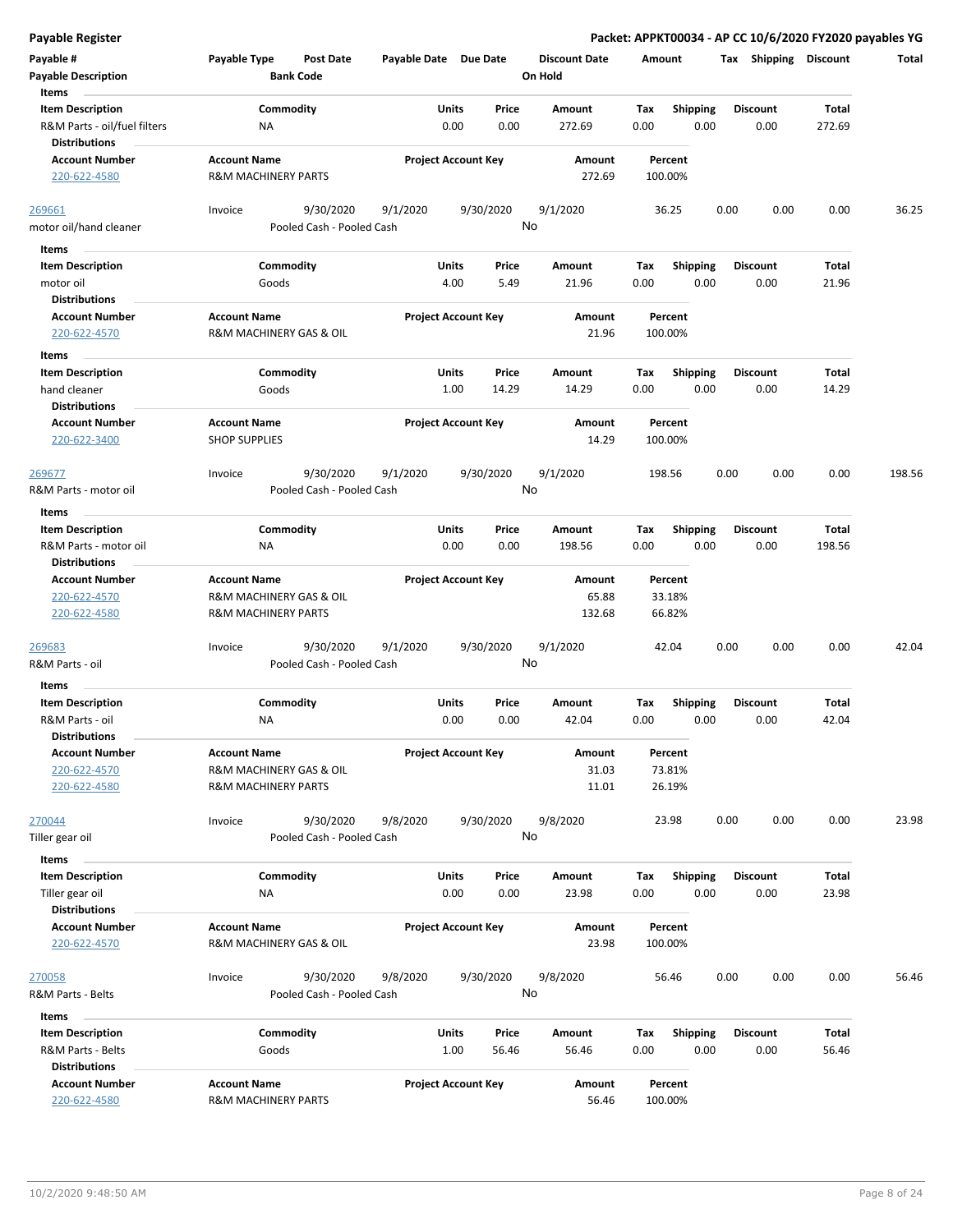| <b>Payable Register</b>                                                              |                                                       |                                        |              |                                |                                 |                    |                         |      |                         | Packet: APPKT00034 - AP CC 10/6/2020 FY2020 payables YG |          |
|--------------------------------------------------------------------------------------|-------------------------------------------------------|----------------------------------------|--------------|--------------------------------|---------------------------------|--------------------|-------------------------|------|-------------------------|---------------------------------------------------------|----------|
| Payable #<br><b>Payable Description</b>                                              | Payable Type                                          | <b>Post Date</b><br><b>Bank Code</b>   | Payable Date | Due Date                       | <b>Discount Date</b><br>On Hold | Amount             |                         |      | Tax Shipping Discount   |                                                         | Total    |
| 270126                                                                               | Invoice                                               | 9/30/2020<br>Pooled Cash - Pooled Cash | 9/9/2020     | 9/30/2020                      | 9/9/2020<br>No                  | 28.23              |                         | 0.00 | 0.00                    | 0.00                                                    | 28.23    |
| R&M Parts -                                                                          |                                                       |                                        |              |                                |                                 |                    |                         |      |                         |                                                         |          |
| Items                                                                                |                                                       |                                        |              |                                |                                 |                    |                         |      |                         |                                                         |          |
| <b>Item Description</b><br>R&M Parts -<br><b>Distributions</b>                       | ΝA                                                    | Commodity                              |              | Units<br>Price<br>0.00<br>0.00 | Amount<br>28.23                 | Tax<br>0.00        | <b>Shipping</b><br>0.00 |      | <b>Discount</b><br>0.00 | Total<br>28.23                                          |          |
| <b>Account Number</b>                                                                | <b>Account Name</b>                                   |                                        |              | <b>Project Account Key</b>     | Amount                          | Percent            |                         |      |                         |                                                         |          |
| 220-622-4580                                                                         | <b>R&amp;M MACHINERY PARTS</b>                        |                                        |              |                                | 28.23                           | 100.00%            |                         |      |                         |                                                         |          |
| 270206                                                                               | Invoice                                               | 9/30/2020                              | 9/11/2020    | 9/30/2020                      | 9/11/2020<br>No                 | 17.65              |                         | 0.00 | 0.00                    | 0.00                                                    | 17.65    |
| R&M Parts - fuel filter/treatment                                                    |                                                       | Pooled Cash - Pooled Cash              |              |                                |                                 |                    |                         |      |                         |                                                         |          |
| Items                                                                                |                                                       |                                        |              |                                |                                 |                    |                         |      |                         |                                                         |          |
| <b>Item Description</b><br>R&M Parts - fuel filter/treatment<br><b>Distributions</b> | ΝA                                                    | Commodity                              |              | Units<br>Price<br>0.00<br>0.00 | Amount<br>17.65                 | Tax<br>0.00        | <b>Shipping</b><br>0.00 |      | <b>Discount</b><br>0.00 | Total<br>17.65                                          |          |
| <b>Account Number</b><br>220-622-4580                                                | <b>Account Name</b><br><b>R&amp;M MACHINERY PARTS</b> |                                        |              | <b>Project Account Key</b>     | Amount<br>17.65                 | Percent<br>100.00% |                         |      |                         |                                                         |          |
| <u>270593</u>                                                                        | Invoice                                               | 9/30/2020                              | 9/18/2020    | 9/30/2020                      | 9/18/2020                       | 22.24              |                         | 0.00 | 0.00                    | 0.00                                                    | 22.24    |
| Syn oil                                                                              |                                                       | Pooled Cash - Pooled Cash              |              |                                | No                              |                    |                         |      |                         |                                                         |          |
| Items<br><b>Item Description</b>                                                     |                                                       | Commodity                              |              | Units<br>Price                 | Amount                          | Tax                | <b>Shipping</b>         |      | <b>Discount</b>         | Total                                                   |          |
| Syn oil<br><b>Distributions</b>                                                      |                                                       | Goods                                  |              | 2.00<br>11.12                  | 22.24                           | 0.00               | 0.00                    |      | 0.00                    | 22.24                                                   |          |
| <b>Account Number</b>                                                                | <b>Account Name</b>                                   |                                        |              | <b>Project Account Key</b>     | Amount                          | Percent            |                         |      |                         |                                                         |          |
| 220-622-4570                                                                         |                                                       | R&M MACHINERY GAS & OIL                |              |                                | 22.24                           | 100.00%            |                         |      |                         |                                                         |          |
| <b>Vendor:</b> 00055 - CROSSROADS HARDWARE                                           |                                                       |                                        |              |                                |                                 |                    |                         |      |                         | <b>Vendor Total:</b>                                    | 18.98    |
| V80314                                                                               | Invoice                                               | 9/30/2020                              | 9/2/2020     | 9/30/2020                      | 9/2/2020                        | 18.98              |                         | 0.00 | 0.00                    | 0.00                                                    | 18.98    |
| Shop supply<br>Items                                                                 |                                                       | Pooled Cash - Pooled Cash              |              |                                | No                              |                    |                         |      |                         |                                                         |          |
| <b>Item Description</b>                                                              |                                                       | Commodity                              |              | Units<br>Price                 | Amount                          | Tax                | Shipping                |      | <b>Discount</b>         | Total                                                   |          |
| Shop supply<br><b>Distributions</b>                                                  | <b>NA</b>                                             |                                        |              | 0.00<br>0.00                   | 18.98                           | 0.00               | 0.00                    |      | 0.00                    | 18.98                                                   |          |
| <b>Account Number</b><br>220-622-3400                                                | <b>Account Name</b><br><b>SHOP SUPPLIES</b>           |                                        |              | <b>Project Account Key</b>     | Amount<br>18.98                 | Percent<br>100.00% |                         |      |                         |                                                         |          |
| <b>Vendor:</b> 00548 - DAILEY, JEFFREY                                               |                                                       |                                        |              |                                |                                 |                    |                         |      |                         | <b>Vendor Total:</b>                                    | 855.00   |
| INV0000221<br>CR-20-27478 Gray Dst Ct                                                | Invoice                                               | 9/30/2020<br>Pooled Cash - Pooled Cash | 9/12/2020    | 9/30/2020                      | 9/12/2020<br>No                 | 855.00             |                         | 0.00 | 0.00                    | 0.00                                                    | 855.00   |
| Items<br><b>Item Description</b><br>CR-20-27478 Gray Dst Ct                          | <b>NA</b>                                             | Commodity                              |              | Units<br>Price<br>0.00<br>0.00 | Amount<br>855.00                | Tax<br>0.00        | Shipping<br>0.00        |      | <b>Discount</b><br>0.00 | Total<br>855.00                                         |          |
| <b>Distributions</b><br><b>Account Number</b><br>100-435-4370                        | <b>Account Name</b><br><b>ATTORNEY FEES</b>           |                                        |              | <b>Project Account Key</b>     | Amount<br>855.00                | Percent<br>100.00% |                         |      |                         |                                                         |          |
|                                                                                      |                                                       |                                        |              |                                |                                 |                    |                         |      |                         |                                                         |          |
| Vendor: 00200 - DOLESE BROS. CO.                                                     |                                                       |                                        |              |                                |                                 |                    |                         |      |                         | <b>Vendor Total:</b>                                    | 4,001.51 |
| AG20119984<br>#FAN584 Rock & Gravel                                                  | Invoice                                               | 9/30/2020<br>Pooled Cash - Pooled Cash | 9/23/2020    | 9/30/2020                      | 9/23/2020<br>No                 | 3,082.99           |                         | 0.00 | 0.00                    | 0.00                                                    | 3,082.99 |
| Items                                                                                |                                                       |                                        |              |                                |                                 |                    |                         |      |                         |                                                         |          |
| <b>Item Description</b><br>#FAN584 Rock & Gravel                                     | ΝA                                                    | Commodity                              |              | Units<br>Price<br>0.00<br>0.00 | Amount<br>3,082.99              | Tax<br>0.00        | <b>Shipping</b><br>0.00 |      | <b>Discount</b><br>0.00 | Total<br>3,082.99                                       |          |
| <b>Distributions</b><br><b>Account Number</b>                                        | <b>Account Name</b>                                   |                                        |              | <b>Project Account Key</b>     | Amount                          | Percent            |                         |      |                         |                                                         |          |
| 240-624-3410                                                                         |                                                       | R&B MAT. ROCK & GRAVEL                 |              |                                | 3,082.99                        | 100.00%            |                         |      |                         |                                                         |          |
| AG20119985<br>FAN584 Rock & Gravel                                                   | Invoice                                               | 9/30/2020<br>Pooled Cash - Pooled Cash | 9/23/2020    | 9/30/2020                      | 9/23/2020<br>No                 | 251.45             |                         | 0.00 | 0.00                    | 0.00                                                    | 251.45   |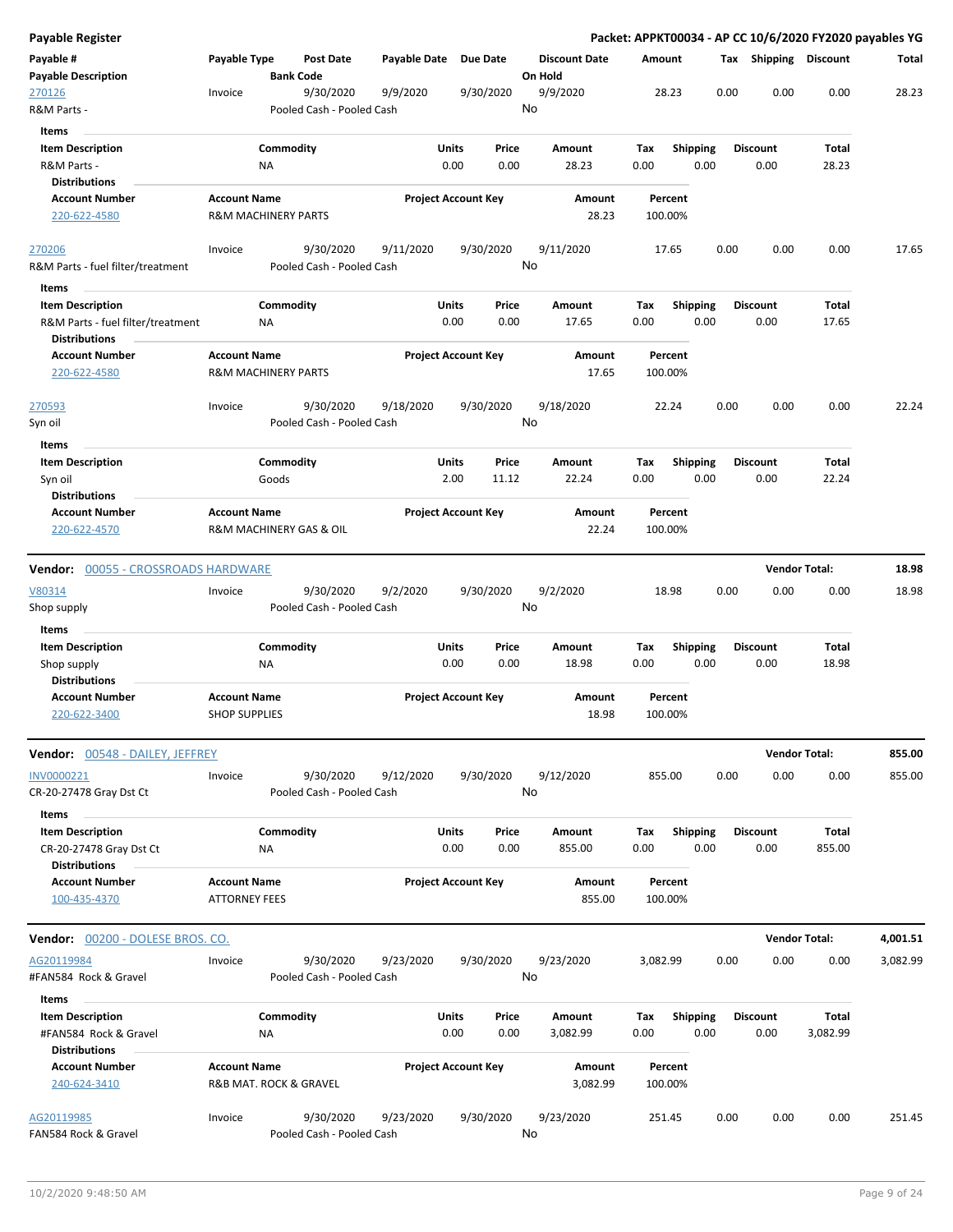| <b>Payable Register</b>                                                                 |                                             |                                |                                        |                       |                            |               |                                 |             |                         |      |                         | Packet: APPKT00034 - AP CC 10/6/2020 FY2020 payables YG |          |
|-----------------------------------------------------------------------------------------|---------------------------------------------|--------------------------------|----------------------------------------|-----------------------|----------------------------|---------------|---------------------------------|-------------|-------------------------|------|-------------------------|---------------------------------------------------------|----------|
| Payable #<br><b>Payable Description</b>                                                 | Payable Type                                | <b>Bank Code</b>               | <b>Post Date</b>                       | Payable Date Due Date |                            |               | <b>Discount Date</b><br>On Hold | Amount      |                         |      | Tax Shipping Discount   |                                                         | Total    |
| Items<br><b>Item Description</b><br>FAN584 Rock & Gravel<br>Distributions               |                                             | Commodity<br>ΝA                |                                        |                       | Units<br>0.00              | Price<br>0.00 | Amount<br>251.45                | Tax<br>0.00 | <b>Shipping</b><br>0.00 |      | <b>Discount</b><br>0.00 | Total<br>251.45                                         |          |
| <b>Account Number</b><br>240-624-3410                                                   | <b>Account Name</b>                         | R&B MAT. ROCK & GRAVEL         |                                        |                       | <b>Project Account Key</b> |               | Amount<br>251.45                |             | Percent<br>100.00%      |      |                         |                                                         |          |
| AG20120650<br>FAN584 Rock & Gravel                                                      | Invoice                                     |                                | 9/30/2020<br>Pooled Cash - Pooled Cash | 9/24/2020             |                            | 9/30/2020     | 9/24/2020<br>No                 |             | 667.07                  | 0.00 | 0.00                    | 0.00                                                    | 667.07   |
| Items                                                                                   |                                             |                                |                                        |                       |                            |               |                                 |             |                         |      |                         |                                                         |          |
| <b>Item Description</b><br>FAN584 Rock & Gravel<br><b>Distributions</b>                 |                                             | Commodity<br>ΝA                |                                        |                       | Units<br>0.00              | Price<br>0.00 | Amount<br>667.07                | Tax<br>0.00 | <b>Shipping</b><br>0.00 |      | <b>Discount</b><br>0.00 | Total<br>667.07                                         |          |
| <b>Account Number</b><br>240-624-3410                                                   | <b>Account Name</b>                         | R&B MAT. ROCK & GRAVEL         |                                        |                       | <b>Project Account Key</b> |               | Amount<br>667.07                |             | Percent<br>100.00%      |      |                         |                                                         |          |
| <b>Vendor:</b> VEN02097 - Ellison, Kristy                                               |                                             |                                |                                        |                       |                            |               |                                 |             |                         |      |                         | <b>Vendor Total:</b>                                    | 32.20    |
| <b>INV0000233</b><br>8/11-9/25/20 travel 56 miles                                       | Invoice                                     |                                | 9/30/2020<br>Pooled Cash - Pooled Cash | 9/27/2020             |                            | 9/30/2020     | 9/27/2020<br>No                 |             | 32.20                   | 0.00 | 0.00                    | 0.00                                                    | 32.20    |
| Items                                                                                   |                                             |                                |                                        |                       |                            |               |                                 |             |                         |      |                         |                                                         |          |
| <b>Item Description</b><br>8/11-9/25/20 travel 56 miles                                 |                                             | Commodity<br>NA                |                                        |                       | Units<br>0.00              | Price<br>0.00 | Amount<br>32.20                 | Tax<br>0.00 | <b>Shipping</b><br>0.00 |      | Discount<br>0.00        | Total<br>32.20                                          |          |
| <b>Distributions</b><br><b>Account Number</b><br>100-403-4270                           | <b>Account Name</b>                         |                                | OUT OF COUNTY TRAVEL/TRAINING          |                       | <b>Project Account Key</b> |               | Amount<br>32.20                 |             | Percent<br>100.00%      |      |                         |                                                         |          |
|                                                                                         |                                             |                                |                                        |                       |                            |               |                                 |             |                         |      |                         |                                                         |          |
| Vendor: 00758 - EMKAY INDUSTRIES, INC                                                   |                                             |                                |                                        |                       |                            |               |                                 |             |                         |      |                         | <b>Vendor Total:</b>                                    | 1,219.68 |
| 00245300                                                                                | Invoice                                     |                                | 9/30/2020                              | 9/23/2020             |                            | 9/30/2020     | 9/23/2020                       | 1,173.90    |                         | 0.00 | 45.78                   | 0.00                                                    | 1,219.68 |
| <b>R&amp;M Parts</b>                                                                    |                                             |                                | Pooled Cash - Pooled Cash              |                       |                            |               | No                              |             |                         |      |                         |                                                         |          |
| Items                                                                                   |                                             |                                |                                        |                       |                            |               |                                 |             |                         |      |                         |                                                         |          |
| <b>Item Description</b>                                                                 |                                             | Commodity                      |                                        |                       | Units                      | Price         | Amount                          | Tax         | <b>Shipping</b>         |      | Discount                | Total                                                   |          |
| R&M Parts                                                                               |                                             | ΝA                             |                                        |                       | 0.00                       | 0.00          | 1,173.90                        | 0.00        | 45.78                   |      | 0.00                    | 1,219.68                                                |          |
| <b>Distributions</b>                                                                    |                                             |                                |                                        |                       |                            |               |                                 |             |                         |      |                         |                                                         |          |
| <b>Account Number</b>                                                                   | <b>Account Name</b>                         |                                |                                        |                       | <b>Project Account Key</b> |               | Amount                          |             | Percent                 |      |                         |                                                         |          |
| 230-623-4580                                                                            |                                             | <b>R&amp;M MACHINERY PARTS</b> |                                        |                       |                            |               | 1,219.68                        |             | 100.00%                 |      |                         |                                                         |          |
| <b>Vendor: 00797 - FANNIN COUNTY TAX ASSESSOR-COL</b>                                   |                                             |                                |                                        |                       |                            |               |                                 |             |                         |      |                         | <b>Vendor Total:</b>                                    | 22.00    |
| <b>INV0000188</b><br>2014 Intl registration Plate 1334635                               | Invoice                                     |                                | 9/30/2020<br>Pooled Cash - Pooled Cash | 8/27/2020             |                            | 9/30/2020     | 8/27/2020<br>No                 |             | 22.00                   | 0.00 | 0.00                    | 0.00                                                    | 22.00    |
| Items                                                                                   |                                             |                                |                                        |                       |                            |               |                                 |             |                         |      |                         |                                                         |          |
| <b>Item Description</b><br>2014 Intl registration Plate 1334635<br><b>Distributions</b> |                                             | Commodity<br>ΝA                |                                        |                       | Units<br>0.00              | Price<br>0.00 | Amount<br>22.00                 | Tax<br>0.00 | Shipping<br>0.00        |      | Discount<br>0.00        | Total<br>22.00                                          |          |
| <b>Account Number</b><br>230-623-4580                                                   | <b>Account Name</b>                         | <b>R&amp;M MACHINERY PARTS</b> |                                        |                       | <b>Project Account Key</b> |               | Amount<br>22.00                 |             | Percent<br>100.00%      |      |                         |                                                         |          |
| <b>Vendor: 00195 - FIX &amp; FEED BONHAM/COMMERCE</b>                                   |                                             |                                |                                        |                       |                            |               |                                 |             |                         |      |                         | <b>Vendor Total:</b>                                    | 785.17   |
|                                                                                         |                                             |                                |                                        |                       |                            |               |                                 |             |                         | 0.00 |                         | 0.00                                                    | 13.99    |
| BO-0327115<br>Pct 1 glue flex tube                                                      | Invoice                                     |                                | 9/30/2020<br>Pooled Cash - Pooled Cash | 9/1/2020              |                            | 9/30/2020     | 9/1/2020<br>No                  |             | 13.99                   |      | 0.00                    |                                                         |          |
| Items<br><b>Item Description</b>                                                        |                                             | Commodity                      |                                        |                       | <b>Units</b>               | Price         | Amount                          | Tax         | Shipping                |      | Discount                | Total                                                   |          |
| Pct 1 glue flex tube<br><b>Distributions</b>                                            |                                             | Goods                          |                                        |                       | 1.00                       | 13.99         | 13.99                           | 0.00        | 0.00                    |      | 0.00                    | 13.99                                                   |          |
| <b>Account Number</b><br>210-621-3400                                                   | <b>Account Name</b><br><b>SHOP SUPPLIES</b> |                                |                                        |                       | <b>Project Account Key</b> |               | Amount<br>13.99                 |             | Percent<br>100.00%      |      |                         |                                                         |          |
| BO-0327259<br>Pct 2 hand cleaner                                                        | Invoice                                     |                                | 9/30/2020<br>Pooled Cash - Pooled Cash | 9/1/2020              |                            | 9/30/2020     | 9/1/2020<br>No                  |             | 13.99                   | 0.00 | 0.00                    | 0.00                                                    | 13.99    |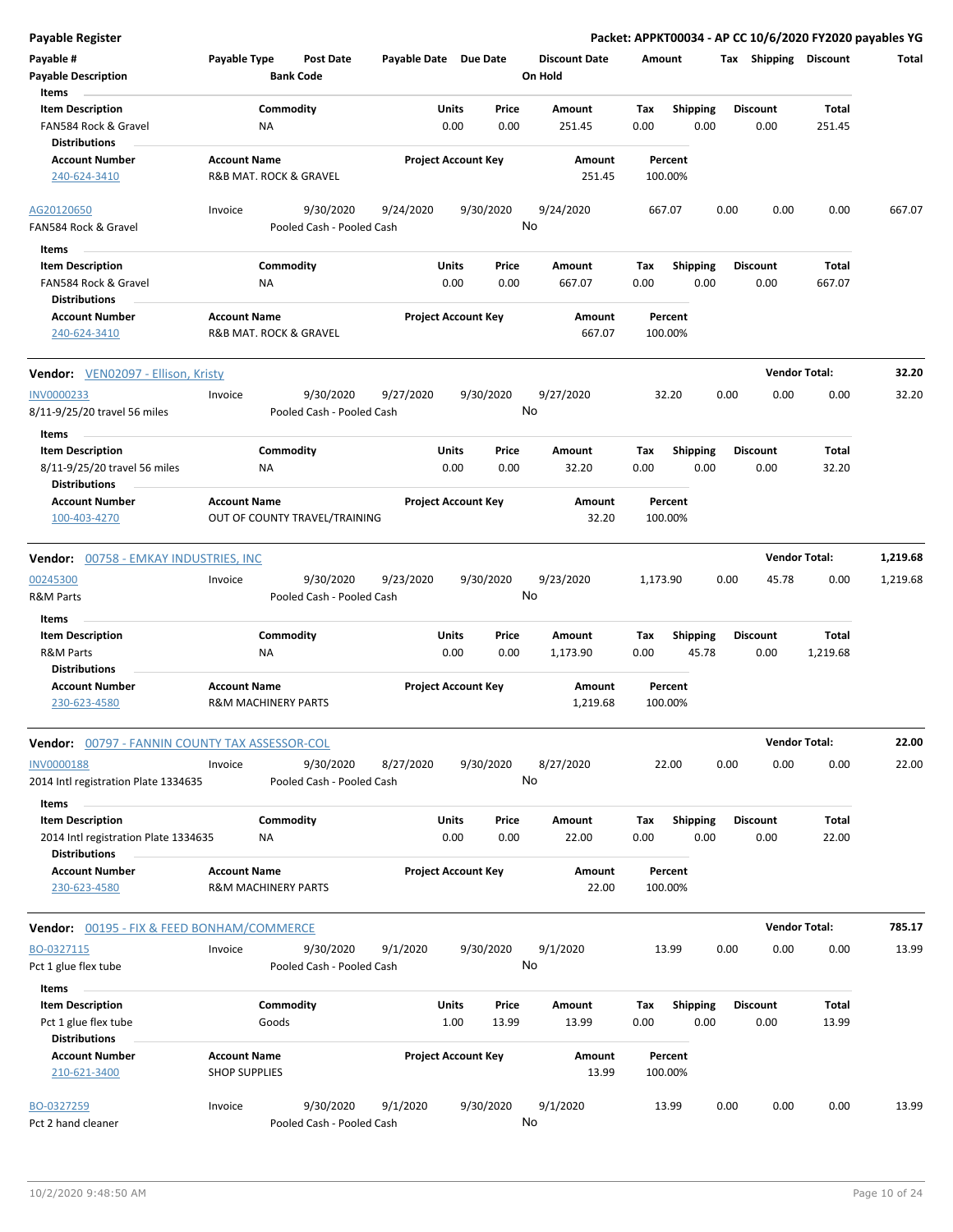**Payable # Payable Type Post Date Payable Date Due Date Payable Description Bank Code Discount Date Amount Tax Shipping Discount Total On Hold** 1.00 13.99 **Units** Pct 2 hand cleaner **1.00** Goods **13.99** 13.99 0.00 **Item Description** 13.99 **Price Amount Tax** 0.00 13.99 Commodity **Shipping Shipping Commodity Shipping Discount** Total Goods **Items** 0.00 **Discount Account Number Account Name Project Account Key Amount Distributions Percent** 220-622-3400 SHOP SUPPLIES 13.99 100.00% 9/30/2020 9/2/2020 9/30/2020 pct 4 hyraulic fluid extending the Pooled Cash - Pooled Cash BO-0327551 Invoice 9/2/2020 79.96 0.00 0.00 0.00 79.96 No 4.00 19.99 **Units** pct 4 hyraulic fluid **19.99** Coods Coods 2.00 Coods 2.00 Coods 2.00 Coods 2.000 Coods 2.000 Coods 2.000 Coods 2.000 Coods 2.000 Coods 2.000 Coods 2.000 Coods 2.000 Coods 2.000 Coods 2.000 Coods 2.000 Coods 2.000 Coods 2.00 **Item Description** 79.96 **Price Amount Tax** 0.00 79.96 Commodity **Shipping Shipping Commodity Shipping Discount** Total Goods **Items** 0.00 **Discount Account Number Account Name Project Account Key Amount Distributions Percent** 240-624-4580 R&M MACHINERY PARTS 79.96 100.00% 9/30/2020 9/4/2020 9/30/2020 Furnace air filter **Pooled Cash - Pooled Cash** BO-0328636 Invoice 9/4/2020 2.59 0.00 0.00 0.00 2.59 No 1.00 2.59 **Units** Furnace air filter **CONS** Coods Cools Contact According to the Cool of the Cools Cools Cools Cools Cools Cools Cools Cools Cools Cools Cools Cools Cools Cools Cools Cools Cools Cools Cools Cools Cools Cools Cools Cools Coo **Item Description** 2.59 **Price Amount Tax** 0.00 2.59 0.00 Commodity **Shipping Example 1 Commodity Shipping Discount** Total Goods **Items Discount Account Number Account Name Project Account Key Amount Distributions Percent** 210-621-4500 R&M BUILDING 2.59 100.00% 9/30/2020 9/9/2020 9/30/2020 Pct 1 2X6 Pooled Cash - Pooled Cash - Pooled Cash BO-0331990 Invoice 9/9/2020 23.98 0.00 0.00 0.00 23.98 No 2.00 11.99 **Units** Pct 1 2X6 0.00 **Item Description** 23.98 **Price Amount Tax** 0.00 23.98 Commodity **Shipping Example 1 Commodity Shipping Discount** Total Goods **Items** 0.00 **Discount Account Number Account Name Project Account Key Amount Distributions Percent** 210-621-3430 R&B MAT. HARDWARE & LUMBER 23.98 100.00% 9/30/2020 9/15/2020 9/30/2020 Pct 1 Hilman fasteners **Pooled Cash - Pooled Cash** BO-0335584 Invoice 9/15/2020 1.35 0.00 0.00 0.00 1.35 No 0.00 0.00 **Units** Pct 1 Hilman fasteners **1.35** NA NA 0.00 0.00 1.35 0.00 **Item Description** 1.35 **Price Amount Tax** 0.00 1.35 Commodity **Shipping Example 1 Commodity Shipping Discount** Total NA **Items** 0.00 **Discount Account Number Account Name Project Account Key Amount Distributions Percent** 210-621-3400 SHOP SUPPLIES 1.35 100.00% 9/30/2020 9/17/2020 9/30/2020 Pct 4 siphon pump hose Pooled Cash - Pooled Cash BO-0336593 Invoice 9/17/2020 32.49 0.00 0.00 0.00 32.49 No 1.00 32.49 **Units** Pct 4 siphon pump hose 600ds 600ds 1.00 32.49 32.49 0.00 **Item Description** 32.49 **Price Amount Tax** 0.00 32.49 Commodity **Shipping Shipping Commodity Shipping Discount** Total Goods **Items** 0.00 **Discount Account Number Account Name Project Account Key Amount Distributions Percent** 240-624-3400 SHOP SUPPLIES 32.49 100.00% 9/30/2020 9/18/2020 9/30/2020 Pct 1 Faucet/toilet flange Pooled Cash - Pooled Cash BO-0337215 Invoice 9/18/2020 22.17 0.00 0.00 0.00 22.17 No 0.00 0.00 **Units** Pct 1 Faucet/toilet flange **12.17** MA 2000 0.00 22.17 0.00 **Item Description** 22.17 **Price Amount Tax** 0.00 22.17 Commodity **Shipping Shipping Commodity Shipping Discount** Total NA **Items** 0.00 **Discount Account Number Account Name Project Account Key Amount Distributions Percent**

210-621-4500 R&M BUILDING 22.17 100.00%

**Payable Register Packet: APPKT00034 - AP CC 10/6/2020 FY2020 payables YG**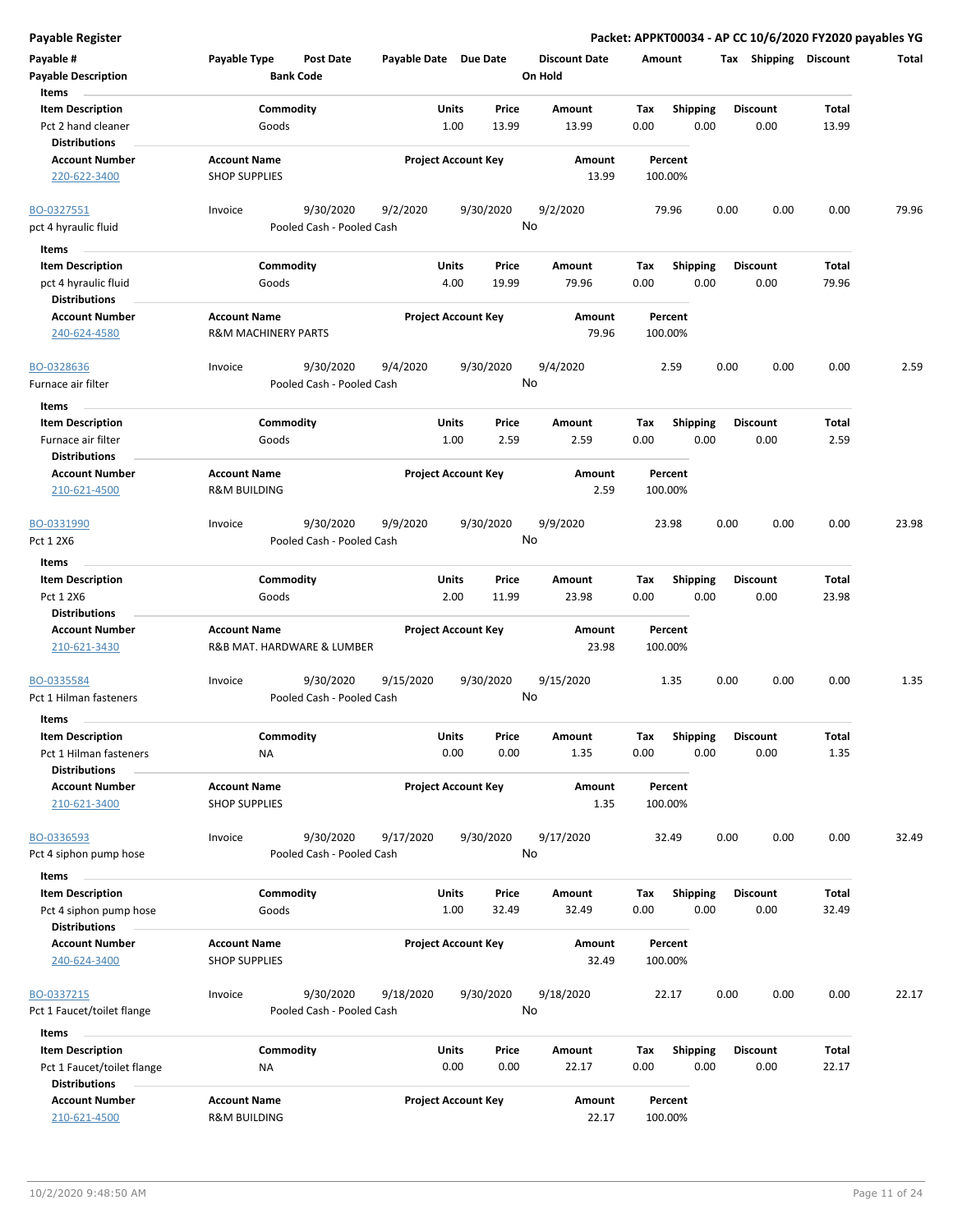| Payable Register                                                                    |                                            |                                        |                       |                                  |                                 | Packet: APPKT00034 - AP CC 10/6/2020 FY2020 payables YG |                 |                         |                      |          |
|-------------------------------------------------------------------------------------|--------------------------------------------|----------------------------------------|-----------------------|----------------------------------|---------------------------------|---------------------------------------------------------|-----------------|-------------------------|----------------------|----------|
| Payable #<br><b>Payable Description</b>                                             | Payable Type                               | <b>Post Date</b><br><b>Bank Code</b>   | Payable Date Due Date |                                  | <b>Discount Date</b><br>On Hold | Amount                                                  |                 | Tax Shipping Discount   |                      | Total    |
| BO-0344437<br>#FANNINC Courthouse material                                          | Invoice                                    | 9/30/2020<br>Pooled Cash - Pooled Cash | 9/30/2020             | 9/30/2020                        | 9/30/2020<br>No                 | 594.65                                                  | 0.00            | 0.00                    | 0.00                 | 594.65   |
| Items                                                                               |                                            |                                        |                       |                                  |                                 |                                                         |                 |                         |                      |          |
| <b>Item Description</b><br>#FANNINC Courthouse material<br><b>Distributions</b>     |                                            | Commodity<br>Goods                     |                       | Price<br>Units<br>35.00<br>16.99 | Amount<br>594.65                | Tax<br><b>Shipping</b><br>0.00                          | 0.00            | <b>Discount</b><br>0.00 | Total<br>594.65      |          |
| <b>Account Number</b><br>680-668-1650                                               | <b>Account Name</b><br><b>CONSTRUCTION</b> |                                        |                       | <b>Project Account Key</b>       | Amount<br>594.65                | Percent<br>100.00%                                      |                 |                         |                      |          |
| Vendor: 00010 - HOLLAND, JORDAN PLLC                                                |                                            |                                        |                       |                                  |                                 |                                                         |                 |                         | <b>Vendor Total:</b> | 2,482.00 |
| INV0000196                                                                          | Invoice                                    | 9/30/2020                              | 9/3/2020              | 9/30/2020                        | 9/3/2020                        | 646.00                                                  | 0.00            | 0.00                    | 0.00                 | 646.00   |
| FA-20-44897 AR Dst Ct                                                               |                                            | Pooled Cash - Pooled Cash              |                       |                                  | No                              |                                                         |                 |                         |                      |          |
| Items                                                                               |                                            |                                        |                       |                                  |                                 |                                                         |                 |                         |                      |          |
| <b>Item Description</b><br>FA-20-44897 AR Dst Ct                                    |                                            | Commodity<br>NA                        |                       | Units<br>Price<br>0.00<br>0.00   | Amount<br>646.00                | Tax<br><b>Shipping</b><br>0.00                          | 0.00            | <b>Discount</b><br>0.00 | Total<br>646.00      |          |
| <b>Distributions</b>                                                                |                                            |                                        |                       |                                  |                                 |                                                         |                 |                         |                      |          |
| <b>Account Number</b><br>100-435-4360                                               | <b>Account Name</b>                        | ATTORNEY FEES- CPS CASES               |                       | <b>Project Account Key</b>       | Amount<br>646.00                | Percent<br>100.00%                                      |                 |                         |                      |          |
| INV0000197<br>CR-20-27331 Darby Dst Ct                                              | Invoice                                    | 9/30/2020<br>Pooled Cash - Pooled Cash | 9/14/2020             | 9/30/2020                        | 9/14/2020<br>No                 | 93.50                                                   | 0.00            | 0.00                    | 0.00                 | 93.50    |
| Items                                                                               |                                            |                                        |                       |                                  |                                 |                                                         |                 |                         |                      |          |
| <b>Item Description</b><br>CR-20-27331 Darby Dst Ct<br><b>Distributions</b>         |                                            | Commodity<br>ΝA                        |                       | Units<br>Price<br>0.00<br>0.00   | Amount<br>93.50                 | <b>Shipping</b><br>Tax<br>0.00                          | 0.00            | <b>Discount</b><br>0.00 | Total<br>93.50       |          |
| <b>Account Number</b>                                                               | <b>Account Name</b>                        |                                        |                       | <b>Project Account Key</b>       | Amount                          | Percent                                                 |                 |                         |                      |          |
| 100-435-4370                                                                        | <b>ATTORNEY FEES</b>                       |                                        |                       |                                  | 93.50                           | 100.00%                                                 |                 |                         |                      |          |
| <b>INV0000198</b><br>FA-20-44842 CGG Dst Ct                                         | Invoice                                    | 9/30/2020<br>Pooled Cash - Pooled Cash | 9/16/2020             | 9/30/2020                        | 9/16/2020<br>No                 | 743.75                                                  | 0.00            | 0.00                    | 0.00                 | 743.75   |
| Items<br><b>Item Description</b>                                                    |                                            | Commodity                              |                       | Units<br>Price                   | Amount                          | Tax                                                     | <b>Shipping</b> | <b>Discount</b>         | Total                |          |
| FA-20-44842 CGG Dst Ct<br>Distributions                                             |                                            | ΝA                                     |                       | 0.00<br>0.00                     | 743.75                          | 0.00                                                    | 0.00            | 0.00                    | 743.75               |          |
| <b>Account Number</b><br>100-435-4360                                               | <b>Account Name</b>                        | <b>ATTORNEY FEES- CPS CASES</b>        |                       | <b>Project Account Key</b>       | Amount<br>743.75                | Percent<br>100.00%                                      |                 |                         |                      |          |
| INV0000199<br>FA-20-44865 CG/MG/BJP/HJP Dst Ct                                      | Invoice                                    | 9/30/2020<br>Pooled Cash - Pooled Cash | 9/16/2020             | 9/30/2020                        | 9/16/2020<br>No                 | 998.75                                                  | 0.00            | 0.00                    | 0.00                 | 998.75   |
| Items                                                                               |                                            |                                        |                       |                                  |                                 |                                                         |                 |                         |                      |          |
| <b>Item Description</b><br>FA-20-44865 CG/MG/BJP/HJP Dst Ct<br><b>Distributions</b> |                                            | Commodity<br>NA                        |                       | Units<br>Price<br>0.00<br>0.00   | Amount<br>998.75                | <b>Shipping</b><br>Тах<br>0.00                          | 0.00            | <b>Discount</b><br>0.00 | Total<br>998.75      |          |
| <b>Account Number</b><br>100-435-4360                                               | <b>Account Name</b>                        | <b>ATTORNEY FEES- CPS CASES</b>        |                       | <b>Project Account Key</b>       | Amount<br>998.75                | Percent<br>100.00%                                      |                 |                         |                      |          |
| Vendor: 00397 - JESSICA MCDONALD & ASSOC.                                           |                                            |                                        |                       |                                  |                                 |                                                         |                 |                         | <b>Vendor Total:</b> | 300.00   |
| INV0000229                                                                          | Invoice                                    | 9/30/2020                              | 9/8/2020              | 9/30/2020                        | 9/8/2020                        | 300.00                                                  | 0.00            | 0.00                    | 0.00                 | 300.00   |
| FA-20-44899 JC Dst Ct<br>Items                                                      |                                            | Pooled Cash - Pooled Cash              |                       |                                  | No                              |                                                         |                 |                         |                      |          |
| <b>Item Description</b>                                                             |                                            | Commodity                              |                       | Units<br>Price                   | Amount                          | <b>Shipping</b><br>Tax                                  |                 | <b>Discount</b>         | Total                |          |
| FA-20-44899 JC Dst Ct                                                               |                                            | ΝA                                     |                       | 0.00<br>0.00                     | 300.00                          | 0.00                                                    | 0.00            | 0.00                    | 300.00               |          |
| <b>Distributions</b><br><b>Account Number</b><br>100-435-4360                       | <b>Account Name</b>                        | ATTORNEY FEES- CPS CASES               |                       | <b>Project Account Key</b>       | Amount<br>300.00                | Percent<br>100.00%                                      |                 |                         |                      |          |
|                                                                                     |                                            |                                        |                       |                                  |                                 |                                                         |                 |                         |                      |          |
| <b>Vendor:</b> 00431 - JOE D MOSS ATTORNEY AT LAW                                   |                                            |                                        |                       |                                  |                                 |                                                         |                 |                         | <b>Vendor Total:</b> | 4,930.00 |
| INV0000186<br>FA-19-44013 Rupert Dst Ct                                             | Invoice                                    | 9/30/2020<br>Pooled Cash - Pooled Cash | 9/8/2020              | 9/30/2020                        | 9/8/2020<br>No                  | 4,930.00                                                | 0.00            | 0.00                    | 0.00                 | 4,930.00 |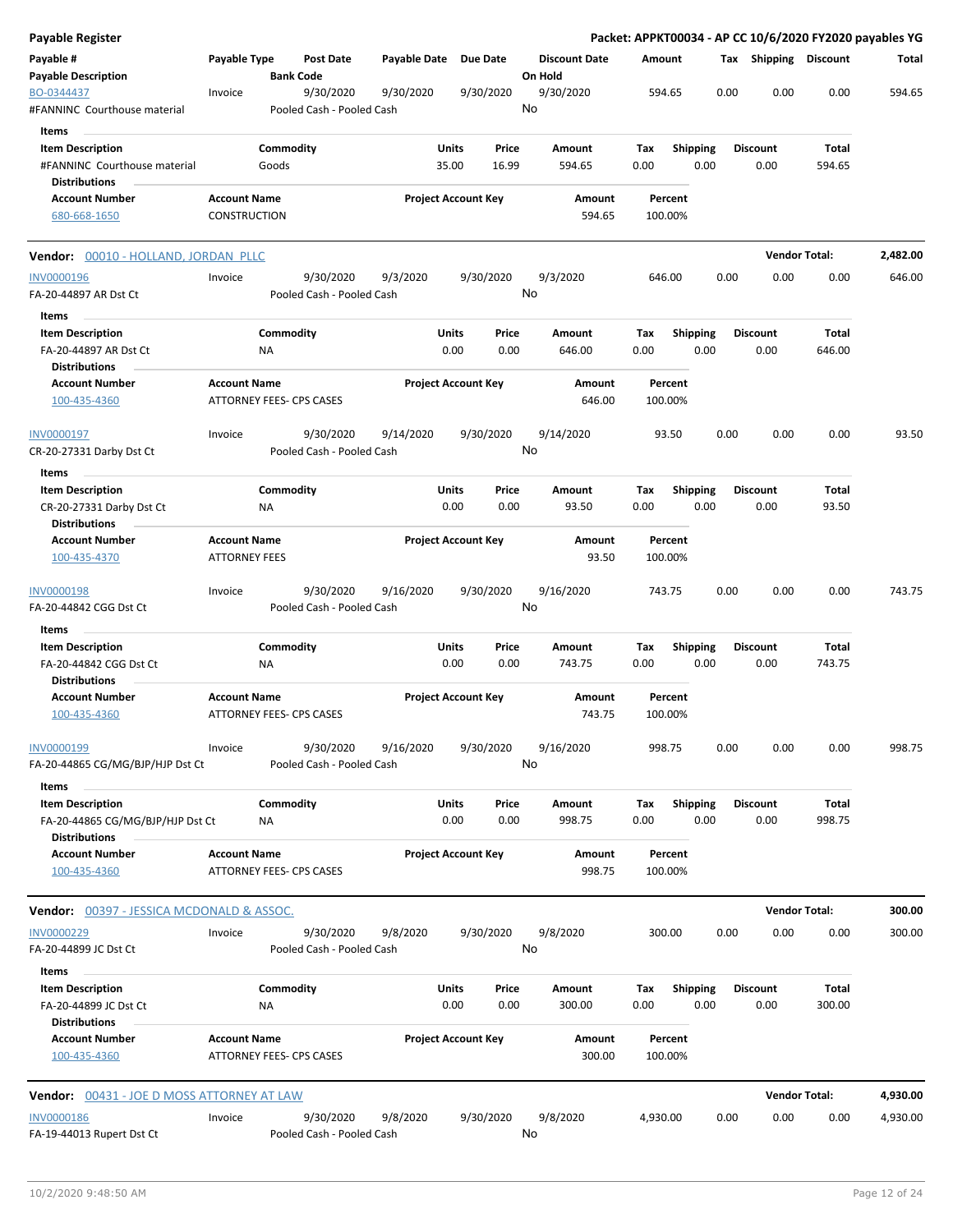| <b>Payable Register</b>                                             |                     |                  |                                        |                       |               |                            |                                 |             |                         |      |                         | Packet: APPKT00034 - AP CC 10/6/2020 FY2020 payables YG |          |
|---------------------------------------------------------------------|---------------------|------------------|----------------------------------------|-----------------------|---------------|----------------------------|---------------------------------|-------------|-------------------------|------|-------------------------|---------------------------------------------------------|----------|
| Payable #<br><b>Payable Description</b>                             | Payable Type        | <b>Bank Code</b> | <b>Post Date</b>                       | Payable Date Due Date |               |                            | <b>Discount Date</b><br>On Hold | Amount      |                         |      | Tax Shipping Discount   |                                                         | Total    |
| Items<br><b>Item Description</b>                                    |                     | Commodity        |                                        |                       | Units         | Price                      | Amount                          | Tax         | <b>Shipping</b>         |      | <b>Discount</b>         | Total                                                   |          |
| FA-19-44013 Rupert Dst Ct<br><b>Distributions</b>                   |                     | NA               |                                        |                       | 0.00          | 0.00                       | 4,930.00                        | 0.00        | 0.00                    |      | 0.00                    | 4,930.00                                                |          |
| <b>Account Number</b>                                               | <b>Account Name</b> |                  |                                        |                       |               | <b>Project Account Key</b> | Amount                          |             | Percent                 |      |                         |                                                         |          |
| 100-435-4360                                                        |                     |                  | <b>ATTORNEY FEES- CPS CASES</b>        |                       |               |                            | 4,930.00                        |             | 100.00%                 |      |                         |                                                         |          |
| <b>Vendor:</b> VEN02096 - Maxwell, Cody                             |                     |                  |                                        |                       |               |                            |                                 |             |                         |      |                         | <b>Vendor Total:</b>                                    | 581.18   |
| <b>INV0000232</b>                                                   | Invoice             |                  | 9/30/2020                              | 9/30/2020             |               | 9/30/2020                  | 9/30/2020                       |             | 581.18                  | 0.00 | 0.00                    | 0.00                                                    | 581.18   |
| County Agent Mileage<br>Items                                       |                     |                  | Pooled Cash - Pooled Cash              |                       |               |                            | No                              |             |                         |      |                         |                                                         |          |
| <b>Item Description</b>                                             |                     | Commodity        |                                        |                       | Units         | Price                      | Amount                          | Tax         | <b>Shipping</b>         |      | <b>Discount</b>         | Total                                                   |          |
| County Agent Mileage Dec 2019 86 miles<br><b>Distributions</b>      |                     | ΝA               |                                        |                       | 0.00          | 0.00                       | 49.88                           | 0.00        | 0.00                    |      | 0.00                    | 49.88                                                   |          |
| <b>Account Number</b>                                               | <b>Account Name</b> |                  |                                        |                       |               | <b>Project Account Key</b> | Amount                          |             | Percent                 |      |                         |                                                         |          |
| 100-665-4270                                                        |                     |                  | IN/OUT CO.TRAVEL/TRAINING-AG.          |                       |               |                            | 49.88                           |             | 100.00%                 |      |                         |                                                         |          |
| Items                                                               |                     |                  |                                        |                       |               |                            |                                 |             |                         |      |                         |                                                         |          |
| <b>Item Description</b><br>County Agent Mileage Jan 2020 518 miles  |                     | Commodity<br>ΝA  |                                        |                       | Units<br>0.00 | Price<br>0.00              | Amount<br>297.85                | Tax<br>0.00 | <b>Shipping</b><br>0.00 |      | Discount<br>0.00        | Total<br>297.85                                         |          |
| <b>Distributions</b><br><b>Account Number</b>                       | <b>Account Name</b> |                  |                                        |                       |               | <b>Project Account Key</b> | Amount                          |             | Percent                 |      |                         |                                                         |          |
| 100-665-4270                                                        |                     |                  | IN/OUT CO.TRAVEL/TRAINING-AG.          |                       |               |                            | 297.85                          |             | 100.00%                 |      |                         |                                                         |          |
| Items<br><b>Item Description</b>                                    |                     | Commodity        |                                        |                       | Units         | Price                      | Amount                          | Tax         | Shipping                |      | Discount                | Total                                                   |          |
| County Agent Mileage Feb 2020 182 miles<br><b>Distributions</b>     |                     | NA               |                                        |                       | 0.00          | 0.00                       | 104.65                          | 0.00        | 0.00                    |      | 0.00                    | 104.65                                                  |          |
| <b>Account Number</b><br>100-665-4270                               | <b>Account Name</b> |                  | IN/OUT CO.TRAVEL/TRAINING-AG.          |                       |               | <b>Project Account Key</b> | Amount<br>104.65                |             | Percent<br>100.00%      |      |                         |                                                         |          |
| Items                                                               |                     |                  |                                        |                       |               |                            |                                 |             |                         |      |                         |                                                         |          |
| <b>Item Description</b>                                             |                     | Commodity        |                                        |                       | Units         | Price                      | Amount                          | Tax         | <b>Shipping</b>         |      | <b>Discount</b>         | Total                                                   |          |
| County Agent Mileage June 2020 90 miles<br><b>Distributions</b>     |                     | ΝA               |                                        |                       | 0.00          | 0.00                       | 51.75                           | 0.00        | 0.00                    |      | 0.00                    | 51.75                                                   |          |
| <b>Account Number</b><br>100-665-4270                               | <b>Account Name</b> |                  | IN/OUT CO.TRAVEL/TRAINING-AG.          |                       |               | <b>Project Account Key</b> | Amount<br>51.75                 |             | Percent<br>100.00%      |      |                         |                                                         |          |
| Items                                                               |                     |                  |                                        |                       |               |                            |                                 |             |                         |      |                         |                                                         |          |
| <b>Item Description</b>                                             |                     | Commodity        |                                        |                       | Units         | Price                      | Amount                          | Tax         | Shipping                |      | <b>Discount</b>         | Total                                                   |          |
| County Agent Mileage Sept 2020 134 miles NA<br><b>Distributions</b> |                     |                  |                                        |                       | 0.00          | 0.00                       | 77.05                           | 0.00        | 0.00                    |      | 0.00                    | 77.05                                                   |          |
| <b>Account Number</b><br>100-665-4270                               | <b>Account Name</b> |                  | IN/OUT CO.TRAVEL/TRAINING-AG.          |                       |               | <b>Project Account Key</b> | Amount<br>77.05                 |             | Percent<br>100.00%      |      |                         |                                                         |          |
| <b>Vendor:</b> 00337 - MIEARS, STEVEN R.                            |                     |                  |                                        |                       |               |                            |                                 |             |                         |      |                         | <b>Vendor Total:</b>                                    | 6,975.00 |
| INV0000201<br>CR-19-26934 Hall Dst Ct                               | Invoice             |                  | 9/30/2020<br>Pooled Cash - Pooled Cash | 9/16/2020             |               | 9/30/2020                  | 9/16/2020<br>No                 | 4,100.00    |                         | 0.00 | 0.00                    | 0.00                                                    | 4,100.00 |
| Items                                                               |                     |                  |                                        |                       |               |                            |                                 |             |                         |      |                         |                                                         |          |
| <b>Item Description</b><br>CR-19-26934 Hall Dst Ct                  |                     | Commodity<br>NA  |                                        |                       | Units<br>0.00 | Price<br>0.00              | Amount<br>4,100.00              | Tax<br>0.00 | Shipping<br>0.00        |      | <b>Discount</b><br>0.00 | Total<br>4,100.00                                       |          |
| <b>Distributions</b>                                                |                     |                  |                                        |                       |               |                            |                                 |             |                         |      |                         |                                                         |          |
| <b>Account Number</b><br>100-435-4350                               | <b>Account Name</b> |                  | ATTORNEYS FEES APPEALS CT              |                       |               | <b>Project Account Key</b> | Amount<br>4,100.00              |             | Percent<br>100.00%      |      |                         |                                                         |          |
| <b>INV0000202</b><br>FA-20-44899 Castillo Dst Ct                    | Invoice             |                  | 9/30/2020<br>Pooled Cash - Pooled Cash | 9/17/2020             |               | 9/30/2020                  | 9/17/2020<br>No                 |             | 800.00                  | 0.00 | 0.00                    | 0.00                                                    | 800.00   |
|                                                                     |                     |                  |                                        |                       |               |                            |                                 |             |                         |      |                         |                                                         |          |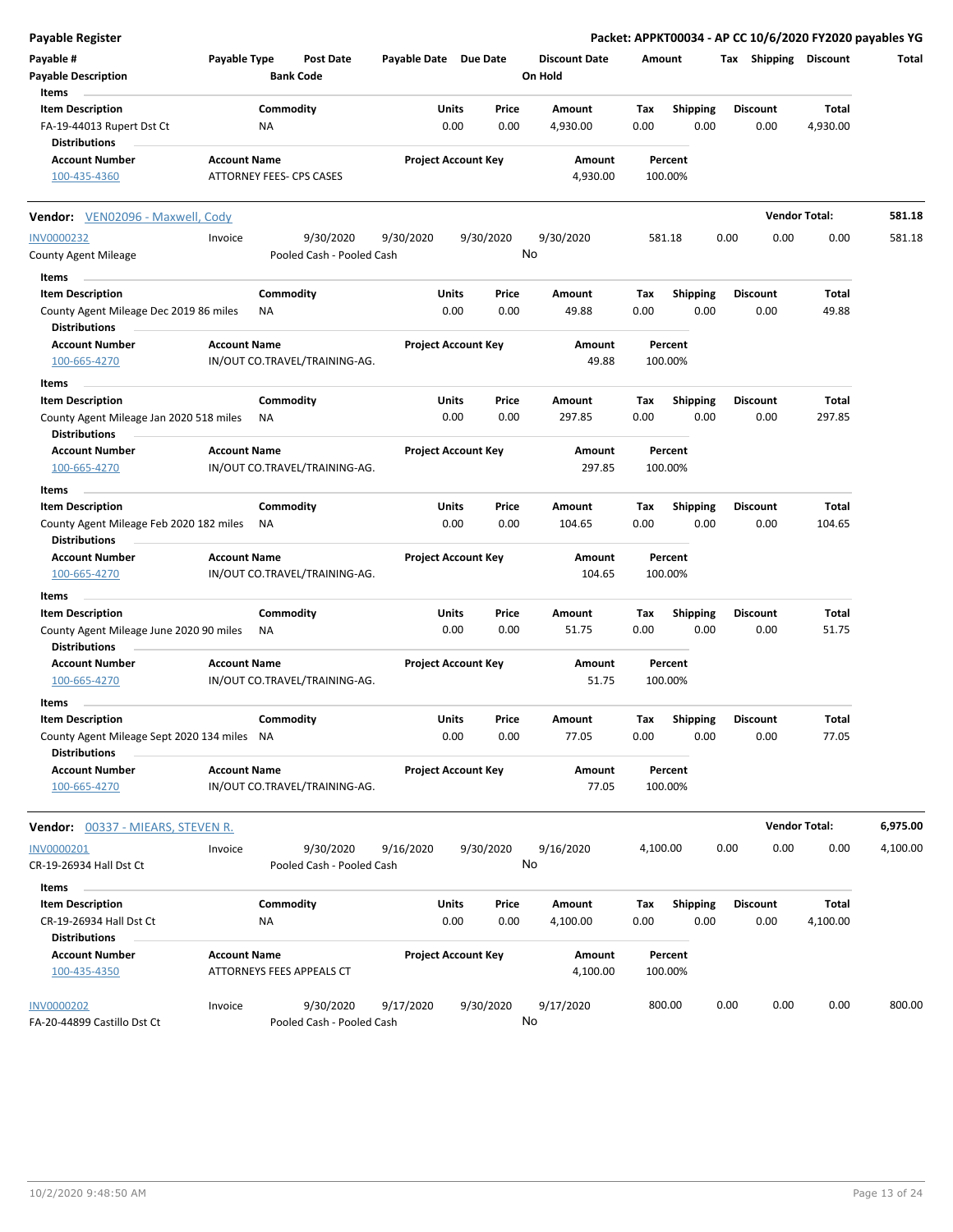| Payable Register                                                                  |                     |                                        |                       |                            |               |                                 |             |                         |      |                         | Packet: APPKT00034 - AP CC 10/6/2020 FY2020 payables YG |          |
|-----------------------------------------------------------------------------------|---------------------|----------------------------------------|-----------------------|----------------------------|---------------|---------------------------------|-------------|-------------------------|------|-------------------------|---------------------------------------------------------|----------|
| Payable #<br><b>Payable Description</b>                                           | Payable Type        | <b>Post Date</b><br><b>Bank Code</b>   | Payable Date Due Date |                            |               | <b>Discount Date</b><br>On Hold | Amount      |                         |      |                         | Tax Shipping Discount                                   | Total    |
| Items<br><b>Item Description</b>                                                  |                     | Commodity                              |                       | Units                      | Price         | Amount                          | Tax         | Shipping                |      | <b>Discount</b>         | <b>Total</b>                                            |          |
| FA-20-44899 Castillo Dst Ct<br><b>Distributions</b>                               | ΝA                  |                                        |                       | 0.00                       | 0.00          | 800.00                          | 0.00        | 0.00                    |      | 0.00                    | 800.00                                                  |          |
| <b>Account Number</b><br>100-435-4360                                             | <b>Account Name</b> | ATTORNEY FEES- CPS CASES               |                       | <b>Project Account Key</b> |               | Amount<br>800.00                |             | Percent<br>100.00%      |      |                         |                                                         |          |
| <b>INV0000203</b>                                                                 | Invoice             | 9/30/2020                              | 9/16/2020             | 9/30/2020                  |               | 9/16/2020                       |             | 725.00                  | 0.00 | 0.00                    | 0.00                                                    | 725.00   |
| FA-20-44707 Powell/Reed Dst Ct                                                    |                     | Pooled Cash - Pooled Cash              |                       |                            |               | No                              |             |                         |      |                         |                                                         |          |
| Items                                                                             |                     |                                        |                       |                            |               |                                 |             |                         |      |                         |                                                         |          |
| <b>Item Description</b><br>FA-20-44707 Powell/Reed Dst Ct<br><b>Distributions</b> | NA                  | Commodity                              |                       | Units<br>0.00              | Price<br>0.00 | Amount<br>725.00                | Tax<br>0.00 | <b>Shipping</b><br>0.00 |      | <b>Discount</b><br>0.00 | Total<br>725.00                                         |          |
| <b>Account Number</b><br>100-435-4360                                             | <b>Account Name</b> | <b>ATTORNEY FEES- CPS CASES</b>        |                       | <b>Project Account Key</b> |               | Amount<br>725.00                |             | Percent<br>100.00%      |      |                         |                                                         |          |
| <b>INV0000204</b><br>FA-20-44571 Castillo Dst Ct                                  | Invoice             | 9/30/2020<br>Pooled Cash - Pooled Cash | 9/6/2020              | 9/30/2020                  |               | 9/6/2020<br>No                  | 1,350.00    |                         | 0.00 | 0.00                    | 0.00                                                    | 1,350.00 |
| Items                                                                             |                     |                                        |                       |                            |               |                                 |             |                         |      |                         |                                                         |          |
| <b>Item Description</b><br>FA-20-44571 Castillo Dst Ct<br><b>Distributions</b>    | ΝA                  | Commodity                              |                       | Units<br>0.00              | Price<br>0.00 | Amount<br>1,350.00              | Tax<br>0.00 | <b>Shipping</b><br>0.00 |      | <b>Discount</b><br>0.00 | <b>Total</b><br>1,350.00                                |          |
| <b>Account Number</b><br>100-435-4360                                             | <b>Account Name</b> | ATTORNEY FEES- CPS CASES               |                       | <b>Project Account Key</b> |               | Amount<br>1,350.00              |             | Percent<br>100.00%      |      |                         |                                                         |          |
|                                                                                   |                     |                                        |                       |                            |               |                                 |             |                         |      |                         |                                                         |          |
| Vendor: 00006 - PARKER TIRE                                                       |                     |                                        |                       |                            |               |                                 |             |                         |      |                         | <b>Vendor Total:</b>                                    | 12.00    |
| 12496<br>9/28/20 tire repair pct 4                                                | Invoice             | 9/30/2020<br>Pooled Cash - Pooled Cash | 9/28/2020             | 9/30/2020                  |               | 9/28/2020<br>No                 |             | 12.00                   | 0.00 | 0.00                    | 0.00                                                    | 12.00    |
| Items<br><b>Item Description</b>                                                  |                     | Commodity                              |                       | Units                      | Price         | Amount                          | Tax         |                         |      | <b>Discount</b>         | <b>Total</b>                                            |          |
| 9/28/20 tire repair pct 4<br><b>Distributions</b>                                 | ΝA                  |                                        |                       | 0.00                       | 0.00          | 12.00                           | 0.00        | <b>Shipping</b><br>0.00 |      | 0.00                    | 12.00                                                   |          |
| <b>Account Number</b><br>240-624-4590                                             | <b>Account Name</b> | R&M MACH. TIRES & TUBES                |                       | <b>Project Account Key</b> |               | Amount<br>12.00                 |             | Percent<br>100.00%      |      |                         |                                                         |          |
| Vendor: 00589 - PERKINS, J. DANIEL                                                |                     |                                        |                       |                            |               |                                 |             |                         |      |                         | <b>Vendor Total:</b>                                    | 1,917.00 |
| INV0000218<br>FA-20-44842 Gatlin Dst Ct                                           | Invoice             | 9/30/2020<br>Pooled Cash - Pooled Cash | 9/16/2020             | 9/30/2020                  |               | 9/16/2020<br>No                 |             | 450.00                  | 0.00 | 0.00                    | 0.00                                                    | 450.00   |
| Items                                                                             |                     |                                        |                       |                            |               |                                 |             |                         |      |                         |                                                         |          |
| <b>Item Description</b><br>FA-20-44842 Gatlin Dst Ct<br><b>Distributions</b>      | ΝA                  | Commodity                              |                       | Units<br>0.00              | Price<br>0.00 | Amount<br>450.00                | Tax<br>0.00 | Shipping<br>0.00        |      | <b>Discount</b><br>0.00 | Total<br>450.00                                         |          |
| <b>Account Number</b><br>100-435-4360                                             | <b>Account Name</b> | ATTORNEY FEES- CPS CASES               |                       | <b>Project Account Key</b> |               | Amount<br>450.00                |             | Percent<br>100.00%      |      |                         |                                                         |          |
| INV0000219<br>FA-20-44709 Cooper Dst Ct                                           | Invoice             | 9/30/2020<br>Pooled Cash - Pooled Cash | 8/28/2020             | 9/30/2020                  |               | 8/28/2020<br>No                 |             | 621.00                  | 0.00 | 0.00                    | 0.00                                                    | 621.00   |
| Items                                                                             |                     |                                        |                       |                            |               |                                 |             |                         |      |                         |                                                         |          |
| <b>Item Description</b><br>FA-20-44709 Cooper Dst Ct<br><b>Distributions</b>      | ΝA                  | Commodity                              |                       | Units<br>0.00              | Price<br>0.00 | Amount<br>621.00                | Tax<br>0.00 | <b>Shipping</b><br>0.00 |      | <b>Discount</b><br>0.00 | <b>Total</b><br>621.00                                  |          |
| <b>Account Number</b><br>100-435-4360                                             | <b>Account Name</b> | ATTORNEY FEES- CPS CASES               |                       | <b>Project Account Key</b> |               | Amount<br>621.00                |             | Percent<br>100.00%      |      |                         |                                                         |          |
| <b>INV0000220</b><br>FA-20-44855 VanHooser Dst Ct                                 | Invoice             | 9/30/2020<br>Pooled Cash - Pooled Cash | 9/17/2020             | 9/30/2020                  |               | 9/17/2020<br>No                 |             | 846.00                  | 0.00 | 0.00                    | 0.00                                                    | 846.00   |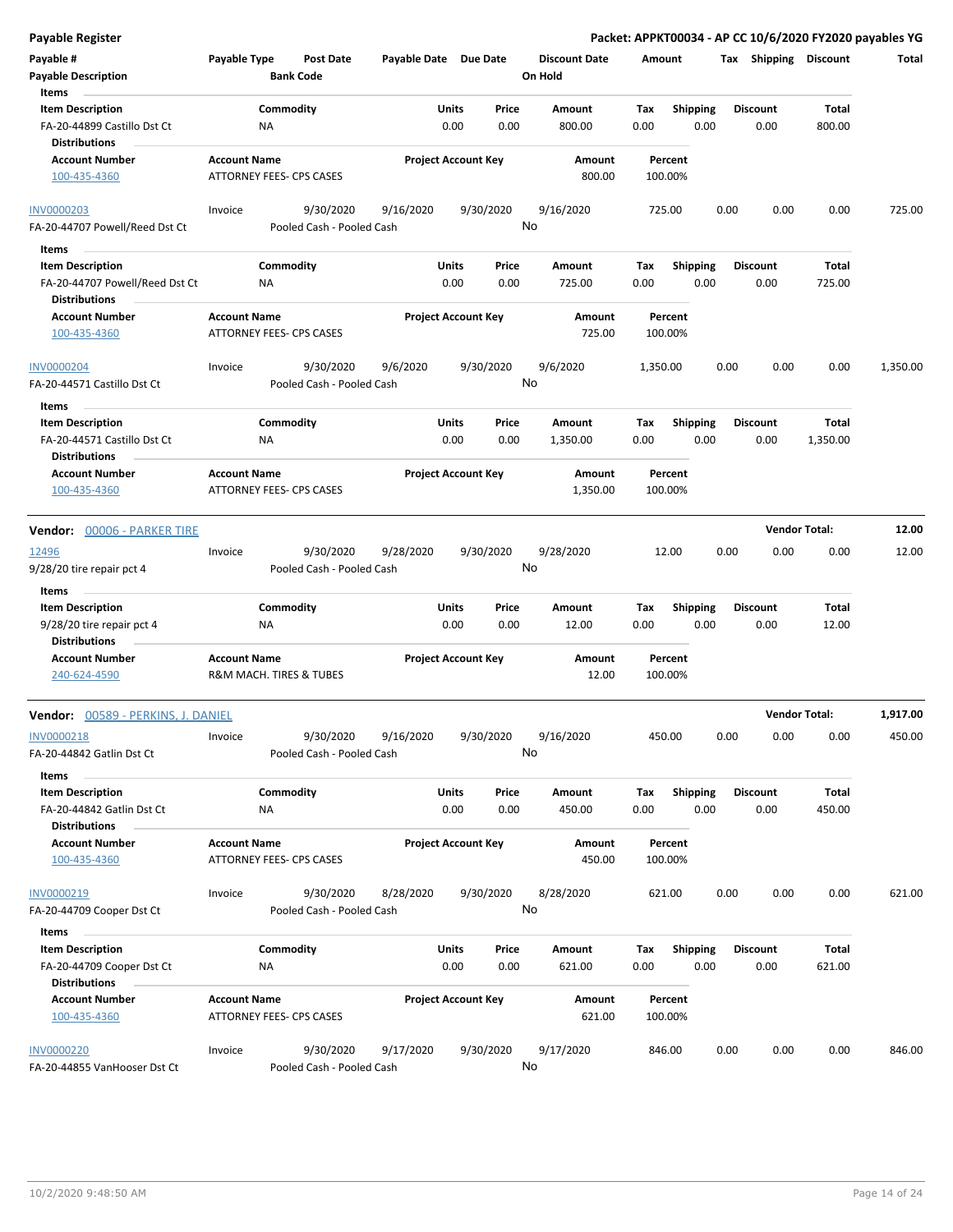| <b>Payable Register</b>                                          |                     |                                        |                            |               |               |                                 |             |                         |      |                         |                      | Packet: APPKT00034 - AP CC 10/6/2020 FY2020 payables YG |
|------------------------------------------------------------------|---------------------|----------------------------------------|----------------------------|---------------|---------------|---------------------------------|-------------|-------------------------|------|-------------------------|----------------------|---------------------------------------------------------|
| Payable #<br><b>Payable Description</b>                          | Payable Type        | <b>Post Date</b><br><b>Bank Code</b>   | Payable Date Due Date      |               |               | <b>Discount Date</b><br>On Hold | Amount      |                         |      | Tax Shipping Discount   |                      | Total                                                   |
| Items                                                            |                     |                                        |                            |               |               |                                 |             |                         |      |                         |                      |                                                         |
| <b>Item Description</b>                                          |                     | Commodity                              |                            | Units         | Price         | Amount                          | Tax         | <b>Shipping</b>         |      | <b>Discount</b>         | Total                |                                                         |
| FA-20-44855 VanHooser Dst Ct                                     |                     | NA                                     |                            | 0.00          | 0.00          | 846.00                          | 0.00        | 0.00                    |      | 0.00                    | 846.00               |                                                         |
| <b>Distributions</b>                                             |                     |                                        |                            |               |               |                                 |             |                         |      |                         |                      |                                                         |
| <b>Account Number</b>                                            | <b>Account Name</b> |                                        | <b>Project Account Key</b> |               |               | Amount                          |             | Percent                 |      |                         |                      |                                                         |
| 100-435-4360                                                     |                     | ATTORNEY FEES- CPS CASES               |                            |               |               | 846.00                          |             | 100.00%                 |      |                         |                      |                                                         |
| Vendor: 00806 - PRODUCTIVITY PLUS ACCOUNT                        |                     |                                        |                            |               |               |                                 |             |                         |      |                         | <b>Vendor Total:</b> | 998.08                                                  |
| PSO1847531<br>#5043 9311 2500 9054 Pct 3 Asco R&M parts          | Invoice             | 9/30/2020<br>Pooled Cash - Pooled Cash | 9/21/2020                  |               | 9/30/2020     | 9/21/2020<br>No                 |             | 998.08                  | 0.00 | 0.00                    | 0.00                 | 998.08                                                  |
| Items                                                            |                     |                                        |                            |               |               |                                 |             |                         |      |                         |                      |                                                         |
| <b>Item Description</b>                                          |                     | Commodity                              |                            | Units         | Price         | Amount                          | Tax         | <b>Shipping</b>         |      | <b>Discount</b>         | Total                |                                                         |
| #5043 9311 2500 9054 Pct 3 Asco R&M p NA<br><b>Distributions</b> |                     |                                        |                            | 0.00          | 0.00          | 998.08                          | 0.00        | 0.00                    |      | 0.00                    | 998.08               |                                                         |
| <b>Account Number</b>                                            | <b>Account Name</b> |                                        | <b>Project Account Key</b> |               |               | Amount                          |             | Percent                 |      |                         |                      |                                                         |
| 230-623-4580                                                     |                     | <b>R&amp;M MACHINERY PARTS</b>         |                            |               |               | 998.08                          |             | 100.00%                 |      |                         |                      |                                                         |
| Vendor: 00101 - PURVIS INDUSTRIES                                |                     |                                        |                            |               |               |                                 |             |                         |      |                         | <b>Vendor Total:</b> | 253.60                                                  |
| 30253510                                                         | Invoice             | 9/30/2020                              | 9/23/2020                  |               | 9/30/2020     | 9/23/2020                       |             | 253.60                  | 0.00 | 0.00                    | 0.00                 | 253.60                                                  |
| R&M Parts                                                        |                     | Pooled Cash - Pooled Cash              |                            |               |               | No                              |             |                         |      |                         |                      |                                                         |
| Items                                                            |                     |                                        |                            |               |               |                                 |             |                         |      |                         |                      |                                                         |
| <b>Item Description</b>                                          |                     | Commodity                              |                            | Units         | Price         | Amount                          | Tax         | Shipping                |      | <b>Discount</b>         | Total                |                                                         |
| <b>R&amp;M Parts</b>                                             |                     | ΝA                                     |                            | 0.00          | 0.00          | 253.60                          | 0.00        | 0.00                    |      | 0.00                    | 253.60               |                                                         |
| <b>Distributions</b>                                             |                     |                                        |                            |               |               |                                 |             |                         |      |                         |                      |                                                         |
| <b>Account Number</b>                                            | <b>Account Name</b> |                                        | <b>Project Account Key</b> |               |               | Amount                          |             | Percent                 |      |                         |                      |                                                         |
| 230-623-4580                                                     |                     | <b>R&amp;M MACHINERY PARTS</b>         |                            |               |               | 253.60                          |             | 100.00%                 |      |                         |                      |                                                         |
| Vendor: 00638 - R.K. HALL, LLC                                   |                     |                                        |                            |               |               |                                 |             |                         |      |                         | <b>Vendor Total:</b> | 17,673.22                                               |
| 257279                                                           | Invoice             | 9/30/2020                              | 9/22/2020                  |               | 9/30/2020     | 9/22/2020                       |             | 823.49                  | 0.00 | 0.00                    | 0.00                 | 823.49                                                  |
| #1474 Rock & Gravel                                              |                     | Pooled Cash - Pooled Cash              |                            |               |               | No                              |             |                         |      |                         |                      |                                                         |
| Items                                                            |                     |                                        |                            |               |               |                                 |             |                         |      |                         |                      |                                                         |
| <b>Item Description</b>                                          |                     | Commodity                              |                            | Units         | Price         | Amount                          | Tax         | Shipping                |      | <b>Discount</b>         | Total                |                                                         |
| #1474 Rock & Gravel<br><b>Distributions</b>                      |                     | ΝA                                     |                            | 0.00          | 0.00          | 823.49                          | 0.00        | 0.00                    |      | 0.00                    | 823.49               |                                                         |
| <b>Account Number</b>                                            | <b>Account Name</b> |                                        | <b>Project Account Key</b> |               |               | Amount                          |             | Percent                 |      |                         |                      |                                                         |
| 230-623-3410                                                     |                     | R&B MAT. ROCK & GRAVEL                 |                            |               |               | 823.49                          |             | 100.00%                 |      |                         |                      |                                                         |
| 257466<br>#1474 Rock & Gravel                                    | Invoice             | 9/30/2020<br>Pooled Cash - Pooled Cash | 9/23/2020                  |               | 9/30/2020     | 9/23/2020<br>No                 | 1,203.45    |                         | 0.00 | 0.00                    | 0.00                 | 1,203.45                                                |
|                                                                  |                     |                                        |                            |               |               |                                 |             |                         |      |                         |                      |                                                         |
| Items                                                            |                     |                                        |                            |               |               |                                 |             |                         |      |                         |                      |                                                         |
| <b>Item Description</b><br>#1474 Rock & Gravel                   |                     | Commodity<br>ΝA                        |                            | Units<br>0.00 | Price<br>0.00 | Amount<br>1,203.45              | Tax<br>0.00 | <b>Shipping</b><br>0.00 |      | <b>Discount</b><br>0.00 | Total<br>1,203.45    |                                                         |
| <b>Distributions</b>                                             |                     |                                        |                            |               |               |                                 |             |                         |      |                         |                      |                                                         |
| <b>Account Number</b><br>230-623-3410                            | <b>Account Name</b> | R&B MAT. ROCK & GRAVEL                 | <b>Project Account Key</b> |               |               | Amount<br>1,203.45              |             | Percent<br>100.00%      |      |                         |                      |                                                         |
| 257650                                                           | Invoice             | 9/30/2020                              | 9/24/2020                  |               | 9/30/2020     | 9/24/2020                       | 1,225.38    |                         | 0.00 | 0.00                    | 0.00                 | 1,225.38                                                |
| #1474 Rock & Gravel                                              |                     | Pooled Cash - Pooled Cash              |                            |               |               | No                              |             |                         |      |                         |                      |                                                         |
|                                                                  |                     |                                        |                            |               |               |                                 |             |                         |      |                         |                      |                                                         |
| Items                                                            |                     |                                        |                            |               |               |                                 |             |                         |      |                         |                      |                                                         |
| <b>Item Description</b>                                          |                     | Commodity                              |                            | Units         | Price         | Amount                          | Tax         | <b>Shipping</b>         |      | <b>Discount</b>         | Total                |                                                         |
| #1474 Rock & Gravel                                              |                     | NA                                     |                            | 0.00          | 0.00          | 1,225.38                        | 0.00        | 0.00                    |      | 0.00                    | 1,225.38             |                                                         |
| <b>Distributions</b>                                             |                     |                                        |                            |               |               |                                 |             |                         |      |                         |                      |                                                         |
| <b>Account Number</b><br>230-623-3410                            | <b>Account Name</b> | R&B MAT. ROCK & GRAVEL                 | <b>Project Account Key</b> |               |               | Amount<br>1,225.38              |             | Percent<br>100.00%      |      |                         |                      |                                                         |
| 258415<br>Oil sand for E Annex parking lot                       | Invoice             | 9/30/2020<br>Pooled Cash - Pooled Cash | 9/29/2020                  |               | 9/30/2020     | 9/29/2020<br>No                 | 8,197.80    |                         | 0.00 | 0.00                    | 0.00                 | 8,197.80                                                |
|                                                                  |                     |                                        |                            |               |               |                                 |             |                         |      |                         |                      |                                                         |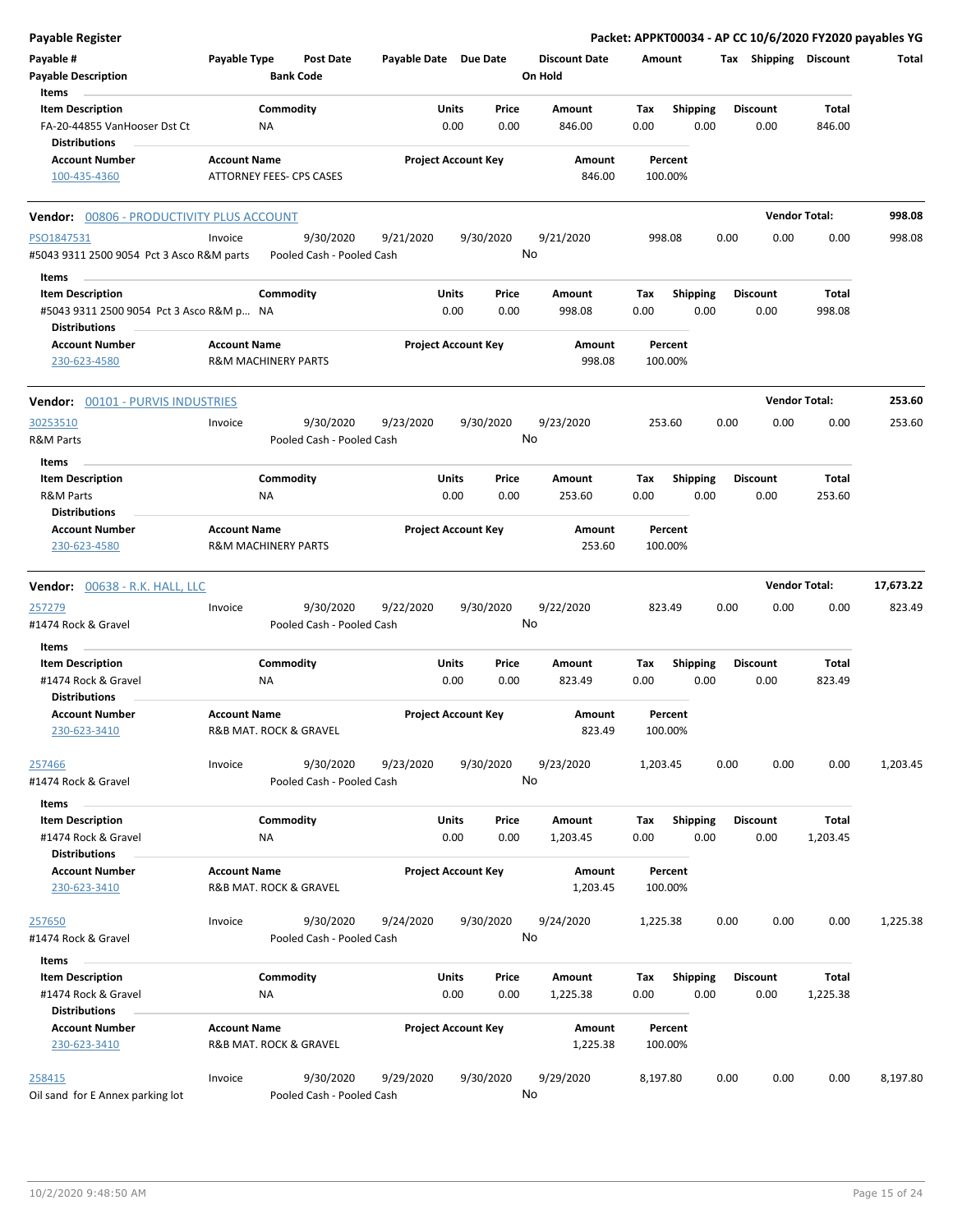| <b>Payable Register</b>                                                             |                                             |                  |                                        |                       |                            |                 |                                 |             |                         |      |                         |                      | Packet: APPKT00034 - AP CC 10/6/2020 FY2020 payables YG |
|-------------------------------------------------------------------------------------|---------------------------------------------|------------------|----------------------------------------|-----------------------|----------------------------|-----------------|---------------------------------|-------------|-------------------------|------|-------------------------|----------------------|---------------------------------------------------------|
| Payable #<br><b>Payable Description</b>                                             | Payable Type                                | <b>Bank Code</b> | <b>Post Date</b>                       | Payable Date Due Date |                            |                 | <b>Discount Date</b><br>On Hold | Amount      |                         |      | Tax Shipping Discount   |                      | Total                                                   |
| Items<br><b>Item Description</b>                                                    |                                             | Commodity        |                                        |                       | Units                      | Price           | Amount                          | Tax         | <b>Shipping</b>         |      | <b>Discount</b>         | Total                |                                                         |
| Oil sand for E Annex parking lot                                                    |                                             | NA               |                                        |                       | 0.00                       | 0.00            | 8,197.80                        | 0.00        | 0.00                    |      | 0.00                    | 8,197.80             |                                                         |
| <b>Distributions</b><br><b>Account Number</b>                                       | <b>Account Name</b>                         |                  |                                        |                       | <b>Project Account Key</b> |                 | Amount                          |             | Percent                 |      |                         |                      |                                                         |
| 100-511-4500                                                                        | R & M BUILDING                              |                  |                                        |                       |                            |                 | 8,197.80                        |             | 100.00%                 |      |                         |                      |                                                         |
| 258416                                                                              | Invoice                                     |                  | 9/30/2020                              | 9/29/2020             |                            | 9/30/2020       | 9/29/2020                       | 6,223.10    |                         | 0.00 | 0.00                    | 0.00                 | 6,223.10                                                |
| Oil sand for E Annex parking lot                                                    |                                             |                  | Pooled Cash - Pooled Cash              |                       |                            | No              |                                 |             |                         |      |                         |                      |                                                         |
| Items                                                                               |                                             |                  |                                        |                       |                            |                 |                                 |             |                         |      |                         |                      |                                                         |
| <b>Item Description</b><br>Oil sand for E Annex parking lot                         |                                             | Commodity<br>ΝA  |                                        |                       | Units<br>0.00              | Price<br>0.00   | Amount<br>6,223.10              | Tax<br>0.00 | <b>Shipping</b><br>0.00 |      | <b>Discount</b><br>0.00 | Total<br>6,223.10    |                                                         |
| <b>Distributions</b><br><b>Account Number</b><br>100-511-4500                       | <b>Account Name</b><br>R & M BUILDING       |                  |                                        |                       | <b>Project Account Key</b> |                 | Amount<br>6,223.10              |             | Percent<br>100.00%      |      |                         |                      |                                                         |
| Vendor: VEN02094 - Robinson, Laura                                                  |                                             |                  |                                        |                       |                            |                 |                                 |             |                         |      |                         | <b>Vendor Total:</b> | 89.01                                                   |
| <b>INV0000190</b><br>3/2-9/28/2020 travel 154.8 miles                               | Invoice                                     |                  | 9/30/2020<br>Pooled Cash - Pooled Cash | 9/29/2020             |                            | 9/30/2020<br>No | 9/29/2020                       |             | 89.01                   | 0.00 | 0.00                    | 0.00                 | 89.01                                                   |
| Items                                                                               |                                             |                  |                                        |                       |                            |                 |                                 |             |                         |      |                         |                      |                                                         |
| <b>Item Description</b><br>3/2-9/28/2020 travel 154.8 miles<br><b>Distributions</b> |                                             | Commodity<br>ΝA  |                                        |                       | Units<br>0.00              | Price<br>0.00   | Amount<br>89.01                 | Tax<br>0.00 | <b>Shipping</b><br>0.00 |      | <b>Discount</b><br>0.00 | Total<br>89.01       |                                                         |
| <b>Account Number</b>                                                               | <b>Account Name</b>                         |                  |                                        |                       | <b>Project Account Key</b> |                 | Amount                          |             | Percent                 |      |                         |                      |                                                         |
| 100-403-4270                                                                        |                                             |                  | OUT OF COUNTY TRAVEL/TRAINING          |                       |                            |                 | 89.01                           |             | 100.00%                 |      |                         |                      |                                                         |
| <b>Vendor: 00349 - SANITATION SOLUTIONS, INC.</b>                                   |                                             |                  |                                        |                       |                            |                 |                                 |             |                         |      |                         | <b>Vendor Total:</b> | 2,830.90                                                |
| 09P00594<br>#194746 Pct 1 Sept trash                                                | Invoice                                     |                  | 9/30/2020<br>Pooled Cash - Pooled Cash | 9/25/2020             |                            | 9/30/2020<br>No | 9/25/2020                       |             | 90.83                   | 0.00 | 0.00                    | 0.00                 | 90.83                                                   |
| Items                                                                               |                                             |                  |                                        |                       |                            |                 |                                 |             |                         |      |                         |                      |                                                         |
| <b>Item Description</b>                                                             |                                             | Commodity        |                                        |                       | Units                      | Price           | Amount                          | Tax         | <b>Shipping</b>         |      | <b>Discount</b>         | Total                |                                                         |
| #194746 Pct 1 Sept trash<br><b>Distributions</b>                                    |                                             | ΝA               |                                        |                       | 0.00                       | 0.00            | 90.83                           | 0.00        | 0.00                    |      | 0.00                    | 90.83                |                                                         |
| <b>Account Number</b><br>210-621-4430                                               | <b>Account Name</b><br><b>TRASH PICKUP</b>  |                  |                                        |                       | <b>Project Account Key</b> |                 | Amount<br>90.83                 |             | Percent<br>100.00%      |      |                         |                      |                                                         |
| 09P00595<br>#194564 Pct 3 Sept trash                                                | Invoice                                     |                  | 9/30/2020<br>Pooled Cash - Pooled Cash | 9/25/2020             |                            | 9/30/2020<br>No | 9/25/2020                       |             | 90.83                   | 0.00 | 0.00                    | 0.00                 | 90.83                                                   |
|                                                                                     |                                             |                  |                                        |                       |                            |                 |                                 |             |                         |      |                         |                      |                                                         |
| Items<br><b>Item Description</b><br>#194564 Pct 3 Sept trash                        |                                             | Commodity<br>NA  |                                        |                       | <b>Units</b><br>0.00       | Price<br>0.00   | Amount<br>90.83                 | Tax<br>0.00 | <b>Shipping</b><br>0.00 |      | <b>Discount</b><br>0.00 | Total<br>90.83       |                                                         |
| <b>Distributions</b><br><b>Account Number</b><br>230-623-4430                       | <b>Account Name</b><br><b>TRASH PICK-UP</b> |                  |                                        |                       | <b>Project Account Key</b> |                 | Amount<br>90.83                 |             | Percent<br>100.00%      |      |                         |                      |                                                         |
| 09x02755<br>#194552 Pct 3 Sept debris removal                                       | Invoice                                     |                  | 9/30/2020<br>Pooled Cash - Pooled Cash | 9/30/2020             |                            | 9/30/2020<br>No | 9/30/2020                       |             | 427.51                  | 0.00 | 0.00                    | 0.00                 | 427.51                                                  |
| Items                                                                               |                                             |                  |                                        |                       |                            |                 |                                 |             |                         |      |                         |                      |                                                         |
| <b>Item Description</b><br>#194552 Pct 3 Sept debris removal                        |                                             | Commodity<br>NA  |                                        |                       | Units<br>0.00              | Price<br>0.00   | Amount<br>427.51                | Tax<br>0.00 | <b>Shipping</b><br>0.00 |      | <b>Discount</b><br>0.00 | Total<br>427.51      |                                                         |
| <b>Distributions</b>                                                                |                                             |                  |                                        |                       |                            |                 |                                 |             |                         |      |                         |                      |                                                         |
| <b>Account Number</b><br>230-623-3500                                               | <b>Account Name</b><br>DEBRIS REMOVAL       |                  |                                        |                       | <b>Project Account Key</b> |                 | Amount<br>427.51                |             | Percent<br>100.00%      |      |                         |                      |                                                         |
| 09X02756<br>#390171 Courthouse rolloff - Sept                                       | Invoice                                     |                  | 9/30/2020<br>Pooled Cash - Pooled Cash | 9/30/2020             |                            | 9/30/2020<br>No | 9/30/2020                       | 2,221.73    |                         | 0.00 | 0.00                    | 0.00                 | 2,221.73                                                |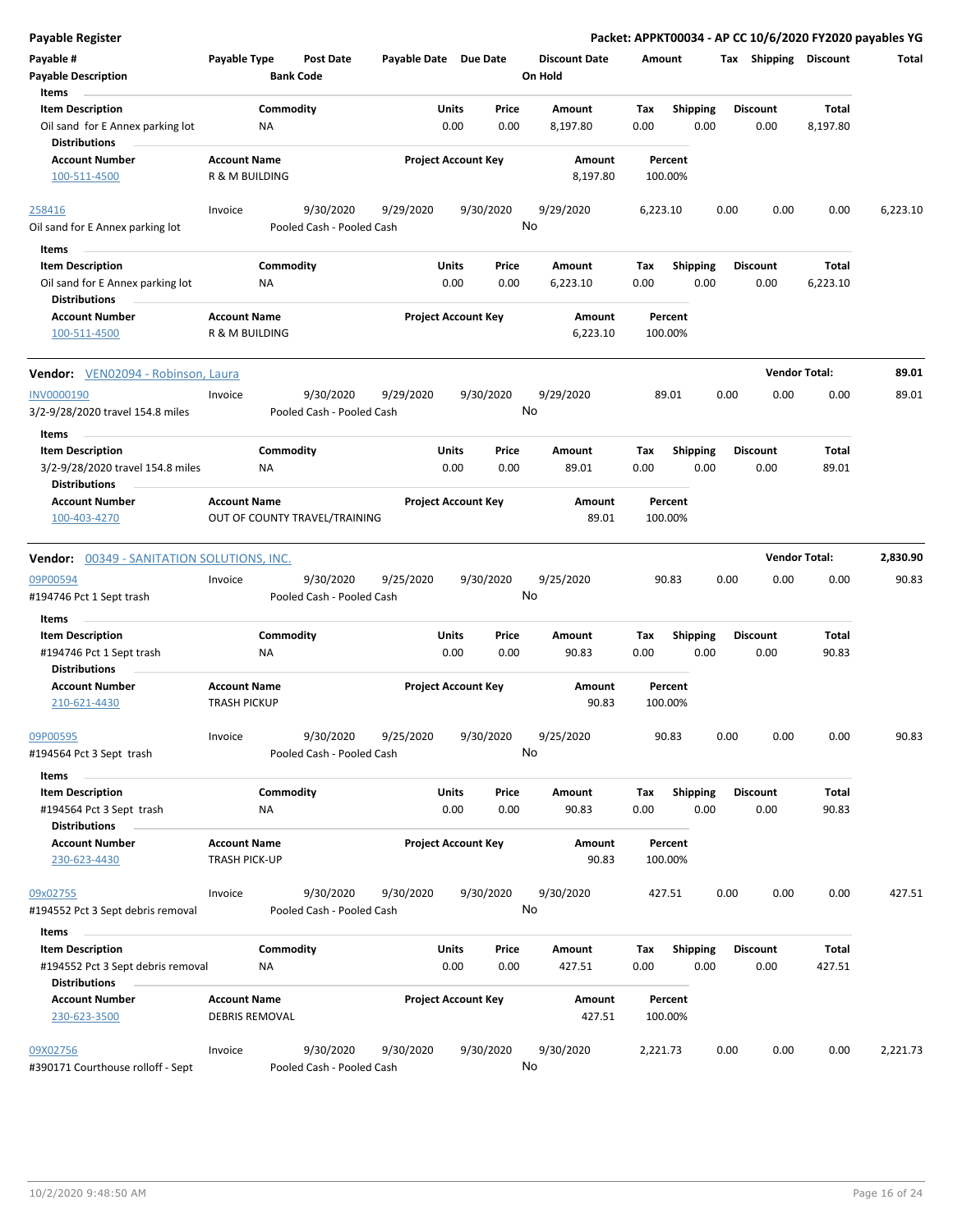| <b>Payable Register</b>                                   |                      |                                |                       |                            |                      |         |                 |      |                       |                      | Packet: APPKT00034 - AP CC 10/6/2020 FY2020 payables YG |
|-----------------------------------------------------------|----------------------|--------------------------------|-----------------------|----------------------------|----------------------|---------|-----------------|------|-----------------------|----------------------|---------------------------------------------------------|
| Payable #                                                 | Payable Type         | Post Date                      | Payable Date Due Date |                            | <b>Discount Date</b> | Amount  |                 |      | Tax Shipping Discount |                      | Total                                                   |
| <b>Payable Description</b>                                |                      | <b>Bank Code</b>               |                       |                            | On Hold              |         |                 |      |                       |                      |                                                         |
| Items                                                     |                      |                                |                       |                            |                      |         |                 |      |                       |                      |                                                         |
| <b>Item Description</b>                                   |                      | Commodity                      | Units                 | Price                      | Amount               | Tax     | <b>Shipping</b> |      | Discount              | Total                |                                                         |
| #390171 Courthouse rolloff - Sept<br><b>Distributions</b> |                      | <b>NA</b>                      |                       | 0.00<br>0.00               | 2,221.73             | 0.00    | 0.00            |      | 0.00                  | 2,221.73             |                                                         |
| <b>Account Number</b>                                     | <b>Account Name</b>  |                                |                       | <b>Project Account Key</b> | Amount               | Percent |                 |      |                       |                      |                                                         |
| 680-668-4430                                              | <b>TRASH PICK UP</b> |                                |                       |                            | 2,221.73             | 100.00% |                 |      |                       |                      |                                                         |
| <b>Vendor: 00191 - SANSOM'S TRUCK PARTS</b>               |                      |                                |                       |                            |                      |         |                 |      |                       | <b>Vendor Total:</b> | 2,524.73                                                |
| 215773                                                    | Invoice              | 9/30/2020                      | 8/26/2020             | 9/30/2020                  | 8/26/2020            | 423.00  |                 | 0.00 | 0.00                  | 0.00                 | 423.00                                                  |
| R&M Parts - #334 rear window                              |                      | Pooled Cash - Pooled Cash      |                       |                            | No                   |         |                 |      |                       |                      |                                                         |
| Items                                                     |                      |                                |                       |                            |                      |         |                 |      |                       |                      |                                                         |
| <b>Item Description</b>                                   |                      | Commodity                      | Units                 | Price                      | Amount               | Тах     | <b>Shipping</b> |      | <b>Discount</b>       | Total                |                                                         |
| R&M Parts - #334 rear window                              |                      | <b>NA</b>                      |                       | 0.00<br>0.00               | 423.00               | 0.00    | 0.00            |      | 0.00                  | 423.00               |                                                         |
| <b>Distributions</b>                                      |                      |                                |                       |                            |                      |         |                 |      |                       |                      |                                                         |
| <b>Account Number</b>                                     | <b>Account Name</b>  |                                |                       | <b>Project Account Key</b> | Amount               | Percent |                 |      |                       |                      |                                                         |
| 230-623-4580                                              |                      | <b>R&amp;M MACHINERY PARTS</b> |                       |                            | 423.00               | 100.00% |                 |      |                       |                      |                                                         |
|                                                           |                      |                                |                       |                            |                      |         |                 |      |                       |                      |                                                         |
| 215886                                                    | Invoice              | 9/30/2020                      | 9/2/2020              | 9/30/2020                  | 9/2/2020             | 42.53   |                 | 0.00 | 0.00                  | 0.00                 | 42.53                                                   |
| R&M Parts - #326 tie rod ends                             |                      | Pooled Cash - Pooled Cash      |                       |                            | No                   |         |                 |      |                       |                      |                                                         |
| Items                                                     |                      |                                |                       |                            |                      |         |                 |      |                       |                      |                                                         |
| <b>Item Description</b>                                   |                      | Commodity                      | Units                 | Price                      | Amount               | Tax     | <b>Shipping</b> |      | <b>Discount</b>       | Total                |                                                         |
| R&M Parts - #326 tie rod ends                             |                      | NA                             |                       | 0.00<br>0.00               | 42.53                | 0.00    | 0.00            |      | 0.00                  | 42.53                |                                                         |
| <b>Distributions</b>                                      |                      |                                |                       |                            |                      |         |                 |      |                       |                      |                                                         |
| <b>Account Number</b>                                     | <b>Account Name</b>  |                                |                       | <b>Project Account Key</b> | Amount               | Percent |                 |      |                       |                      |                                                         |
| 230-623-4580                                              |                      | <b>R&amp;M MACHINERY PARTS</b> |                       |                            | 42.53                | 100.00% |                 |      |                       |                      |                                                         |
| 217691                                                    | Invoice              | 9/30/2020                      | 9/23/2020             | 9/30/2020                  | 9/23/2020            | 64.10   |                 | 0.00 | 0.00                  | 0.00                 | 64.10                                                   |
| R&M Parts - #334 inspection                               |                      | Pooled Cash - Pooled Cash      |                       |                            | No                   |         |                 |      |                       |                      |                                                         |
| Items                                                     |                      |                                |                       |                            |                      |         |                 |      |                       |                      |                                                         |
| <b>Item Description</b>                                   |                      | Commodity                      | Units                 | Price                      | Amount               | Tax     | <b>Shipping</b> |      | <b>Discount</b>       | Total                |                                                         |
| R&M Parts - #334 inspection                               |                      | <b>NA</b>                      |                       | 0.00<br>0.00               | 64.10                | 0.00    | 0.00            |      | 0.00                  | 64.10                |                                                         |
| <b>Distributions</b>                                      |                      |                                |                       |                            |                      |         |                 |      |                       |                      |                                                         |
| <b>Account Number</b>                                     | <b>Account Name</b>  |                                |                       | <b>Project Account Key</b> | Amount               | Percent |                 |      |                       |                      |                                                         |
| 230-623-4580                                              |                      | <b>R&amp;M MACHINERY PARTS</b> |                       |                            | 64.10                | 100.00% |                 |      |                       |                      |                                                         |
|                                                           |                      |                                |                       |                            |                      |         |                 |      |                       |                      |                                                         |
| <u>60533</u>                                              | Invoice              | 9/30/2020                      | 8/27/2020             | 9/30/2020                  | 8/27/2020            | 101.00  |                 | 0.00 | 0.00                  | 0.00                 | 101.00                                                  |
| R&M Parts - #307 Intl repair                              |                      | Pooled Cash - Pooled Cash      |                       |                            | No                   |         |                 |      |                       |                      |                                                         |
| Items                                                     |                      |                                |                       |                            |                      |         |                 |      |                       |                      |                                                         |
| <b>Item Description</b>                                   |                      | Commodity                      | Units                 | Price                      | Amount               | Tax     | <b>Shipping</b> |      | <b>Discount</b>       | Total                |                                                         |
| R&M Parts - #307 Intl repair                              |                      | NA                             |                       | 0.00<br>0.00               | 101.00               | 0.00    | 0.00            |      | 0.00                  | 101.00               |                                                         |
| <b>Distributions</b>                                      |                      |                                |                       |                            |                      |         |                 |      |                       |                      |                                                         |
| <b>Account Number</b>                                     | <b>Account Name</b>  |                                |                       | <b>Project Account Key</b> | Amount               | Percent |                 |      |                       |                      |                                                         |
| 230-623-4580                                              |                      | R&M MACHINERY PARTS            |                       |                            | 101.00               | 100.00% |                 |      |                       |                      |                                                         |
|                                                           |                      |                                |                       |                            |                      |         |                 |      |                       |                      |                                                         |
| 60547                                                     | Invoice              | 9/30/2020                      | 8/31/2020             | 9/30/2020                  | 8/31/2020            | 228.90  |                 | 0.00 | 0.00                  | 0.00                 | 228.90                                                  |
| R&M Parts - #307 Intl repair-inspection                   |                      | Pooled Cash - Pooled Cash      |                       |                            | No                   |         |                 |      |                       |                      |                                                         |
| Items                                                     |                      |                                |                       |                            |                      |         |                 |      |                       |                      |                                                         |
| <b>Item Description</b>                                   |                      | Commodity                      | Units                 | Price                      | Amount               | Tax     | <b>Shipping</b> |      | <b>Discount</b>       | Total                |                                                         |
| R&M Parts - #307 Intl repair-inspection                   |                      | <b>NA</b>                      |                       | 0.00<br>0.00               | 228.90               | 0.00    | 0.00            |      | 0.00                  | 228.90               |                                                         |
| <b>Distributions</b>                                      |                      |                                |                       |                            |                      |         |                 |      |                       |                      |                                                         |
| <b>Account Number</b>                                     | <b>Account Name</b>  |                                |                       | <b>Project Account Key</b> | Amount               | Percent |                 |      |                       |                      |                                                         |
| 230-623-4580                                              |                      | R&M MACHINERY PARTS            |                       |                            | 228.90               | 100.00% |                 |      |                       |                      |                                                         |
|                                                           |                      |                                |                       |                            |                      |         |                 |      |                       |                      |                                                         |
| 60560                                                     | Invoice              | 9/30/2020                      | 9/3/2020              | 9/30/2020                  | 9/3/2020             | 382.92  |                 | 0.00 | 0.00                  | 0.00                 | 382.92                                                  |
| R&M Parts - #326 Pete repair                              |                      | Pooled Cash - Pooled Cash      |                       |                            | No                   |         |                 |      |                       |                      |                                                         |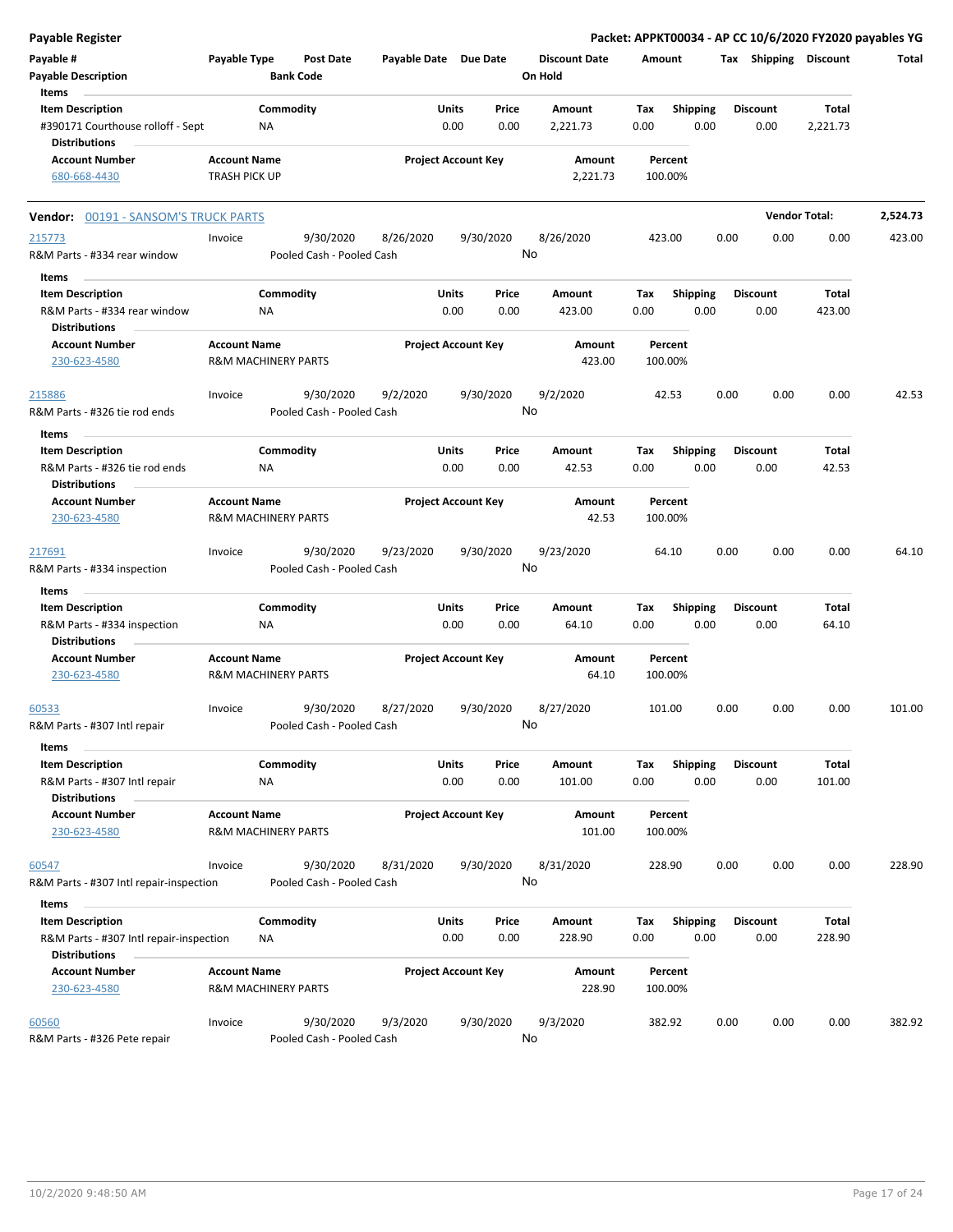| <b>Payable Register</b>                                                         |                                                       |                                        |                       |                            |               |                      |             |                         |      |                         | Packet: APPKT00034 - AP CC 10/6/2020 FY2020 payables YG |          |
|---------------------------------------------------------------------------------|-------------------------------------------------------|----------------------------------------|-----------------------|----------------------------|---------------|----------------------|-------------|-------------------------|------|-------------------------|---------------------------------------------------------|----------|
| Payable #                                                                       | Payable Type                                          | <b>Post Date</b>                       | Payable Date Due Date |                            |               | <b>Discount Date</b> | Amount      |                         |      | Tax Shipping Discount   |                                                         | Total    |
| <b>Payable Description</b>                                                      |                                                       | <b>Bank Code</b>                       |                       |                            |               | On Hold              |             |                         |      |                         |                                                         |          |
| Items                                                                           |                                                       |                                        |                       |                            |               |                      |             |                         |      |                         |                                                         |          |
| <b>Item Description</b>                                                         |                                                       | Commodity                              |                       | Units                      | Price         | Amount               | Тах         | <b>Shipping</b>         |      | <b>Discount</b>         | <b>Total</b>                                            |          |
| R&M Parts - #326 Pete repair<br><b>Distributions</b>                            | ΝA                                                    |                                        |                       | 0.00                       | 0.00          | 382.92               | 0.00        | 0.00                    |      | 0.00                    | 382.92                                                  |          |
| <b>Account Number</b>                                                           | <b>Account Name</b>                                   |                                        |                       | <b>Project Account Key</b> |               | Amount               |             | Percent                 |      |                         |                                                         |          |
| 230-623-4580                                                                    | <b>R&amp;M MACHINERY PARTS</b>                        |                                        |                       |                            |               | 382.92               |             | 100.00%                 |      |                         |                                                         |          |
| 60581                                                                           | Invoice                                               | 9/30/2020                              | 9/15/2020             | 9/30/2020                  |               | 9/15/2020            |             | 618.29                  | 0.00 | 0.00                    | 0.00                                                    | 618.29   |
| R&M Parts - #326 Pete repair                                                    |                                                       | Pooled Cash - Pooled Cash              |                       |                            |               | No                   |             |                         |      |                         |                                                         |          |
| Items                                                                           |                                                       |                                        |                       |                            |               |                      |             |                         |      |                         |                                                         |          |
| <b>Item Description</b>                                                         |                                                       | Commodity                              |                       | Units                      | Price         | Amount               | Тах         | <b>Shipping</b>         |      | <b>Discount</b>         | Total                                                   |          |
| R&M Parts - #326 Pete repair<br><b>Distributions</b>                            | ΝA                                                    |                                        |                       | 0.00                       | 0.00          | 618.29               | 0.00        | 0.00                    |      | 0.00                    | 618.29                                                  |          |
| <b>Account Number</b><br>230-623-4580                                           | <b>Account Name</b><br><b>R&amp;M MACHINERY PARTS</b> |                                        |                       | <b>Project Account Key</b> |               | Amount<br>618.29     |             | Percent<br>100.00%      |      |                         |                                                         |          |
| 60582                                                                           | Invoice                                               | 9/30/2020                              | 9/15/2020             | 9/30/2020                  |               | 9/15/2020            |             | 489.04                  | 0.00 | 0.00                    | 0.00                                                    | 489.04   |
| R&M Parts - #306 95 Pete                                                        |                                                       | Pooled Cash - Pooled Cash              |                       |                            |               | No                   |             |                         |      |                         |                                                         |          |
| Items                                                                           |                                                       |                                        |                       |                            |               |                      |             |                         |      |                         |                                                         |          |
| <b>Item Description</b>                                                         | Commodity                                             |                                        |                       | Units                      | Price         | Amount               | Tax         | <b>Shipping</b>         |      | <b>Discount</b>         | <b>Total</b>                                            |          |
| R&M Parts - #306 95 Pete repair<br><b>Distributions</b>                         | ΝA                                                    |                                        |                       | 0.00                       | 0.00          | 489.04               | 0.00        | 0.00                    |      | 0.00                    | 489.04                                                  |          |
| <b>Account Number</b>                                                           | <b>Account Name</b>                                   |                                        |                       | <b>Project Account Key</b> |               | Amount               |             | Percent                 |      |                         |                                                         |          |
| 230-623-4580                                                                    | <b>R&amp;M MACHINERY PARTS</b>                        |                                        |                       |                            |               | 489.04               |             | 100.00%                 |      |                         |                                                         |          |
| 61605                                                                           | Invoice                                               | 9/30/2020                              | 9/21/2020             | 9/30/2020                  |               | 9/21/2020<br>No      |             | 174.95                  | 0.00 | 0.00                    | 0.00                                                    | 174.95   |
| R&M Parts - #306 Pete repair<br>Items                                           |                                                       | Pooled Cash - Pooled Cash              |                       |                            |               |                      |             |                         |      |                         |                                                         |          |
| <b>Item Description</b><br>R&M Parts - #306 Pete repair<br><b>Distributions</b> | NA                                                    | Commodity                              |                       | Units<br>0.00              | Price<br>0.00 | Amount<br>174.95     | Tax<br>0.00 | <b>Shipping</b><br>0.00 |      | <b>Discount</b><br>0.00 | Total<br>174.95                                         |          |
| <b>Account Number</b><br>230-623-4580                                           | <b>Account Name</b><br><b>R&amp;M MACHINERY PARTS</b> |                                        |                       | <b>Project Account Key</b> |               | Amount<br>174.95     |             | Percent<br>100.00%      |      |                         |                                                         |          |
| Vendor: 00117 - SERVPRO OF PARIS                                                |                                                       |                                        |                       |                            |               |                      |             |                         |      |                         | <b>Vendor Total:</b>                                    | 3,102.50 |
| 1106<br>Covid Cleaning Co Clk/DA offices                                        | Invoice                                               | 9/30/2020<br>Pooled Cash - Pooled Cash | 9/29/2020             | 9/30/2020                  |               | 9/29/2020<br>No      | 3,102.50    |                         | 0.00 | 0.00                    | 0.00                                                    | 3,102.50 |
| Items                                                                           |                                                       |                                        |                       |                            |               |                      |             |                         |      |                         |                                                         |          |
| <b>Item Description</b>                                                         |                                                       | Commodity                              |                       | Units                      | Price         | Amount               | Tax         | <b>Shipping</b>         |      | <b>Discount</b>         | Total                                                   |          |
| Covid Cleaning Co Clk/DA offices<br><b>Distributions</b>                        | ΝA                                                    |                                        |                       | 0.00                       | 0.00          | 3,102.50             | 0.00        | 0.00                    |      | 0.00                    | 3,102.50                                                |          |
| <b>Account Number</b><br>413-413-3970                                           | <b>Account Name</b><br>SANITIZING SUPPLIES            |                                        |                       | <b>Project Account Key</b> |               | Amount<br>3,102.50   |             | Percent<br>100.00%      |      |                         |                                                         |          |
| <b>Vendor: 00817 - SMITH, THOMAS SCOTT</b>                                      |                                                       |                                        |                       |                            |               |                      |             |                         |      |                         | <b>Vendor Total:</b>                                    | 1,620.90 |
| <b>INV0000222</b>                                                               | Invoice                                               | 9/30/2020                              | 9/2/2020              | 9/30/2020                  |               | 9/2/2020             |             | 198.55                  | 0.00 | 0.00                    | 0.00                                                    | 198.55   |
| CR-20-27658-1 Anglin Dst Ct                                                     |                                                       | Pooled Cash - Pooled Cash              |                       |                            |               | No                   |             |                         |      |                         |                                                         |          |
| Items                                                                           |                                                       |                                        |                       |                            |               |                      |             |                         |      |                         |                                                         |          |
| <b>Item Description</b>                                                         |                                                       | Commodity                              |                       | Units                      | Price         | Amount               | Tax         | Shipping                |      | <b>Discount</b>         | Total                                                   |          |
| CR-20-27658-1 Anglin Dst Ct<br><b>Distributions</b>                             | NA                                                    |                                        |                       | 0.00                       | 0.00          | 198.55               | 0.00        | 0.00                    |      | 0.00                    | 198.55                                                  |          |
| <b>Account Number</b>                                                           | <b>Account Name</b>                                   |                                        |                       | <b>Project Account Key</b> |               | Amount               |             | Percent                 |      |                         |                                                         |          |
| 100-435-4370                                                                    | <b>ATTORNEY FEES</b>                                  |                                        |                       |                            |               | 198.55               |             | 100.00%                 |      |                         |                                                         |          |
| INV0000231<br>CR-20-27545 Joglar Dst Ct                                         | Invoice                                               | 9/30/2020<br>Pooled Cash - Pooled Cash | 9/17/2020             | 9/30/2020                  |               | 9/17/2020<br>No      | 1,422.35    |                         | 0.00 | 0.00                    | 0.00                                                    | 1,422.35 |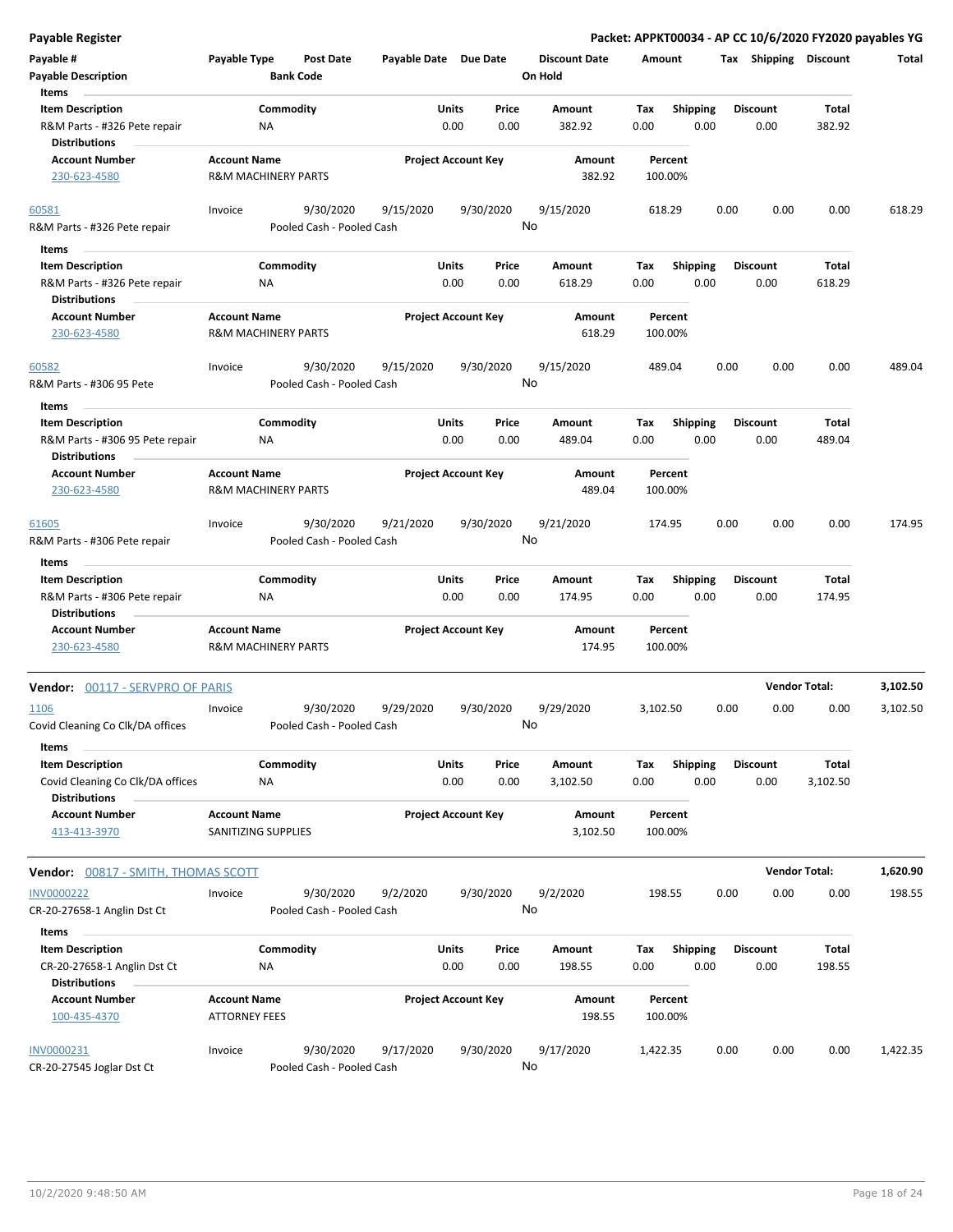| <b>Payable Register</b>                                                                   |                                                      |                                |                                 | Packet: APPKT00034 - AP CC 10/6/2020 FY2020 payables YG |                         |                      |          |
|-------------------------------------------------------------------------------------------|------------------------------------------------------|--------------------------------|---------------------------------|---------------------------------------------------------|-------------------------|----------------------|----------|
| Payable #<br><b>Payable Description</b>                                                   | Payable Type<br><b>Post Date</b><br><b>Bank Code</b> | Payable Date Due Date          | <b>Discount Date</b><br>On Hold | Amount                                                  | Tax Shipping Discount   |                      | Total    |
| Items<br><b>Item Description</b><br>CR-20-27545 Joglar Dst Ct<br><b>Distributions</b>     | Commodity<br><b>NA</b>                               | Units<br>Price<br>0.00<br>0.00 | Amount<br>1,422.35              | <b>Shipping</b><br>Tax<br>0.00<br>0.00                  | <b>Discount</b><br>0.00 | Total<br>1,422.35    |          |
| <b>Account Number</b><br>100-435-4370                                                     | <b>Account Name</b><br><b>ATTORNEY FEES</b>          | <b>Project Account Key</b>     | Amount<br>1,422.35              | Percent<br>100.00%                                      |                         |                      |          |
| Vendor: 00801 - SOLOMON, AMANDA                                                           |                                                      |                                |                                 |                                                         |                         | <b>Vendor Total:</b> | 1,719.50 |
| <b>INV0000227</b><br>FA-20-44707 Powell/Reed Dst Ct                                       | 9/30/2020<br>Invoice<br>Pooled Cash - Pooled Cash    | 9/30/2020<br>9/11/2020         | 9/11/2020<br>No                 | 579.50                                                  | 0.00<br>0.00            | 0.00                 | 579.50   |
| Items                                                                                     |                                                      |                                |                                 |                                                         |                         |                      |          |
| <b>Item Description</b><br>FA-20-44707 Powell/Reed Dst Ct<br><b>Distributions</b>         | Commodity<br>ΝA                                      | Units<br>Price<br>0.00<br>0.00 | Amount<br>579.50                | <b>Shipping</b><br>Tax<br>0.00<br>0.00                  | <b>Discount</b><br>0.00 | Total<br>579.50      |          |
| <b>Account Number</b><br>100-435-4360                                                     | <b>Account Name</b><br>ATTORNEY FEES- CPS CASES      | <b>Project Account Key</b>     | Amount<br>579.50                | Percent<br>100.00%                                      |                         |                      |          |
| <b>INV0000228</b><br>FA-20-44899 Castillo Dst Ct                                          | 9/30/2020<br>Invoice<br>Pooled Cash - Pooled Cash    | 9/30/2020<br>9/4/2020          | 9/4/2020<br>No                  | 1,140.00                                                | 0.00<br>0.00            | 0.00                 | 1,140.00 |
| Items<br><b>Item Description</b><br>FA-20-44899 Castillo Dst Ct<br><b>Distributions</b>   | Commodity<br>ΝA                                      | Units<br>Price<br>0.00<br>0.00 | Amount<br>1,140.00              | <b>Shipping</b><br>Tax<br>0.00<br>0.00                  | <b>Discount</b><br>0.00 | Total<br>1,140.00    |          |
| <b>Account Number</b><br>100-435-4360                                                     | <b>Account Name</b><br>ATTORNEY FEES- CPS CASES      | <b>Project Account Key</b>     | Amount<br>1,140.00              | Percent<br>100.00%                                      |                         |                      |          |
| Vendor: 00018 - SOUTHWEST FANNIN S.U.D.                                                   |                                                      |                                |                                 |                                                         |                         | <b>Vendor Total:</b> | 20.25    |
| INV0000187<br>Pct 1 water                                                                 | 9/30/2020<br>Invoice<br>Pooled Cash - Pooled Cash    | 9/14/2020<br>9/30/2020         | 9/14/2020<br>No                 | 20.25                                                   | 0.00<br>0.00            | 0.00                 | 20.25    |
| Items                                                                                     |                                                      |                                |                                 |                                                         |                         |                      |          |
| <b>Item Description</b><br>Pct 1 water<br><b>Distributions</b>                            | Commodity<br>NA                                      | Units<br>Price<br>0.00<br>0.00 | <b>Amount</b><br>20.25          | Shipping<br>Tax<br>0.00<br>0.00                         | <b>Discount</b><br>0.00 | Total<br>20.25       |          |
| <b>Account Number</b><br>210-621-4420                                                     | <b>Account Name</b><br><b>UTILITY WATER</b>          | <b>Project Account Key</b>     | Amount<br>20.25                 | Percent<br>100.00%                                      |                         |                      |          |
| Vendor: 00465 - SPRINT                                                                    |                                                      |                                |                                 |                                                         |                         | <b>Vendor Total:</b> | 149.08   |
| 700059508-028<br>Sheriff internet                                                         | 9/30/2020<br>Invoice<br>Pooled Cash - Pooled Cash    | 9/20/2020<br>9/20/2020         | 9/20/2020<br>No                 | 149.08                                                  | 0.00<br>0.00            | 0.00                 | 149.08   |
| Items<br><b>Item Description</b><br>Sheriff internet<br><b>Distributions</b>              | Commodity<br>ΝA                                      | Units<br>Price<br>0.00<br>0.00 | Amount<br>149.08                | <b>Shipping</b><br>Tax<br>0.00<br>0.00                  | <b>Discount</b><br>0.00 | Total<br>149.08      |          |
| <b>Account Number</b><br>100-560-4210                                                     | <b>Account Name</b><br><b>INTERNET SERVICE</b>       | <b>Project Account Key</b>     | Amount<br>149.08                | Percent<br>100.00%                                      |                         |                      |          |
| Vendor: 00520 - SUNBELT RENTALS, INC                                                      |                                                      |                                |                                 |                                                         |                         | <b>Vendor Total:</b> | 5,696.88 |
| 101551640-0005<br>forklift rental 9/8-10/5-2020                                           | 9/30/2020<br>Invoice<br>Pooled Cash - Pooled Cash    | 9/17/2020<br>9/30/2020         | 9/17/2020<br>No                 | 2,849.84                                                | 0.00<br>0.00            | 0.00                 | 2,849.84 |
| Items<br><b>Item Description</b><br>forklift rental 9/8-10/5-2020<br><b>Distributions</b> | Commodity<br><b>NA</b>                               | Units<br>Price<br>0.00<br>0.00 | Amount<br>2,849.84              | <b>Shipping</b><br>Tax<br>0.00<br>0.00                  | <b>Discount</b><br>0.00 | Total<br>2,849.84    |          |
| <b>Account Number</b><br>680-668-1650                                                     | <b>Account Name</b><br>CONSTRUCTION                  | <b>Project Account Key</b>     | Amount<br>2,849.84              | Percent<br>100.00%                                      |                         |                      |          |
| 96597644-0020<br>Forklift rental 9/9-10/6/20                                              | 9/30/2020<br>Invoice<br>Pooled Cash - Pooled Cash    | 9/19/2020<br>9/30/2020         | 9/19/2020<br>No                 | 2,847.04                                                | 0.00<br>0.00            | 0.00                 | 2,847.04 |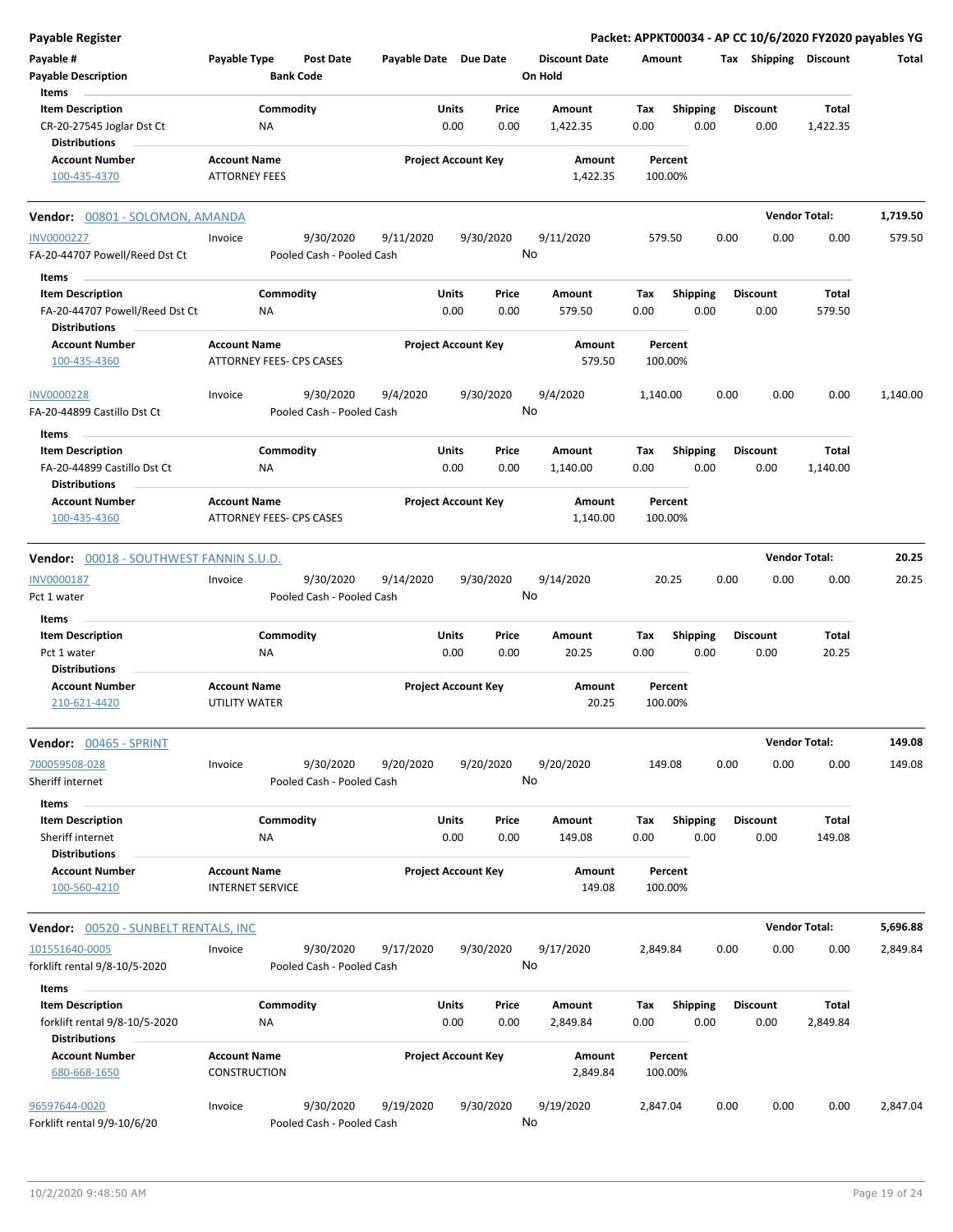| Payable Register                                                 |                           |                           |                            |                            |                      |          |                 | Packet: APPKT00034 - AP CC 10/6/2020 FY2020 payables YG |                      |          |
|------------------------------------------------------------------|---------------------------|---------------------------|----------------------------|----------------------------|----------------------|----------|-----------------|---------------------------------------------------------|----------------------|----------|
| Payable #                                                        | Payable Type              | <b>Post Date</b>          | Payable Date Due Date      |                            | <b>Discount Date</b> | Amount   |                 | Tax Shipping Discount                                   |                      | Total    |
| <b>Payable Description</b>                                       | <b>Bank Code</b>          |                           |                            |                            | On Hold              |          |                 |                                                         |                      |          |
| Items                                                            |                           |                           |                            |                            |                      |          |                 |                                                         |                      |          |
| <b>Item Description</b>                                          | Commodity                 |                           | Units                      | Price                      | Amount               | Tax      | <b>Shipping</b> | <b>Discount</b>                                         | Total                |          |
| Forklift rental 9/9-10/6/20                                      | NA                        |                           | 0.00                       | 0.00                       | 2,847.04             | 0.00     | 0.00            | 0.00                                                    | 2,847.04             |          |
| <b>Distributions</b>                                             |                           |                           |                            |                            |                      |          |                 |                                                         |                      |          |
| <b>Account Number</b>                                            | <b>Account Name</b>       |                           | <b>Project Account Key</b> |                            | Amount               | Percent  |                 |                                                         |                      |          |
| 680-668-1650                                                     | CONSTRUCTION              |                           |                            |                            | 2,847.04             | 100.00%  |                 |                                                         |                      |          |
|                                                                  |                           |                           |                            |                            |                      |          |                 |                                                         |                      |          |
| Vendor: 00265 - TEXHOMA LIMESTONE, INC.                          |                           |                           |                            |                            |                      |          |                 |                                                         | <b>Vendor Total:</b> | 8,696.95 |
|                                                                  |                           |                           |                            |                            |                      |          |                 |                                                         |                      |          |
| 8077                                                             | Invoice                   | 9/30/2020                 | 9/9/2020                   | 9/30/2020                  | 9/9/2020<br>No       | 6,869.76 |                 | 0.00<br>0.00                                            | 0.00                 | 6,869.76 |
| 8/31-9/4/20 Rock & Gravel-hauling                                |                           | Pooled Cash - Pooled Cash |                            |                            |                      |          |                 |                                                         |                      |          |
| Items                                                            |                           |                           |                            |                            |                      |          |                 |                                                         |                      |          |
| <b>Item Description</b>                                          | Commodity                 |                           | Units                      | Price                      | Amount               | Tax      | <b>Shipping</b> | <b>Discount</b>                                         | Total                |          |
| 8/31-9/4/20 Rock & Gravel-hauling                                | ΝA                        |                           | 0.00                       | 0.00                       | 6,869.76             | 0.00     | 0.00            | 0.00                                                    | 6,869.76             |          |
| <b>Distributions</b>                                             |                           |                           |                            |                            |                      |          |                 |                                                         |                      |          |
| <b>Account Number</b>                                            | <b>Account Name</b>       |                           | <b>Project Account Key</b> |                            | Amount               | Percent  |                 |                                                         |                      |          |
| 240-624-3410                                                     | R&B MAT. ROCK & GRAVEL    |                           |                            |                            | 6,869.76             | 100.00%  |                 |                                                         |                      |          |
|                                                                  |                           |                           |                            |                            |                      |          |                 |                                                         |                      |          |
| 8098                                                             | Invoice                   | 9/30/2020                 | 9/21/2020                  | 9/30/2020                  | 9/21/2020            | 1,827.19 |                 | 0.00<br>0.00                                            | 0.00                 | 1,827.19 |
| Sept 13-19 Rock & Gravel - hauling                               |                           | Pooled Cash - Pooled Cash |                            |                            | No                   |          |                 |                                                         |                      |          |
| Items                                                            |                           |                           |                            |                            |                      |          |                 |                                                         |                      |          |
| <b>Item Description</b>                                          | Commodity                 |                           | Units                      | Price                      | Amount               | Tax      | <b>Shipping</b> | <b>Discount</b>                                         | Total                |          |
| Sept 13-19 Rock & Gravel - hauling                               | ΝA                        |                           | 0.00                       | 0.00                       | 1,827.19             | 0.00     | 0.00            | 0.00                                                    | 1,827.19             |          |
| <b>Distributions</b>                                             |                           |                           |                            |                            |                      |          |                 |                                                         |                      |          |
| <b>Account Number</b>                                            | <b>Account Name</b>       |                           | <b>Project Account Key</b> |                            | Amount               | Percent  |                 |                                                         |                      |          |
| 210-621-3410                                                     | R&B MAT. ROCK & GRAVEL    |                           |                            |                            | 1,827.19             | 100.00%  |                 |                                                         |                      |          |
|                                                                  |                           |                           |                            |                            |                      |          |                 |                                                         |                      |          |
| Vendor: 00467 - TEXOMACARE                                       |                           |                           |                            |                            |                      |          |                 |                                                         | <b>Vendor Total:</b> | 103.00   |
| 680018                                                           | Invoice                   | 9/30/2020                 | 9/21/2020                  | 9/30/2020                  | 9/21/2020            | 103.00   |                 | 0.00<br>0.00                                            | 0.00                 | 103.00   |
| McCann physical                                                  |                           | Pooled Cash - Pooled Cash |                            |                            | No                   |          |                 |                                                         |                      |          |
| Items                                                            |                           |                           |                            |                            |                      |          |                 |                                                         |                      |          |
| <b>Item Description</b>                                          | Commodity                 |                           | Units                      | Price                      | Amount               | Tax      | <b>Shipping</b> | <b>Discount</b>                                         | Total                |          |
| McCann physical                                                  | NA                        |                           | 0.00                       | 0.00                       | 103.00               | 0.00     | 0.00            | 0.00                                                    | 103.00               |          |
| <b>Distributions</b>                                             |                           |                           |                            |                            |                      |          |                 |                                                         |                      |          |
| <b>Account Number</b>                                            | <b>Account Name</b>       |                           | <b>Project Account Key</b> |                            | Amount               | Percent  |                 |                                                         |                      |          |
| 100-560-2500                                                     | <b>EMPLOYEE PHYSICALS</b> |                           |                            |                            | 103.00               | 100.00%  |                 |                                                         |                      |          |
|                                                                  |                           |                           |                            |                            |                      |          |                 |                                                         |                      |          |
| <b>Vendor:</b> VEN02095 - U.S. Postal Service (Postage -On-Call) |                           |                           |                            |                            |                      |          |                 |                                                         | <b>Vendor Total:</b> | 6,000.00 |
| INV0000205                                                       | Invoice                   | 9/30/2020                 | 9/30/2020                  | 9/30/2020                  | 9/30/2020            | 6,000.00 |                 | 0.00<br>0.00                                            | 0.00                 | 6,000.00 |
| CH/SA postage for machine                                        |                           | Pooled Cash - Pooled Cash |                            |                            | No                   |          |                 |                                                         |                      |          |
| Items                                                            |                           |                           |                            |                            |                      |          |                 |                                                         |                      |          |
| <b>Item Description</b>                                          | Commodity                 |                           | Units                      | Price                      | Amount               | Tax      | Shipping        | <b>Discount</b>                                         | Total                |          |
| CH/SA postage for machine                                        | ΝA                        |                           | 0.00                       | 0.00                       | 6,000.00             | 0.00     | 0.00            | 0.00                                                    | 6,000.00             |          |
| <b>Distributions</b>                                             |                           |                           |                            |                            |                      |          |                 |                                                         |                      |          |
| <b>Account Number</b>                                            | <b>Account Name</b>       |                           | <b>Project Account Key</b> |                            | Amount               | Percent  |                 |                                                         |                      |          |
| 100-510-3110                                                     | <b>POSTAGE</b>            |                           |                            |                            | 3,500.00             | 58.33%   |                 |                                                         |                      |          |
| 100-513-3110                                                     | POSTAGE                   |                           |                            |                            | 2,500.00             | 41.67%   |                 |                                                         |                      |          |
|                                                                  |                           |                           |                            |                            |                      |          |                 |                                                         |                      |          |
| <b>Vendor:</b> 00104 - WEX BANK                                  |                           |                           |                            |                            |                      |          |                 |                                                         | <b>Vendor Total:</b> | 331.13   |
| 67798246                                                         | Invoice                   | 9/30/2020                 | 9/30/2020                  | 9/30/2020                  | 9/30/2020            | 331.13   |                 | 0.00<br>0.00                                            | 0.00                 | 331.13   |
| <b>Transport fuel</b>                                            |                           | Pooled Cash - Pooled Cash |                            |                            | No                   |          |                 |                                                         |                      |          |
|                                                                  |                           |                           |                            |                            |                      |          |                 |                                                         |                      |          |
| Items                                                            |                           |                           |                            |                            |                      |          |                 |                                                         |                      |          |
| <b>Item Description</b>                                          | Commodity                 |                           | Units                      | Price                      | Amount               | Tax      | <b>Shipping</b> | <b>Discount</b>                                         | Total                |          |
| Transport fuel                                                   | ΝA                        |                           | 0.00                       | 0.00                       | 331.13               | 0.00     | 0.00            | 0.00                                                    | 331.13               |          |
| <b>Distributions</b>                                             |                           |                           |                            |                            |                      |          |                 |                                                         |                      |          |
| <b>Account Number</b>                                            | <b>Account Name</b>       |                           |                            | <b>Project Account Key</b> | Amount               | Percent  |                 |                                                         |                      |          |
| 100-560-4280                                                     | PRISONER TRANSPORT        |                           |                            |                            | 331.13               | 100.00%  |                 |                                                         |                      |          |

**Vendor:** 00447 - WHITE SHED WATER SUPPLY CORP. **Vendor Total: 45.89**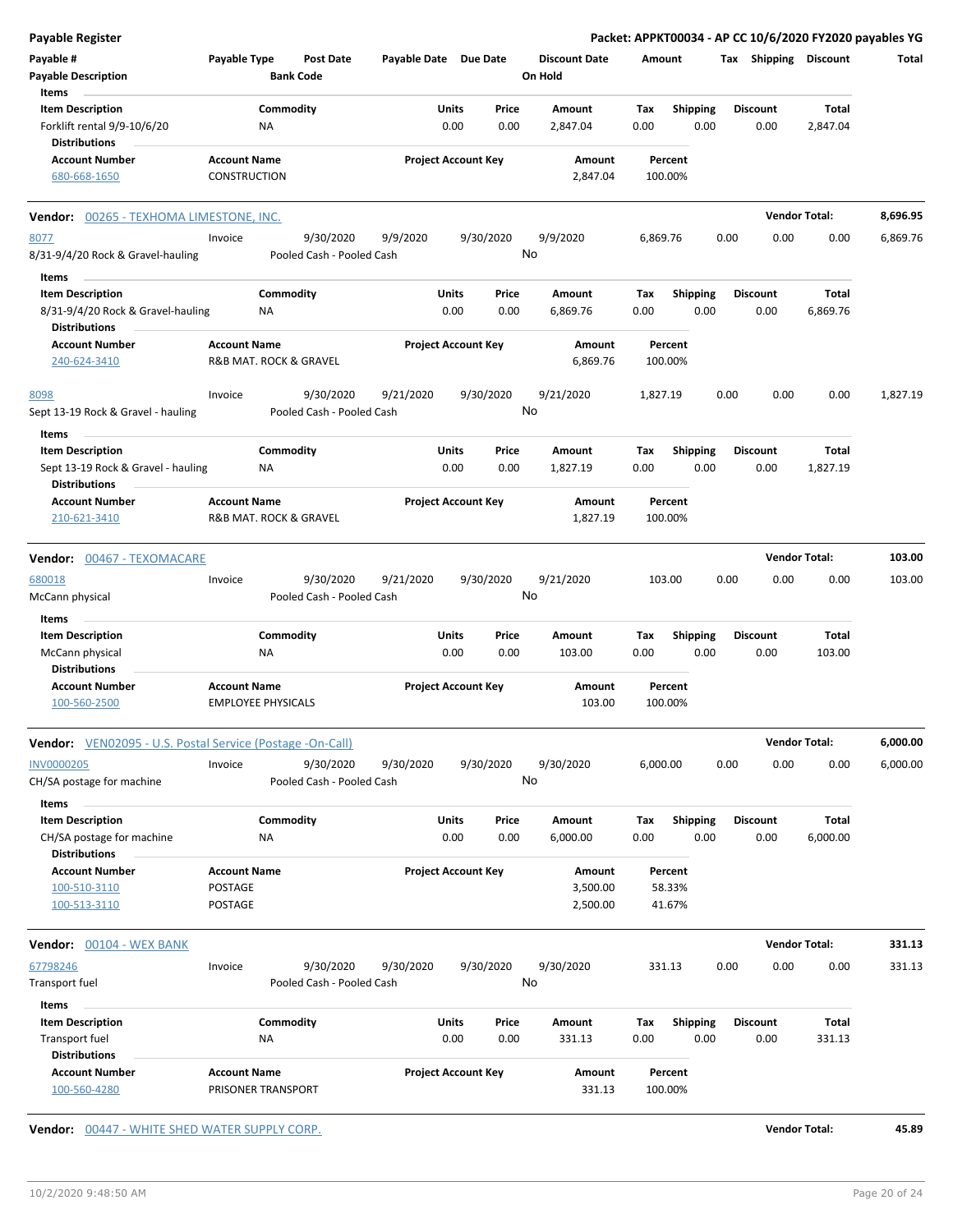| <b>Payable Register</b>    |                     |                           |                            |              |           |                      |        |                 |      |                 | Packet: APPKT00034 - AP CC 10/6/2020 FY2020 payables YG |              |
|----------------------------|---------------------|---------------------------|----------------------------|--------------|-----------|----------------------|--------|-----------------|------|-----------------|---------------------------------------------------------|--------------|
| Payable #                  | <b>Payable Type</b> | <b>Post Date</b>          | <b>Payable Date</b>        |              | Due Date  | <b>Discount Date</b> | Amount |                 | Tax  | <b>Shipping</b> | <b>Discount</b>                                         | <b>Total</b> |
| <b>Payable Description</b> |                     | <b>Bank Code</b>          |                            |              |           | On Hold              |        |                 |      |                 |                                                         |              |
| INV0000217                 | Invoice             | 9/30/2020                 | 9/24/2020                  |              | 9/30/2020 | 9/24/2020            |        | 45.89           | 0.00 | 0.00            | 0.00                                                    | 45.89        |
| Lake Fannin water          |                     | Pooled Cash - Pooled Cash |                            |              | No        |                      |        |                 |      |                 |                                                         |              |
| Items                      |                     |                           |                            |              |           |                      |        |                 |      |                 |                                                         |              |
| <b>Item Description</b>    | Commodity           |                           |                            | <b>Units</b> | Price     | Amount               | Tax    | <b>Shipping</b> |      | <b>Discount</b> | Total                                                   |              |
| Lake Fannin water          | <b>NA</b>           |                           |                            | 0.00         | 0.00      | 45.89                | 0.00   | 0.00            |      | 0.00            | 45.89                                                   |              |
| <b>Distributions</b>       |                     |                           |                            |              |           |                      |        |                 |      |                 |                                                         |              |
| <b>Account Number</b>      | <b>Account Name</b> |                           | <b>Project Account Key</b> |              |           | Amount               |        | Percent         |      |                 |                                                         |              |
| 850-520-4420               | UTILITIES WATER     |                           |                            |              |           | 45.89                |        | 100.00%         |      |                 |                                                         |              |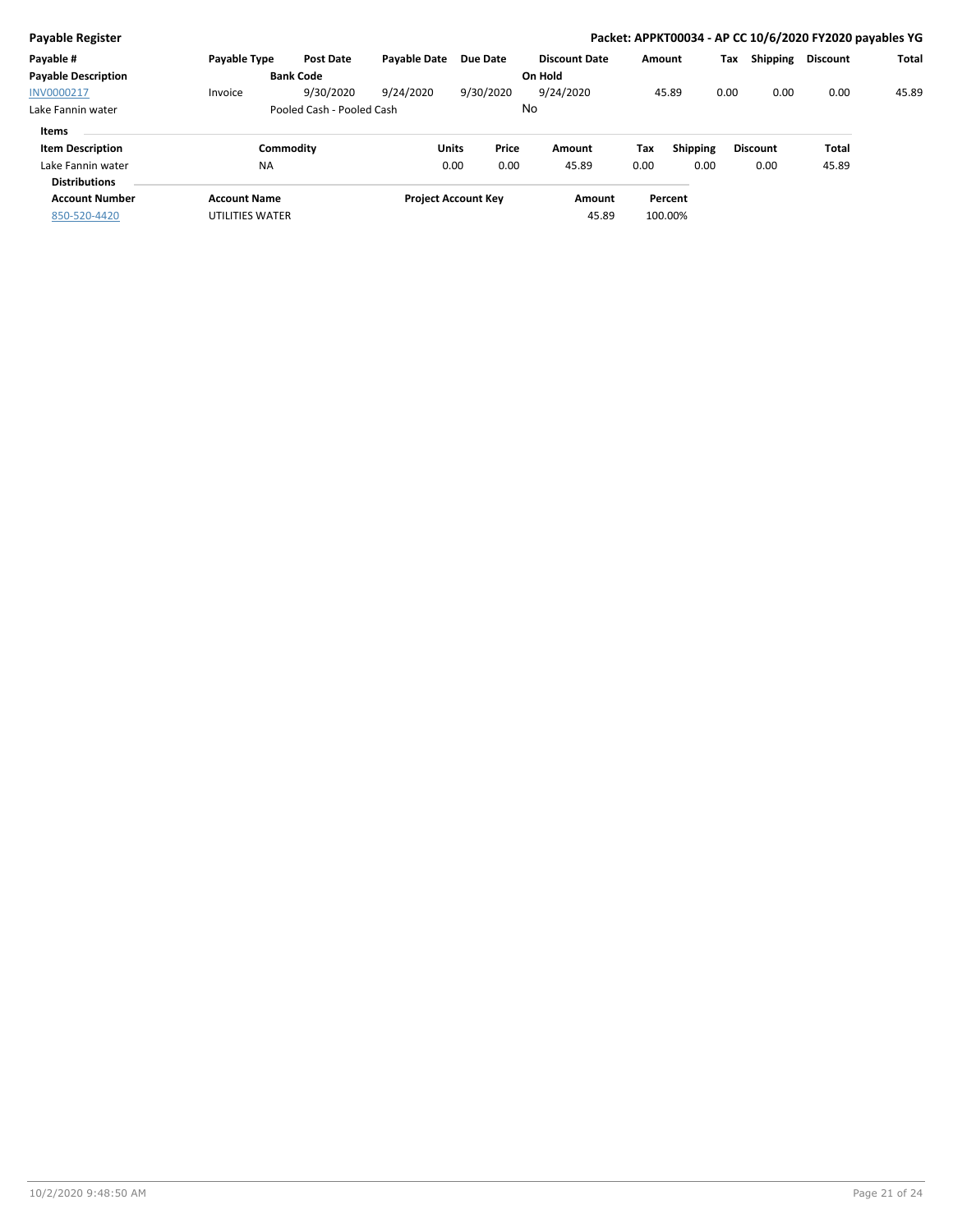## Payable Summary

| Type    | Count               | Gross      | Tax  | Shipping | <b>Discount</b> | Total      | <b>Manual Payment</b> | Balance    |
|---------|---------------------|------------|------|----------|-----------------|------------|-----------------------|------------|
| Invoice | 114                 | 237,159.84 | 0.00 | 45.78    | 0.00            | 237,205.62 | 0.00                  | 237,205.62 |
|         | <b>Grand Total:</b> | 237,159.84 | 0.00 | 45.78    | 0.00            | 237,205.62 | 0.00                  | 237,205.62 |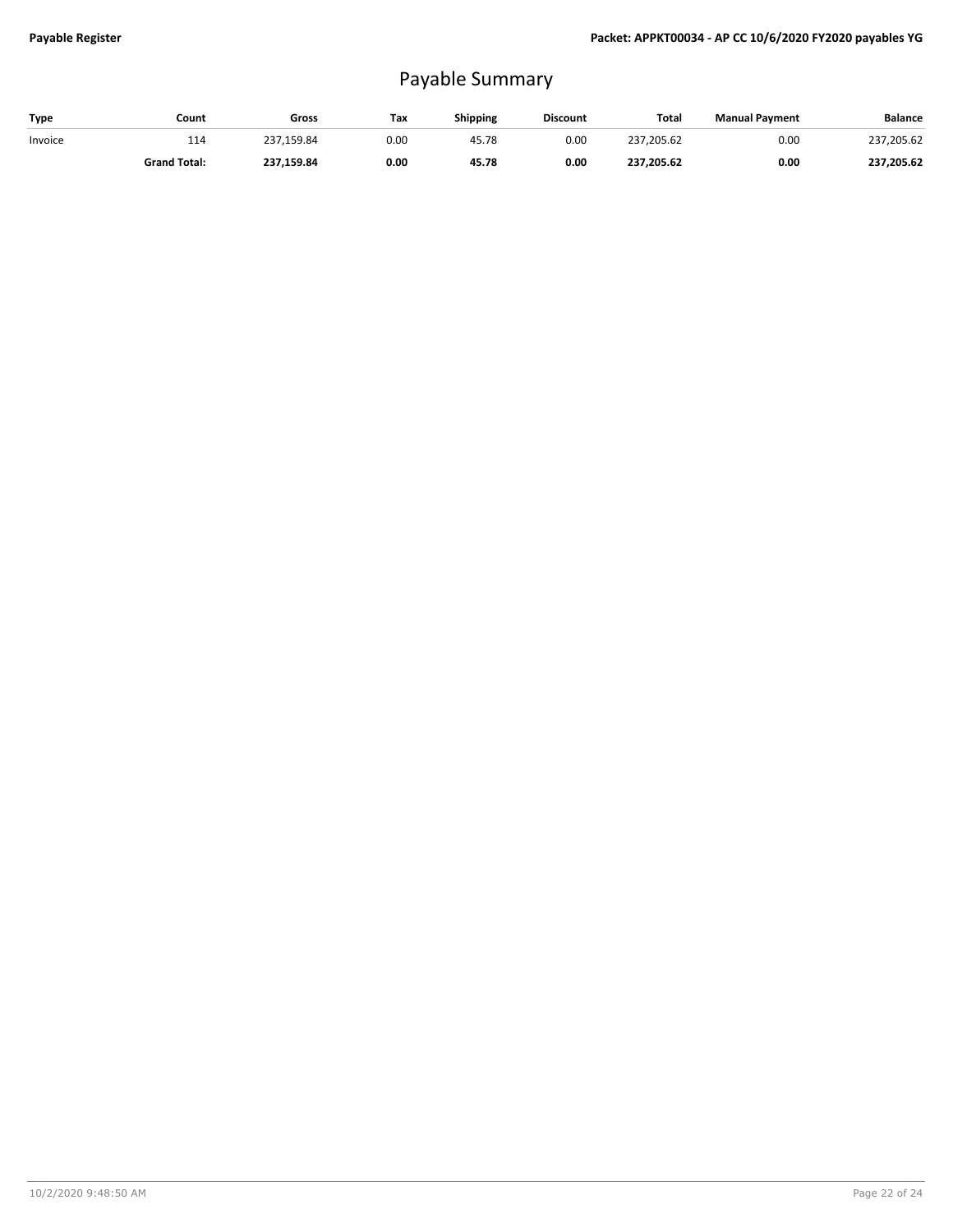#### **Account Summary**

| Account                      | Name                                        |        | Amount              |
|------------------------------|---------------------------------------------|--------|---------------------|
| 100-403-4270                 | OUT OF COUNTY TRAVEL/TRAINING               |        | 121.21              |
| 100-406-4540                 | R&M AUTO                                    |        | 201.77              |
| 100-435-4350                 | ATTORNEYS FEES APPEALS CT                   |        | 4,916.67            |
| 100-435-4360                 | <b>ATTORNEY FEES- CPS CASES</b>             |        | 18,878.75           |
| 100-435-4370                 | <b>ATTORNEY FEES</b>                        |        | 2,761.40            |
| <u>100-510-3110</u>          | <b>POSTAGE</b>                              |        | 3,500.00            |
| 100-510-4430                 | <b>TRASH PICK-UP</b>                        |        | 84.26               |
| 100-511-2251                 | <b>JANITOR TRAVEL</b>                       |        | 13.11               |
| 100-511-4410                 | UTILITIES GAS                               |        | 53.47               |
| 100-511-4420                 | UTILITIES WATER                             |        | 57.08               |
| 100-511-4430                 | <b>TRASH PICK-UP SERVICE</b>                |        | 42.13               |
| 100-511-4500                 | R & M BUILDING                              |        | 14,420.90           |
| 100-512-4420                 | UTILITIES WATER                             |        | 57.27               |
| 100-513-3110                 | <b>POSTAGE</b>                              |        | 2,500.00            |
| 100-513-4420                 | UTILITIES WATER                             |        | 77.65               |
| 100-513-4430                 | <b>TRASH PICKUP SERVICE</b>                 |        | 84.26               |
| 100-515-4410                 | UTILITIES GAS                               |        | 51.05               |
| 100-516-2251                 | <b>JANITOR TRAVEL</b>                       |        | 16.10               |
| 100-516-4420                 | UTILITIES WATER                             |        | 57.08               |
| 100-518-4420                 | UTILITIES WATER                             |        | 221.27              |
| 100-518-4430                 | <b>TRASH PICKUP SERVICE</b>                 |        | 102.19              |
| 100-560-2500                 | <b>EMPLOYEE PHYSICALS</b>                   |        | 103.00              |
| 100-560-4210                 | <b>INTERNET SERVICE</b>                     |        | 149.08              |
| 100-560-4280                 | PRISONER TRANSPORT                          |        | 331.13              |
| 100-560-4420                 | UTILITIES WATER                             |        | 126.45              |
| 100-560-4430                 | <b>SHERIFF TRASH PICKUP</b>                 |        | 116.54              |
| 100-560-4540                 | R & M AUTOMOBILES                           |        | 516.93              |
| 100-640-4410                 | UTILITIES GAS                               |        | 50.44               |
| 100-640-4420                 | UTILITIES WATER                             |        | 300.66              |
| 100-640-4430                 | <b>TRASH PICK-UP</b>                        |        | 42.13               |
| 100-665-4270                 | IN/OUT CO.TRAVEL/TRAINING-AG.               | Total: | 581.18<br>50,535.16 |
|                              |                                             |        |                     |
|                              |                                             |        |                     |
| Account                      | Name                                        |        | Amount              |
| 210-621-3400                 | <b>SHOP SUPPLIES</b>                        |        | 15.34               |
| 210-621-3410                 | R&B MAT. ROCK & GRAVEL                      |        | 1,827.19            |
| 210-621-3430                 | R&B MAT. HARDWARE & LUMBER                  |        | 23.98               |
| 210-621-4420<br>210-621-4430 | <b>UTILITY WATER</b><br><b>TRASH PICKUP</b> |        | 20.25<br>90.83      |
| 210-621-4500                 | <b>R&amp;M BUILDING</b>                     |        | 24.76               |
| 210-621-4580                 | <b>R&amp;M MACHINERY PARTS</b>              |        | 55.00               |
|                              |                                             | Total: | 2,057.35            |
|                              |                                             |        |                     |
| Account                      | Name                                        |        | Amount              |
| 220-622-3400                 | <b>SHOP SUPPLIES</b>                        |        | 47.26               |
| 220-622-4570                 | R&M MACHINERY GAS & OIL                     |        | 165.09              |
| 220-622-4580                 | <b>R&amp;M MACHINERY PARTS</b>              |        | 525.72              |
| 220-622-4590                 | R&M MACH. TIRES & TUBES                     |        | 190.28              |
|                              |                                             | Total: | 928.35              |
|                              |                                             |        |                     |
| Account                      | Name                                        |        | Amount              |
| <u>230-623-3410</u>          | R&B MAT. ROCK & GRAVEL                      |        | 3,252.32            |
| 230-623-3500                 | DEBRIS REMOVAL                              |        | 427.51              |
| 230-623-4430                 | <b>TRASH PICK-UP</b>                        |        | 90.83               |

230-623-4580 R&M MACHINERY PARTS 5,018.09

230-623-4430